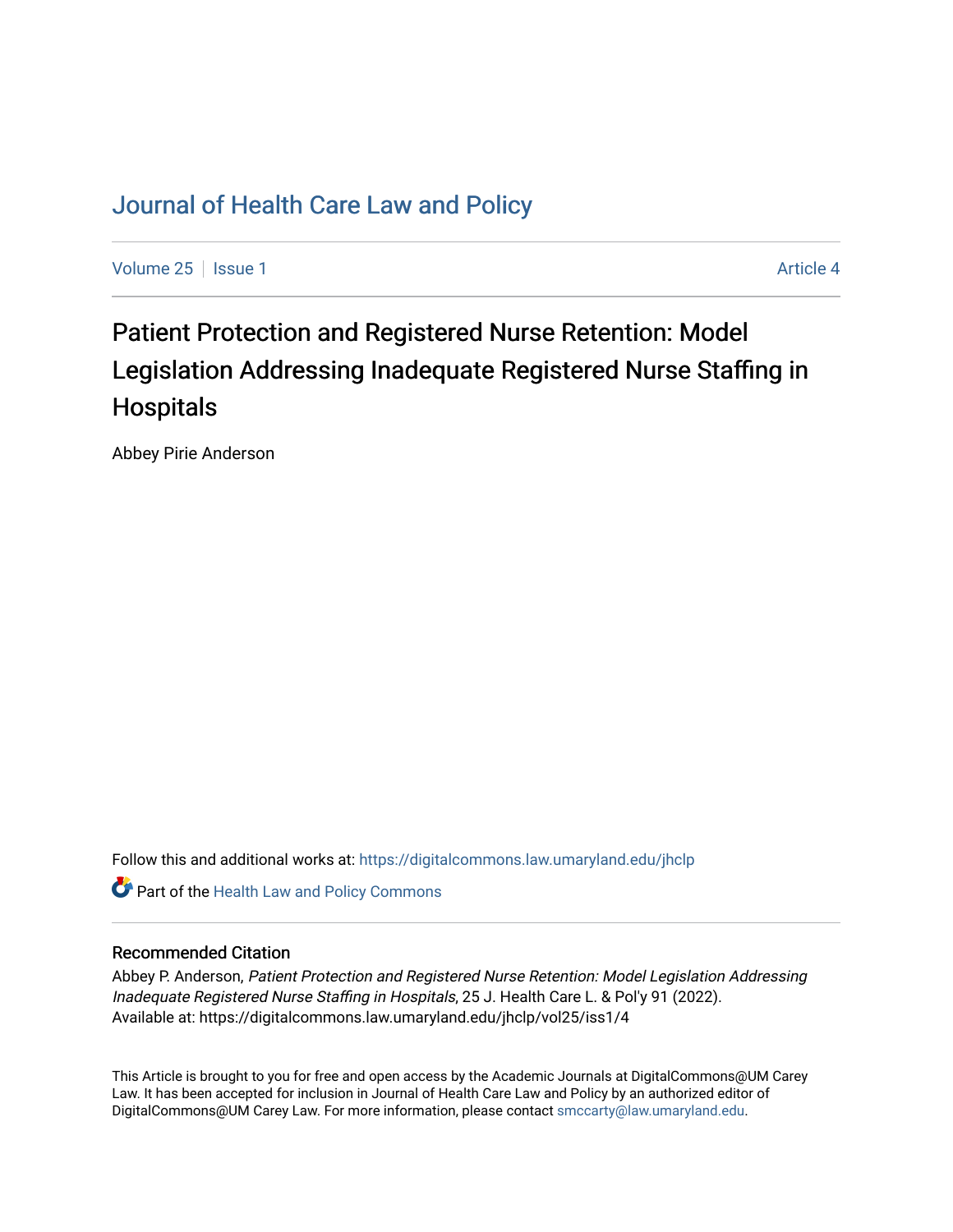# **PATIENT PROTECTION AND REGISTERED NURSE RETENTION: MODEL LEGISLATION ADDRESSING INADEQUATE REGISTERED NURSE STAFFING IN HOSPITALS**

# ABBEY PIRIE ANDERSON\*

#### I. INTRODUCTION

"To do what nobody else will do, a way that nobody else can do, in spite of all we go through; that is to be a nurse."<sup>1</sup> Perhaps that is why registered nurses (RNs) are described as both the heart and the backbone of the healthcare industry.2 RNs are the glue that binds a hospital together and enable it to serve its purpose: saving lives.<sup>3</sup>

The public recognizes the significant role RNs play in the healthcare industry, specifically regarding patient interactions.<sup>4</sup> For eighteen years in a row, Americans ranked RNs' honesty and ethics highest in a list of professions polled by Gallup.<sup>5</sup> With such prestigious perceptions, the assumption might be that there are plenty of RNs already in the field and a plethora in school waiting to join their ranks. The reality, however, is that the Unites States, like many other

<sup>© 2022</sup> Abbey Pirie Anderson

<sup>\*</sup> Juris Doctor Candidate, Belmont University College of Law, 2022. Thank you to Professor Jeffrey Usman for your sound advice through this note writing process. Thank you to all of the editors for the *Journal of Health Care Law and Policy* for your hard work and valuable feedback. Finally, to all of the Registered Nurses out there, thank you for doing what you do.

<sup>1.</sup> *Inspirational Quotes Every Nurse Should Read*, SCRUBSMAG (May 7, 2014), https://scrubsmag.com/inspirational-quotes-every-nurse-should-read/ (quoting Rawsi Williams, a Registered Nurse and attorney).

<sup>2.</sup> Pam Clifton, *Nurses: The Heart of Healthcare*, DAILY J. ONLINE (May 12, 2020), https://dailyjournalonline.com/lifestyles/health-med-fit/nurses-the-heart-of-healthcare/article\_dfbbe0daff7a-55a4-9d90-1a30e67ebfe6.html; *Staff Nurses*, ANA ENTER., https://www.nursingworld.org/resources/individual/staff-nurses/ (last visited Dec. 7, 2020).

<sup>3.</sup> Jack Needleman et al., *Nurse-Staffing Levels and the Quality of Care in Hospitals*, 346 NEW ENG. J. MED. 1715, 1715 (2002) (quoting Lewis Thomas).

<sup>4</sup>*. See generally* RJ Reinhart, *Nurses Continue to Rate Highest in Honesty, Ethics*, GALLUP (Jan. 26, 2020), https://news.gallup.com/poll/274673/nurses-continue-rate-highest-honesty-ethics.aspx (finding that Americans have consistently ranked nurses as the most honest and ethical profession in an annual Gallup survey).

<sup>5</sup>*. Id.* (stating 85% of Americans ranked nurses' honesty and ethical standards as high or very high).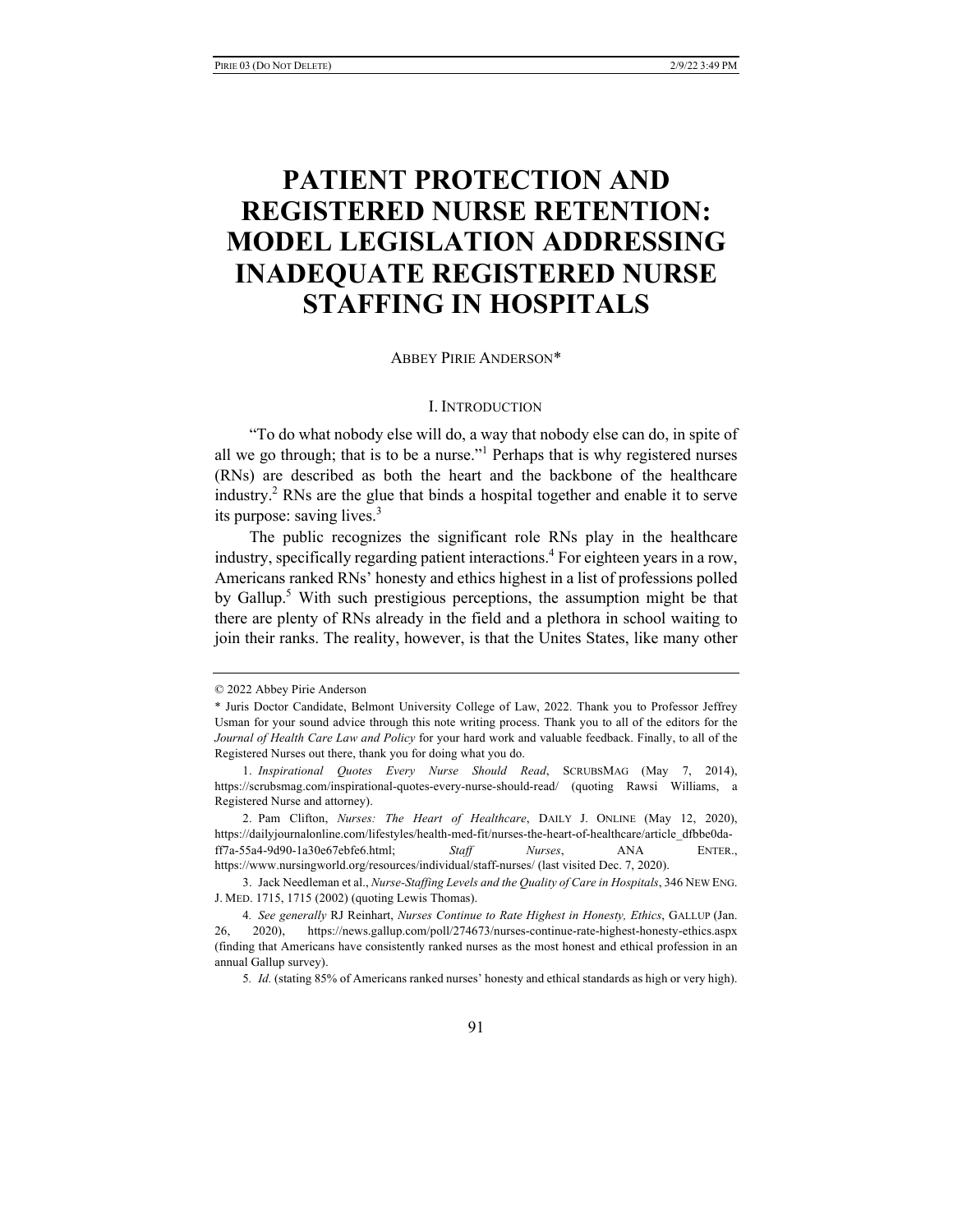countries, previously faced a nursing shortage and several states will experience a shortage in the future.<sup>6</sup> RN fatigue and burnout is one of the factors that contributes to the shortage.<sup>7</sup>

Working as an RN in a hospital is demanding physically, mentally, and emotionally, which contributes to fatigue and burnout.<sup>8</sup> Each shift for an RN begins with taking a patient's vital signs: heart rate, blood pressure, oxygen saturation, and respirations.<sup>9</sup> Next, the RN performs an assessment: auscultate the heart, lungs, and bowels; palpate pulses; check for edema and skin issues; and monitor output in chest tubes or other drains.<sup>10</sup> Then, the RN administers the patient's medications.<sup>11</sup>

Throughout the shift, the RN continues to monitor the patient's vital signs and reassess the patient, assist the patient to the bathroom or on walks in the hallway, discuss the patient's condition with the care team, and document it all.<sup>12</sup> As the RN performs these tasks, the RN establishes rapport with the patient and the family, so the RN can ensure that the patient's emotional, spiritual, and physical needs are met.<sup>13</sup> An RN performs these tasks for each patient that the RN is assigned, so an RN will go through these steps many times throughout each shift.<sup>14</sup> In addition to these more routine tasks, RNs must respond to medical

<sup>6.</sup> WORLD HEALTH ORG. [WHO], *State of the World's Nursing Report—2020*, at 3, CC BY-NC-SA 3.0 IGO (2020) (estimating that the global nursing shortage was 5.9 million nurses in 2018). The National Center for Health Workforce Analysis reported a shortage of 110,700 RNs for the year 2000. STEVEN SIMOENS, MIKE VILLENEUVE & JEREMY HURST, OECD HEALTH WORKING PAPERS NO. 19: TACKLING NURSE SHORTAGES IN OECD COUNTRIES 18 (OECD 2005). The Health Resources and Services Administration projects that seven states in the United States will experience RN shortages in 2030, while others will have a surplus. NAT'L CTR. FOR HEALTH WORKFORCE ANALYSIS, SUPPLY AND DEMAND PROJECTIONS OF THE NURSING WORKFORCE: 2014-2030 9 (2017). Four states are projected to have a deficit of greater than ten thousand RNs. *Id.* at 4.

<sup>7</sup>*. See Fact Sheet: Nursing Shortage*, AM. ASS'N COLL. NURSING, https://www.aacnnursing.org/Portals/42/News/Factsheets/Nursing-Shortage-Factsheet.pdf (Sept. 2020) (finding that more than 75% of RNs surveyed believe "the nursing shortage presents a major problem for the quality of their work life, the quality of patient care, and the amount of time nurses can spend with patients").

<sup>8</sup>*. See generally* The Joint Comm'n, *Developing Resilience to Combat Nurse Burnout*, QUICK SAFETY, July 2019, at 1 (explaining that nurses today accomplish a myriad of tasks and responsibilities often at a high personal cost which can result in nurses feeling overwhelmed or burnout).

<sup>9.</sup> Stephanie Behring & Emma Geiser*, What Kind of Work Does a Registered Nurse Do?*, ALL NURSING SCHOOLS, https://www.allnursingschools.com/registered-nursing/job-description/ (last visited Dec. 18, 2020).

<sup>10</sup>*. Assessing patients effectively*, 8 AM. NURSING STUDENT 1, 6 (2006).

<sup>11.</sup> Behring & Geiser, *supra* note 9.

<sup>12</sup>*. Id.*

<sup>13</sup>*. See generally* Callie Malvik, *What Does a Registered Nurse Do? Understanding Their Impact*, RASSMUSSEN COLL. (Aug. 24, 2020), https://www.rasmussen.edu/degrees/nursing/blog/what-does-aregistered-nurse-do/ ("RN nurses are an integral part of a support system that requires them to wear many hats—from working with new technology to educating patients and providing life-saving procedures.").

<sup>14</sup>*. Id.*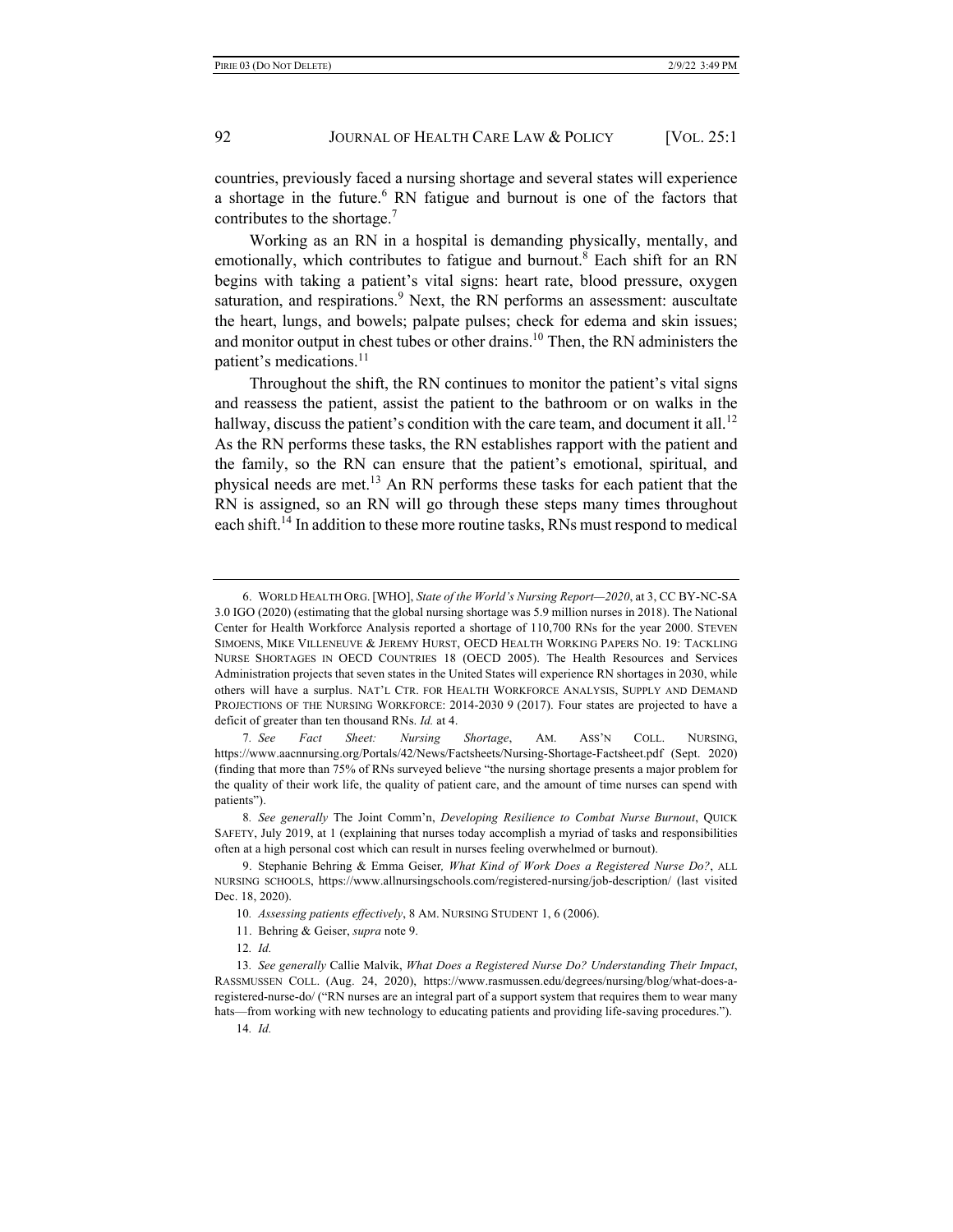emergencies as they arise throughout a shift, which can add significantly more stress to that RN's already heavy workload.<sup>15</sup>

This work cycle illustrates why RNs might experience fatigue, especially where a hospital unit is poorly staffed. The fewer RNs on the shift, the greater the number of patients assigned to each RN. The stress associated with the amount of work required of RNs on inadequately staffed units, coupled with RN perception that patient care suffers, leads to burnout.<sup>16</sup>

RN burnout is problematic because it is a major contributor to RN resignation and can decrease the quality of patient care.<sup>17</sup> High rates of RN resignation are expensive for hospitals due to the recruiting and training efforts that must be employed to combat RN turnover.<sup>18</sup> Additionally, when experienced RNs leave a hospital, they take their knowledge and skills with them, meaning that patients will not receive care from the most qualified care providers.<sup>19</sup> RN burnout also decreases the quality of patient care because burnout negatively impacts RNs' physical and mental health.<sup>20</sup> When RNs are thus afflicted, it is more difficult for them to deliver quality care.<sup>21</sup>

Studies also show that inadequate staffing decreases the quality of care that patients receive, which may lead to adverse patient outcomes.<sup>22</sup> Adverse patient outcomes range from patient safety issues, such as, falls and hospital associated

18. Cheryl Bland Jones, *The Costs of Nurse Turnover: Part 1: An Economic Perspective*, 34 J. NURSING ADMIN. 562, 562 (2004) (explaining that when nurse turnover occurs, healthcare organizations experience loss of future returns, productivity losses, and financial losses).

<sup>15</sup>*. Id.*

<sup>16.</sup> Matthew D. McHugh & Chenjuan Ma, *Wage, Work Environment, and Staffing: Effects on Nurse Outcomes*, 15 (3–4) POL'Y, POL., & NURSING PRAC. 72, 77 (2014). *See also* Linda H. Aiken et al., *Hospital Nurse Staffing and Patient Mortality, Nurse Burnout, and Job Dissatisfaction,* 288 J. AM. MED. ASS'N 1987, 1992 (2002) [hereinafter *Aiken I*] (finding that RNs in hospitals with the highest RN-to-patient ratios were more than twice as likely to experience burnout and almost twice as likely to report job dissatisfaction compared to RNs in hospitals with the lowest RN-to-patient ratios).

<sup>17</sup>*. See Aiken I*, *supra* note 16, at 1990, 1993; *see generally* Sara Heath, *How Does Provider Burnout Impact Patient Care Quality, Care Access?*, PATIENTENGAGMENTHIT (Sept. 6, 2018), https://patientengagementhit.com/news/how-does-provider-burnout-impact-patient-care-quality-careaccess (assessing how provider burnout will affect patient care quality).

<sup>19.</sup> Karen S. Hill, *Improving Quality and Patient Safety by Retaining Nursing Expertise*, THE ONLINE J. OF ISSUES IN NURSING (Aug. 2, 2010), https://ojin.nursingworld.org/MainMenuCategories/ANAMarketplace/ANAPeriodicals/OJIN/TableofCo ntents/Vol152010/No3-Sept-2010/Articles-Previously-Topic/Improving-Quality-and-Patient-Safety- .html.

<sup>20</sup>*. See generally* Heath, *supra* note 17 (finding that provider burnout has reached staggering levels, causing healthcare professionals to consider the impact on patient quality care and access).

<sup>21</sup>*. Id.*

<sup>22</sup>*. See Aiken I*, *supra* note 16, at 1990 (finding that nurse staffing had a "pronounced effect" on mortality and mortality following complications for the surgical patients studied).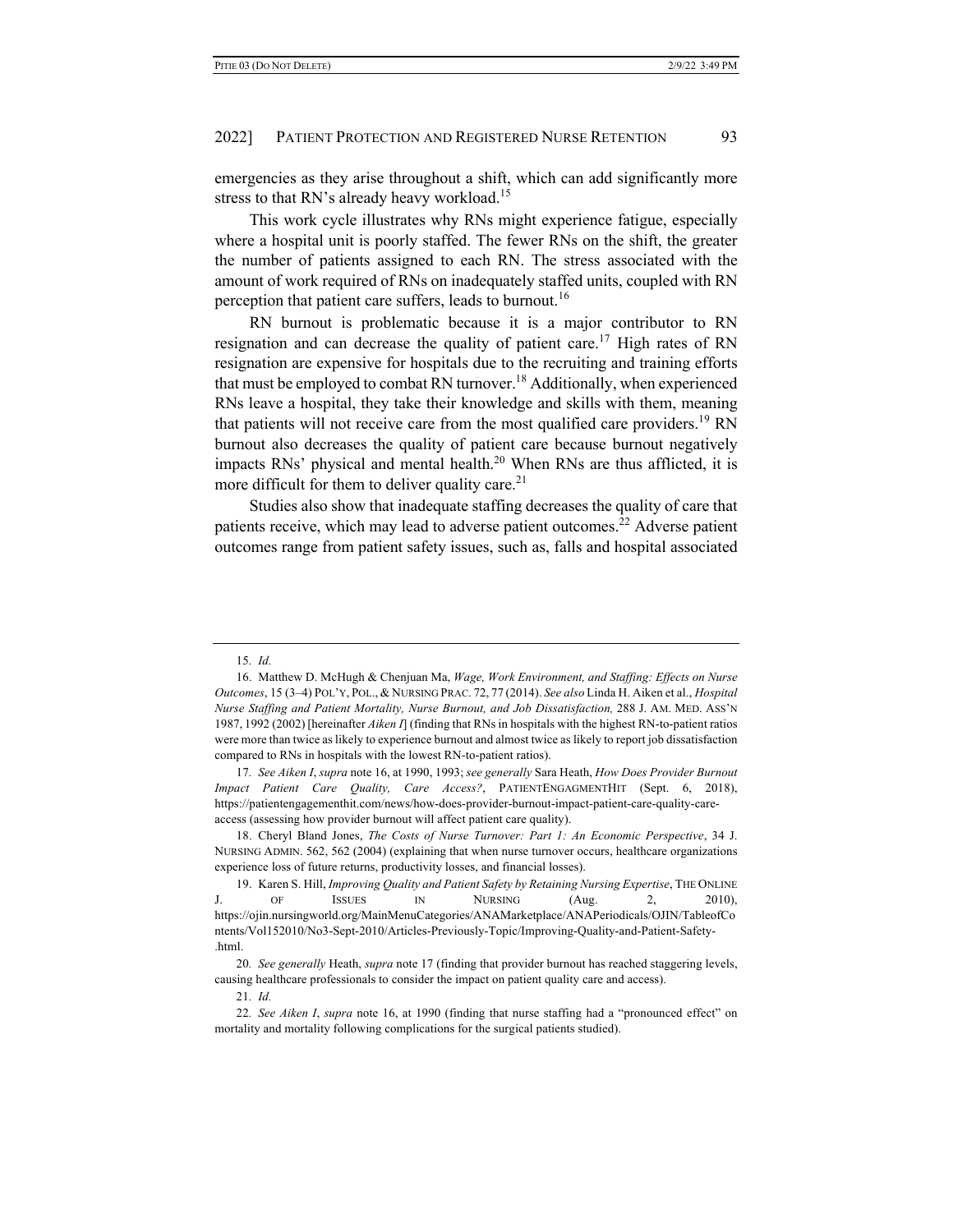infections  $(HAIs)^{23}$  to increased mortality rates.<sup>24</sup> Adequate RN staffing can increase patient satisfaction,<sup>25</sup> increase patient safety,<sup>26</sup> and reduce mortality rates.<sup>27</sup>

Nevertheless, hospitals have failed to adequately staff RNs, and solutions to this deficiency have proven challenging to arrive at on the federal level.<sup>28</sup> Accordingly, the key to combatting adverse patient outcomes and RN burnout related to inadequate staffing—without risking the economic viability of hospitals—lies with turning to the state legislatures.<sup>29</sup> This note proposes a statutory model for implementing safe staffing legislation for adoption at the state level. Part II identifies the various nursing care providers in the hospital setting.<sup>30</sup> Part III provides an overview of the current federal and state legislation that govern RN staffing in hospitals. $31$  Part IV explains the negative impacts of inadequate RN staffing, including adverse patient outcomes and RN burnout.<sup>32</sup> Part IV also demonstrates that state-mandated RN-to-patient ratios is not the right answer to ameliorating staffing issues.<sup>33</sup> Part V proposes the Hospital RN Safe Staffing Act, which offers a workable, balanced approach to ensuring appropriate RN staffing.<sup>34</sup> Part VI explores the potential benefits and financial implications of the proposed Act.<sup>35</sup>

#### II. NURSING CARE PROVIDERS IN THE HOSPITAL SETTING

Initially, it is important to understand the differences between various healthcare providers that perform nursing care in the hospital setting. Nurses and

<sup>23.</sup> Gordon West et al., *Staffing Matters-Every Shift*, 112 AM. J. NURSING 22, 25 (2012); Brett G. Mitchell et al., *Hospital Staffing and Health Care-Associated Infections: A Systematic Review of the Literature*, 44 JOINT COMM'N J. ON QUALITY AND PATIENT SAFETY 613, 619 (2018).

<sup>24</sup>*. See Aiken I*, *supra* note 16, at 1991.

<sup>25.</sup> Linda H. Aiken et al., *Implications of the California Nurse Staffing Mandate for Other States*, 45 HEALTH SERVS. RES., 914, 914 (2010) [hereinafter *Aiken II*].

<sup>26.</sup> Mitchell, *supra* note 23, at 619; Needleman, *supra* note 3, at 1719; West et al., *supra* note 23, at 25; Linda H. Aiken et al., *Hospital Nurse Staffing and Patient Outcomes*, 29 REVISTA MÉDICA CLÍNICA LAS CONDES 322, 324 (2018) [hereinafter *Aiken III*].

<sup>27</sup>*. Aiken III*, *supra* note 26, at 324.

<sup>28</sup>*. See generally Nurse Staffing*, AM. NURSES ASS'N, https://www.nursingworld.org/practicepolicy/nurse-staffing/ (last visited Dec. 18, 2020) (finding that evidence demonstrates that appropriate nurse staffing contributes to improved patient outcomes and greater satisfaction for patients and staff); *see also Nurse Staffing Advocacy*, AM. NURSES ASS'N, https://www.nursingworld.org/practice-policy/nursestaffing/nurse-staffing-advocacy/ (last updated July 2019) (highlighting key findings demonstrating how optimal nurse staffing is essential to providing quality patient care).

<sup>29</sup>*. See generally Nurse Staffing Advocacy, supra* note 28.

<sup>30</sup>*. See infra* Part II.

<sup>31</sup>*. See infra* Part III.

<sup>32</sup>*. See infra* Part IV.

<sup>33</sup>*. See infra* Part IV.

<sup>34</sup>*. See infra* Part V.

<sup>35</sup>*. See infra* Part VI.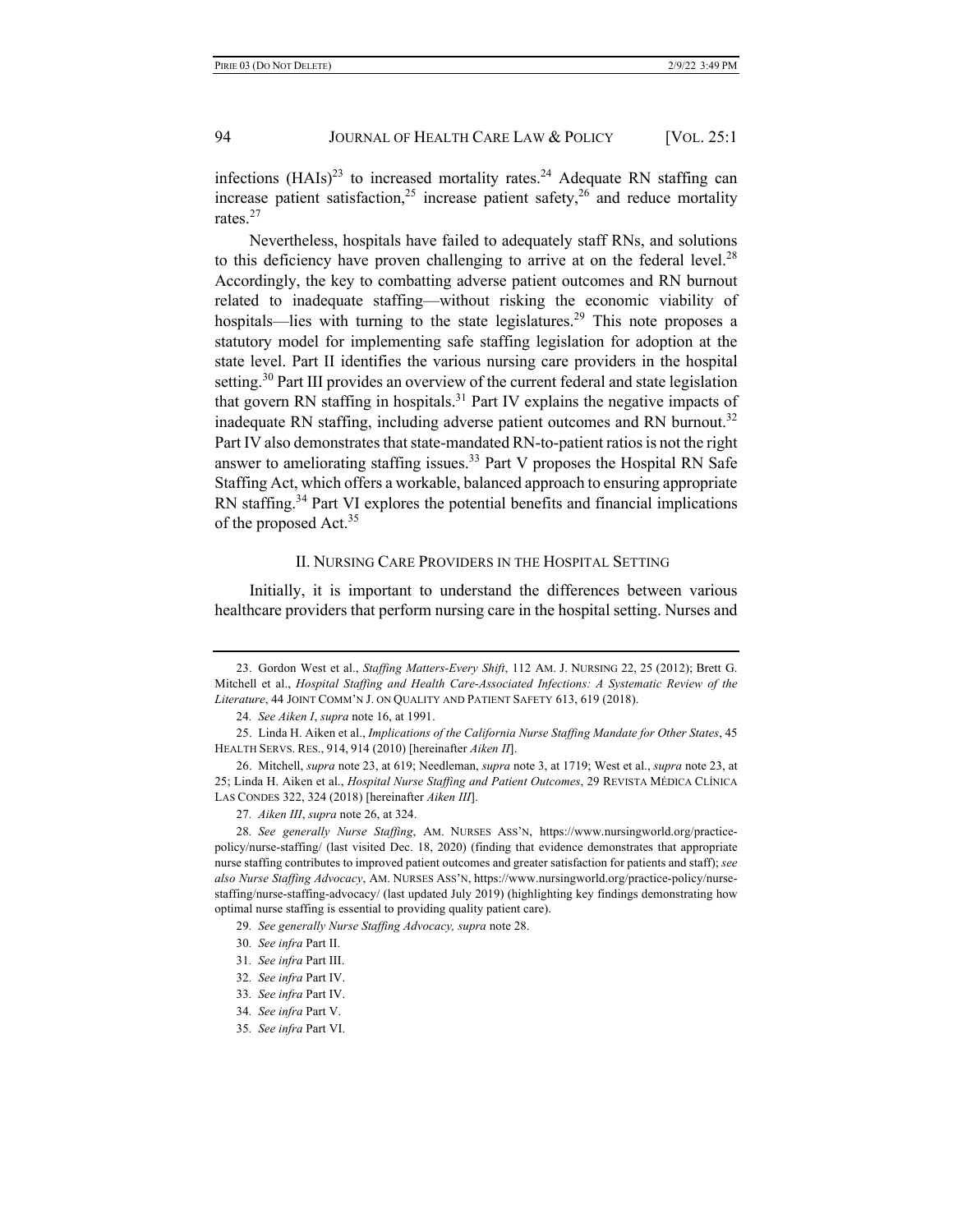nursing assistants differ in their educational requirements, job duties, and salaries.<sup>36</sup> The nursing roles include Nurse Practitioners (NPs), RNs, Licensed Practical Nurses (LPNs) or Licensed Vocational Nurses (LVNs), and Certified Nursing Assistants (CNAs).<sup>37</sup>

NPs are the highest level of nurse in the healthcare setting<sup>38</sup>; they are required to complete a master's or doctoral program.<sup>39</sup> NPs' job duties more closely resemble that of a physician than those of a traditional RN and include: ordering, performing, and interpreting diagnostic tests; prescribing medications; and diagnosing and treating health conditions.<sup>40</sup>

RNs are the most common type of nurse found in the hospital setting.<sup>41</sup> There are two different educational paths to choose from in becoming an RN: a two-year Associate Degree in Nursing or a four-year Bachelor of Science Degree in Nursing. <sup>42</sup> The job duties and scope of practice are the same for an associateprepared RN as that of a bachelor-prepared RN.<sup>43</sup> However, some employers prefer candidates who have received a Bachelor of Science Degree. These RNs typically receive a higher salary than RNs who have an Associate Degree.44 RNs perform a variety of tasks including conducting assessments, administering medications and treatments, and educating patients.<sup>45</sup>

LPNs/LVNs have the lowest education requirements and the lowest salary.<sup>46</sup> LPNs/LVNs must complete an accredited practical nursing program which typically takes about one year.<sup>47</sup> Their job duties are more limited than those of RNs and include more basic nursing care, such as taking vitals and

<sup>36</sup>*. Registered Nurse vs. Licensed Practical Nurse*, ALL NURSING SCHOOLS (Nov. 4, 2016), https://www.allnursingschools.com/articles/registered-nurse-vs-licensed-practical-nurse/.

<sup>37</sup>*. Id.*; *What's a Nurse Practitioner (NP)?*, AM. ASS'N OF NURSE PRACTITIONERS, https://www.aanp.org/about/all-about-nps/whats-a-nurse-practitioner (last visited Dec. 18, 2020); *Licensed Practical Nurse (LPN) vs Certified Nursing Assistant (CNA*), PRAC. NURSING.ORG, https://www.practicalnursing.org/lpn-vs-cna (Aug. 23, 2021).

<sup>38</sup>*. See* Sarah Jividien, *Nursing Ranks & Levels Explained*, NURSE.ORG (May 12, 2020), https://nurse.org/education/nursing-hierarchy-guide/ (explaining that nurse practitioners receive a master's degree with a post-master's certificate).

<sup>39</sup>*. See What's a Nurse Practitioner (NP)?*, *supra* note 37.

<sup>40</sup>*. Id.*

<sup>41</sup>*. See* Behring & Geiser*, supra* note 9*.*

<sup>42</sup>*. Registered Nurse Career Guide*, NURSE.ORG (Sept. 2, 2020), https://nurse.org/resources/registered-nursing/.

<sup>43</sup>*. ADN and BSN Nursing Pathways: What are the Differences*, NURSINGLICENSURE.ORG, https://www.nursinglicensure.org/articles/adn-vs-bsn/ (last visited Nov. 17, 2021).

<sup>44</sup>*. Registered Nurse Career Guide*, *supra* note 42.

<sup>45</sup>*. Registered Nurse vs. Licensed Practical Nurse, supra* note 36.

<sup>46</sup>*. See Licensed Practical and Licensed Vocational Nurses*, U.S. DEP'T OF LAB. BUREAU OF LAB. STAT., https://www.bls.gov/ooh/healthcare/licensed-practical-and-licensed-vocational-nurses.htm (Sept. 8, 2021) (stating that the typical entry-level education is postsecondary nondegree award and 2020 median pay was \$48,820 per year).

<sup>47</sup>*. Registered Nurse vs. Licensed Practical Nurse, supra* note 36.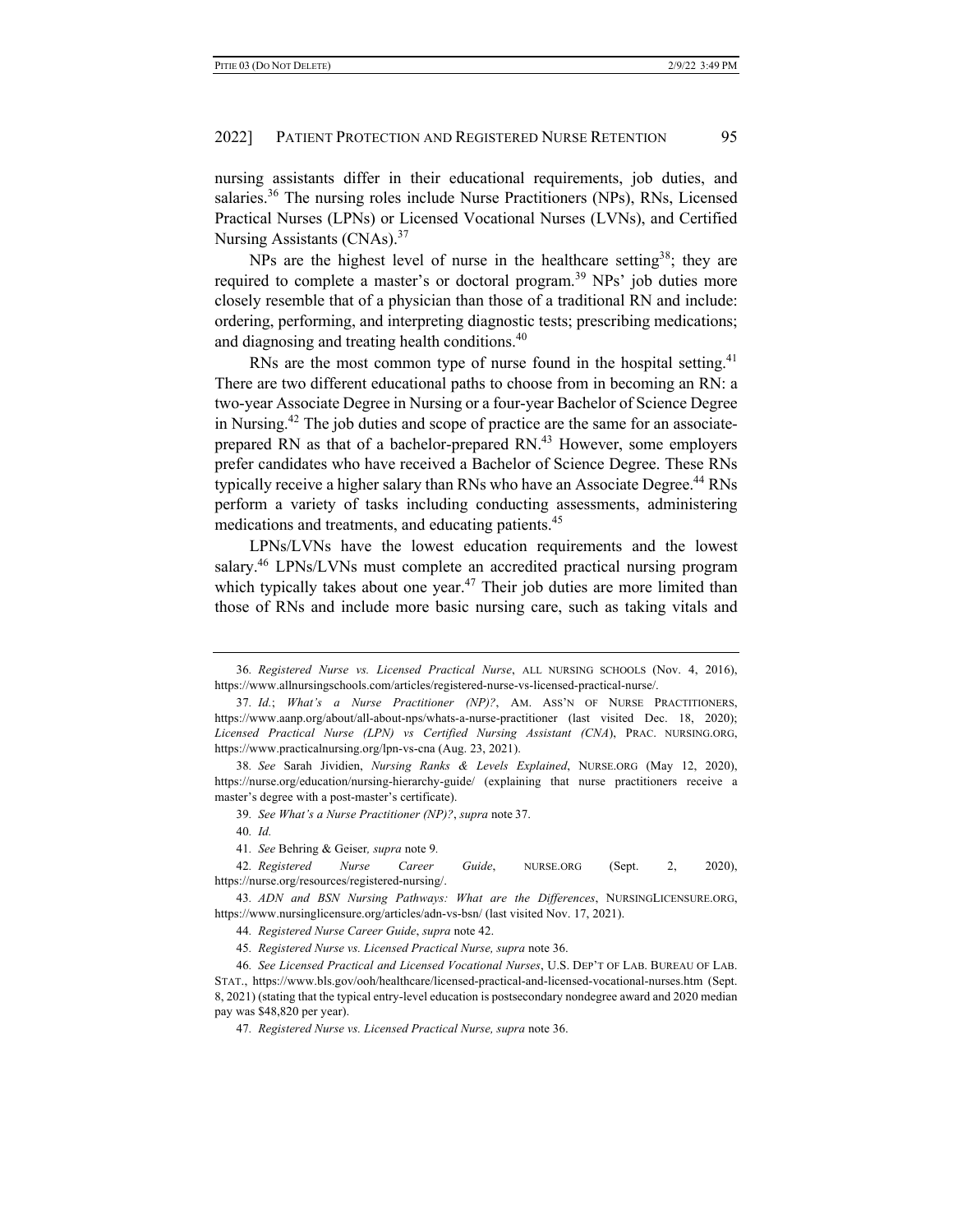assisting patients with hygiene.<sup>48</sup> They also perform certain nursing tasks under the supervision of an RN, such as administering medications and inserting catheters.49

Another potential member of a patient's care team is a CNA.<sup>50</sup> Unlike LPNs/LVNs, CNAs are not considered "nurses."51 CNAs need a high school diploma or a GED certificate, and then must complete a four to twelve-week program.52 CNAs work under the supervision of RNs and LPNs/LVNs to assist those nurses in caring for their patients.<sup>53</sup> CNAs assist patients with hygiene, take vitals, and serve and feed patients.<sup>54</sup>

# III. CURRENT RN STAFFING LEGISLATION AT THE FEDERAL AND STATE LEVELS

Unfortunately, the federal regulation that addresses RN staffing in hospitals provides an approach that offers little guidance to hospitals.<sup>55</sup> Throughout the years, there have been legislative attempts by Congress to more closely regulate RN staffing, but no such bill has passed both houses to become law.<sup>56</sup> Though attempts to address RN staffing have failed at the federal level, many states have passed their own legislation addressing RN staffing in hospitals.<sup>57</sup> This Part III discusses the existing federal regulation, Congressional attempts to strengthen RN staffing regulation, and states' approaches to safe staffing legislation.

# *A. 42 C.F.R. § 482.23(b)*

The federal regulation currently dictating RN staffing<sup>58</sup> requires a hospital to maintain "adequate numbers of licensed registered nurses, licensed practical (vocational) nurses, and other personnel to provide nursing care to all patients as needed" to participate in Medicare.<sup>59</sup> The regulation, however, does not define

59*. Id.*

<sup>48</sup>*. Id.*

<sup>49</sup>*. Licensed Practical Nurse (LPN) vs Certified Nursing Assistant (CNA*), *supra* note 37.

<sup>50</sup>*. Id.*

<sup>51</sup>*. The Difference Between LPN and CNA*, CHRON., https://docs.google.com/spreadsheets/d/107ndo\_07TDAyJtYvRNHD00UwWB-

<sup>31</sup>nOv85pcAjQktk4/edit#gid=1944364648 (Oct. 9, 2020) ("A certified nursing assistant provides basic care to patients under the supervision of an LPN or registered nurse. The CNA works as a part of a health care team and has a limited scope of practice.").

<sup>52</sup>*. Licensed Practical Nurse (LPN) vs Certified Nursing Assistant (CNA*), *supra* note 37.

<sup>53</sup>*. Id.*

<sup>54</sup>*. Id.*

<sup>55.</sup> Condition of participation: Nursing services, 42 C.F.R. § 482.23(b) (2019).

<sup>56</sup>*. See generally Nurse Staffing Advocacy*, *supra* note 28.

<sup>57</sup>*. Id.*

<sup>58.</sup> Condition of participation: Nursing services, 42 C.F.R. § 482.23(b) (2019).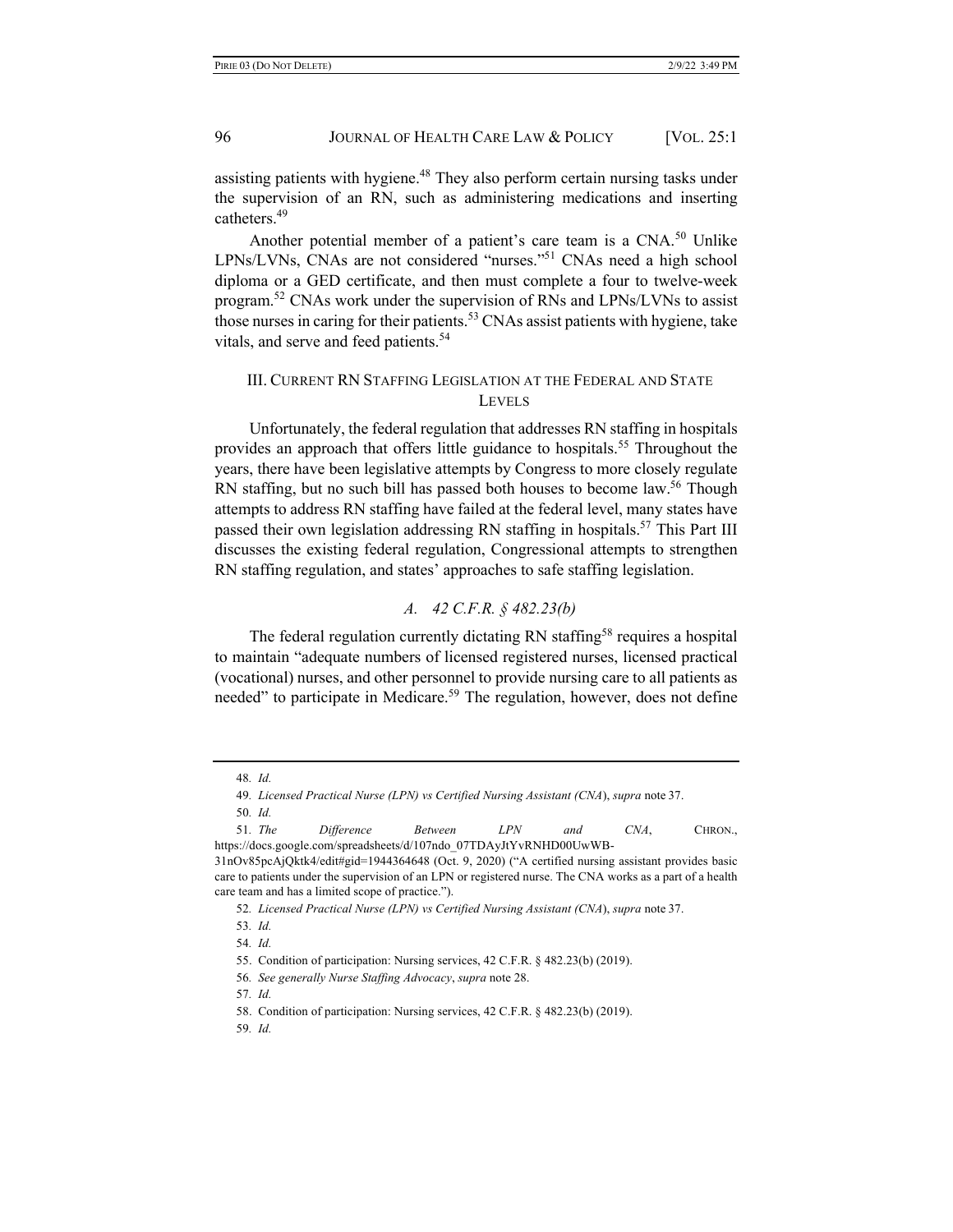"adequate numbers."<sup>60</sup> The Centers for Medicare & Medicaid Services (CMS) the federal agency responsible for overseeing Medicaid, Medicare, and Health Insurance Exchanges<sup>61</sup>—has provided some interpretive guidance.<sup>62</sup> In one of its manuals, CMS instructs hospitals to consider the layout and size of the hospital, the number of patients, the intensity of the illness and the needs of the patients, the support staff available, and the training and experience of personnel in determining whether there are adequate numbers of RNs.<sup>63</sup> The CMS manual does not, however, explain who is responsible for making these assessments or how each factor should affect the number of RNs.<sup>64</sup>

Due to this nebulous language and the significant impact RNs have on the quality of care, there have been legislative attempts at both the federal and state levels to clarify the definition of and provide a means for ensuring "adequate numbers" of RNs.<sup>65</sup>

# *B. Federal Attempts to Clarify 42 C.F.R. § 482.23(b)*

Despite a series of proposals being set forth, Congress has failed to pass legislation that would further define what qualifies as an adequate number of RNs. A series of safe staffing bills have been introduced in the Senate nine times and in the House six times without making it out of the committee phase.<sup>66</sup> The proponents of these measures initially and repeatedly sought to "provide for patient protection" by amending Title XVIII of the Social Security Act to require hospitals to adopt staffing systems or form staffing committees.<sup>67</sup> In more recent

<sup>60</sup>*. Id.*

<sup>61</sup>*. We're Putting Patients First.,* CTRS. FOR MEDICARE & MEDICAID SERVS. (CMS), https://www.cms.gov/ (last visited Dec. 20, 2020).

<sup>62</sup>*. See* CTRS. FOR MEDICARE & MEDICAID SERVS. (CMS), CMS MANUAL SYS. PUB. 100–07, STATE OPERATIONS MANUAL (2020) (CMS program operating instructions for state administration of Medicare and Medicaid).

<sup>63</sup>*. See* CTRS. FOR MEDICARE & MEDICAID SERVS. (CMS), *supra* note 62.

<sup>64</sup>*. Id.*

<sup>65</sup>*. Nurse Staffing Advocacy*, *supra* note 28.

<sup>66.</sup> Nurse Staffing Standards for Hospital Patient Safety and Quality Care Act of 2019, S. 1357, 116th Cong. (2019); Nurse Staffing Standards for Hospital Patient Safety and Quality Care Act of 2019, H.R. 2581, 116th Cong. (2019); Safe Staffing for Nurse and Patient Safety Act of 2018, S. 2446, 115th Cong. (2018); Safe Staffing for Nurse and Patient Safety Act of 2018, H.R. 5052, 115th Cong. (2018); Nurse Staffing Standards for Hospital Patient Safety and Quality Care Act of 2017, S. 1063, 115th Cong. (2017); Nurse Staffing Standards for Hospital Patient Safety and Quality Care Act of 2017, H.R. 2392, 115th Cong. (2017); Registered Nurse Safe Staffing Act of 2014, S. 2353, 113th Cong. (2014); Registered Nurse Safe Staffing Act of 2013, H.R. 1821, 113th Cong. (2013); Registered Nurse Safe Staffing Act of 2011, S. 58, 112th Cong. (2011); Registered Nurse Safe Staffing Act of 2011, H.R. 876, 112th Cong. (2011); Registered Nurse Safe Staffing Act of 2009, S. 54, 111th Cong. (2009); Registered Nurse Safe Staffing Act of 2007, S. 73, 110th Cong. (2007); Registered Nurse Safe Staffing Act of 2007, H.R. 4138, 110th Cong. (2007); Registered Nurse Safe Staffing Act of 2005, S. 71, 109th Cong. (2005); Registered Nurse Safe Staffing Act of 2003, S. 991, 108th Cong. (2003).

<sup>67.</sup> S. 2446; H.R. 5052; S. 2353; H.R. 1821; H.R. 876; S. 58; S. 54; H.R. 4138; S.73; S. 991.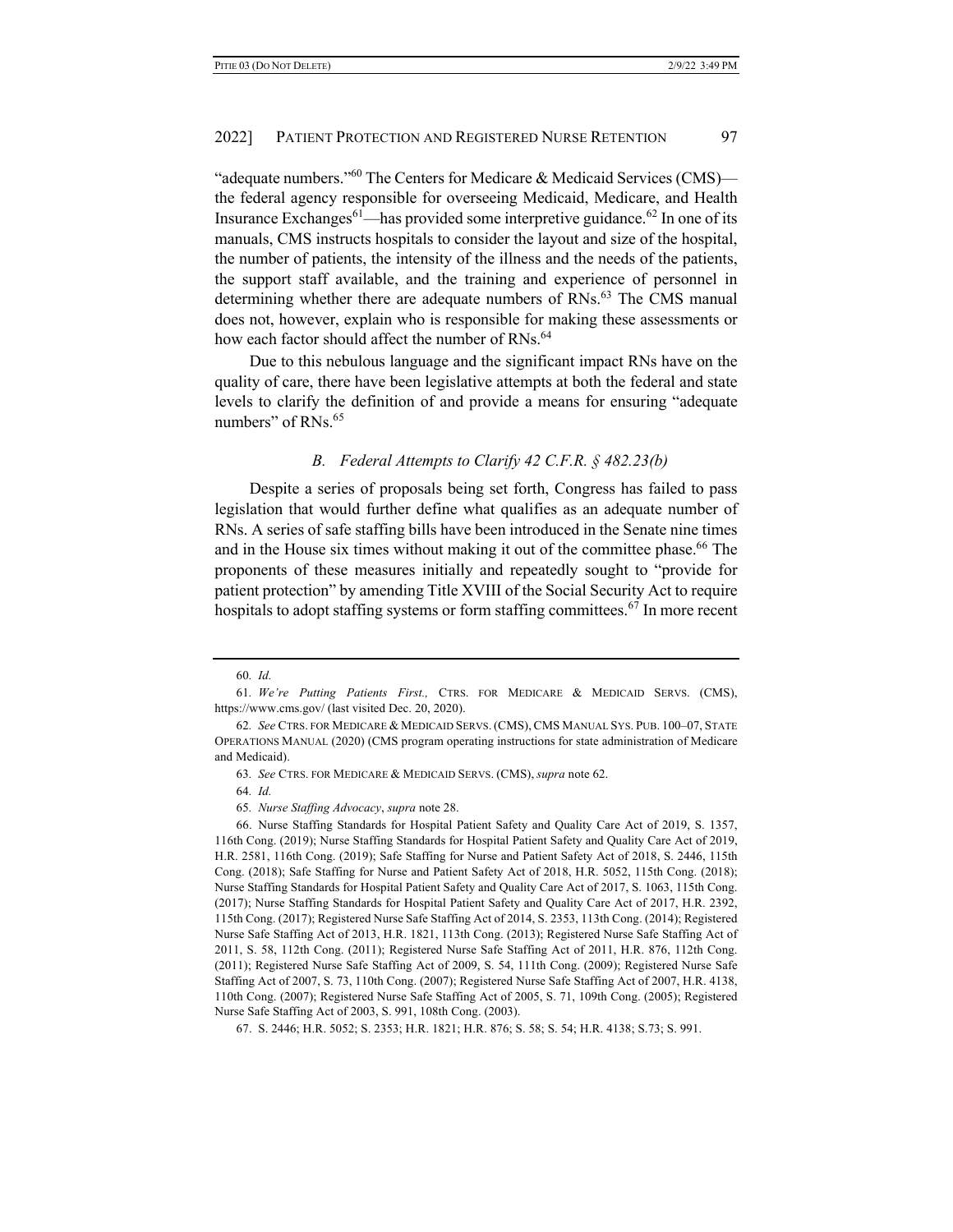years, proponents of these measures proposed amending the Public Health Service Act to establish specific RN-to-patient ratios.<sup>68</sup>

Specifically, the proposed Registered Nurse Safe Staffing Acts of 2003, 2005, 2007, and 2009 would have required hospitals to adopt "staffing systems" that established minimum RN-to-patient ratios.<sup>69</sup> Additionally, hospitals would have been required to appoint a committee, comprised of at least 50% RNs, charged with evaluating the staffing system annually.<sup>70</sup>

The Registered Nurse Safe Staffing Acts of 2011, 2014, and 2018 would have required hospitals to form staffing committees comprised of at least 55% RNs.<sup>71</sup> The staffing committees would have been responsible for developing and monitoring implementation of a staffing plan, evaluating and modifying the plan, and setting overtime requirements.<sup>72</sup> The staffing plan would establish adjustable minimum numbers of RNs based upon a number of factors and input from  $RNs$ <sup>73</sup>

More recently, the Nurse Staffing Standards for Hospital Patient Safety and Quality Care Acts of 2017 and 2019 took a different approach to promoting patient care.<sup>74</sup> These bills proposed amending the Public Health Service Act to establish specific RN-to-patient ratios.<sup>75</sup> Under these bills, each hospital must develop a staffing plan, with input from RNs, that includes minimum RN-topatient ratios for each hospital unit provided in the bill.<sup>76</sup>

Despite professional nursing organizations imploring Congress to pass some form of safe staffing legislation, no such federal legislation exists.<sup>77</sup>

#### *C. State Attempts to Supplement 42 C.F.R. § 482.23(b)*

In response to Congress' consistent failure to provide safe staffing legislation, many states have taken the initiative to institute their own safe staffing legislation.<sup>78</sup> About half of the states, however, continue to operate with

74*. See generally* Nurse Staffing Standards for Hospital Patient Safety and Quality Care Act of 2019, S. 1357, 116th Cong. (2019); Nurse Staffing Standards for Hospital Patient Safety and Quality Care Act of 2019, H.R. 2581, 116th Cong. (2019); Nurse Staffing Standards for Hospital Patient Safety and Quality Care Act of 2017, S. 1063, 115th Cong. (2017); Nurse Staffing Standards for Hospital Patient Safety and Quality Care Act of 2017, H.R. 2392, 115th Cong. (2017).

77*. Nurse Staffing Standards for Hospital Patient Safety and Quality Care Act*, NAT'L NURSES UNITED, May 2021, at 1 ("There are no federal mandates regulating the number of patients a registered nurse can care for at one time in U.S. hospitals.").

78*. See Nurse Staffing Advocacy*, *supra* note 28 (indicating that states have stepped in to regulate in the absence of Congressional action because optimal nurse staffing is essential to patient care).

<sup>68.</sup> S. 1357; H.R. 2581; S. 1063; H.R. 2392.

<sup>69.</sup> S. 54; H.R. 4138; S. 73; S. 71; S. 991.

<sup>70.</sup> S. 54; H.R. 4138; S. 73; S. 71; S. 991.

<sup>71.</sup> S. 2446; H.R. 5052; H.R. 1821; S. 2353; S. 58; H.R. 876.

<sup>72.</sup> S. 2446; H.R. 5052; H.R. 1821; S. 2353; S. 58; H.R. 876.

<sup>73.</sup> S. 2446; H.R. 5052; H.R. 1821; S. 2353; S. 58; H.R. 876.

<sup>75.</sup> S. 1357; H.R. 2581; S. 1063; H.R. 2392.

<sup>76.</sup> S. 1357; H.R. 2581; S. 1063; H.R. 2392.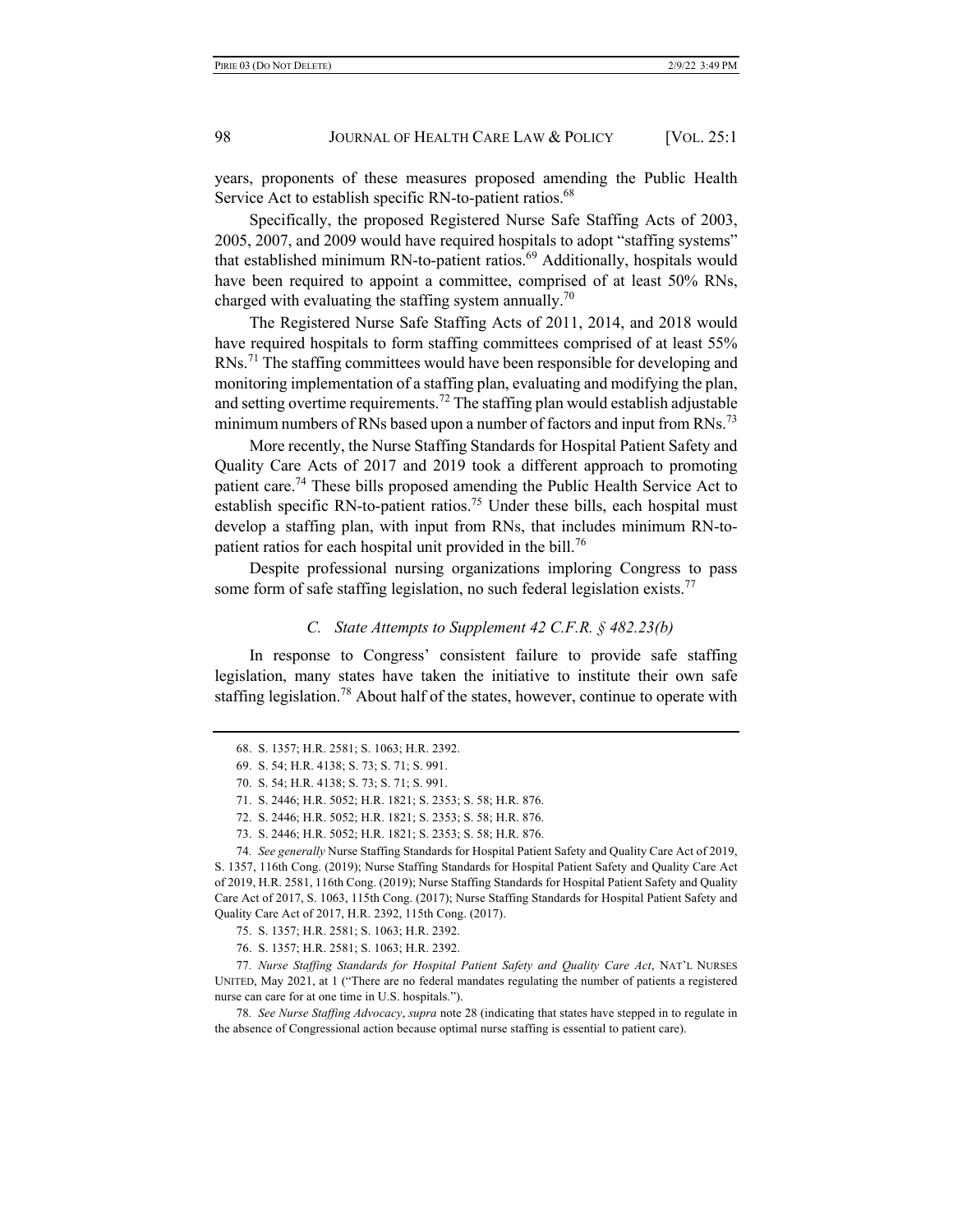42 C.F.R. § 482.23(b) as their only requirement for staffing hospitals.<sup>79</sup> Among the states that have acted, four general approaches have emerged: (1) designated RN-to-patient ratios; (2) formation of staffing committees who develop a staffing plan coupled with reporting requirements; (3) development of a staffing plan only; or  $(4)$  reporting requirements only.<sup>80</sup>

#### *1. RN-to-Patient Ratios*

In the first approach, legislators stipulate specific RN-to-patient ratios in statutes or their accompanying regulations.<sup>81</sup> Each shift, RNs are assigned certain patients, meaning that the RN is responsible for the care of those patients during that shift.<sup>82</sup> RN-to-patient ratios set the maximum number of patients one RN may be assigned for that shift. $83$  For example, if the RN-to-patient ratio in a medical/surgical ("med/surg") unit was 1:6, then an RN could be assigned no more than six patients.<sup>84</sup>

Although some professional nursing organizations advocate for minimum  $RN-to-patient ratios, <sup>85</sup> California is the only state to mandate such ratios for each$ type of hospital unit.<sup>86</sup> Similar bills have been introduced in Ohio and Minnesota, but the legislation remains pending.<sup>87</sup>

82*. RN Staffing Ratios: A Necessary Solution to the Patient Safety Crisis in U.S. Hospitals*, NAT'L NURSES UNITED,

83*. Id.* at 2–3.

84*. See generally* CAL. CODE REGS. tit. 22, § 70217 (2013) (requiring specific licensed nurse-topatient ratios representing the maximum number of patients assigned to one licensed nurse at any one time based on the particular service or unit).

85*. RN Staffing Ratios*, *supra* note 82, at 2–3.

<sup>79</sup>*. Id.*

<sup>80</sup>*. Id*. Additionally, several states mention staffing in statutes and regulations but do not mandate committees, ratios, or reporting. *See* LA. ADMIN. CODE tit. 48, § 9513 (2017); MO. REV. STAT. § 197.289 (2017); 10 A N.C. ADMIN. CODE 13B.1912 (2017); OKLA. ADMIN. CODE § 310:667-15-3 (2020); WIS. ADMIN.CODE DHS § 124.13 (repealed 2020); 048.0061.12 WYO CODE R. § 13 (LexisNexis 2021).Rather, similar to 42 C.F.R. § 482.23(b), the legislation requires hospitals to ensure an adequate number of RNs without providing specific instruction on how to do so. *Id.*

<sup>81</sup>*. Nurse Staffing Advocacy*, *supra* note 28.

https://www.nationalnursesunited.org/sites/default/files/nnu/graphics/documents/Ratios-ANecessarySolutiontothePatientSafetyCrisisinUSHospitals.pdf (last visited Dec. 20, 2020) [hereinafter *RN Staffing Ratios*]

<sup>86</sup>*. See* CAL. HEALTH & SAFETY CODE § 1276.4 (West 2019); CAL. CODE REGS. tit. 22, § 70217 (2013) (regulating California State Department of Public Health adopt regulations that "establish minimum, specific, and numerical licensed nurse-to-patient ratios by licensed nurse classification and by hospital unit for all health facilities"). California also requires the administrator of nursing services to develop a staffing plan that specifies staffing requirements for RNs and other licensed and unlicensed personnel within each hospital unit and the patient care requirements for that unit. CAL. CODE REGS. tit. 22, § 70217 (2013).

<sup>87.</sup> H.R. 629, 133rd Gen. Assemb., Reg. Sess. (Ohio 2019); S.F. 2901, 2019 Leg., 91st Sess. (Minn. 2019).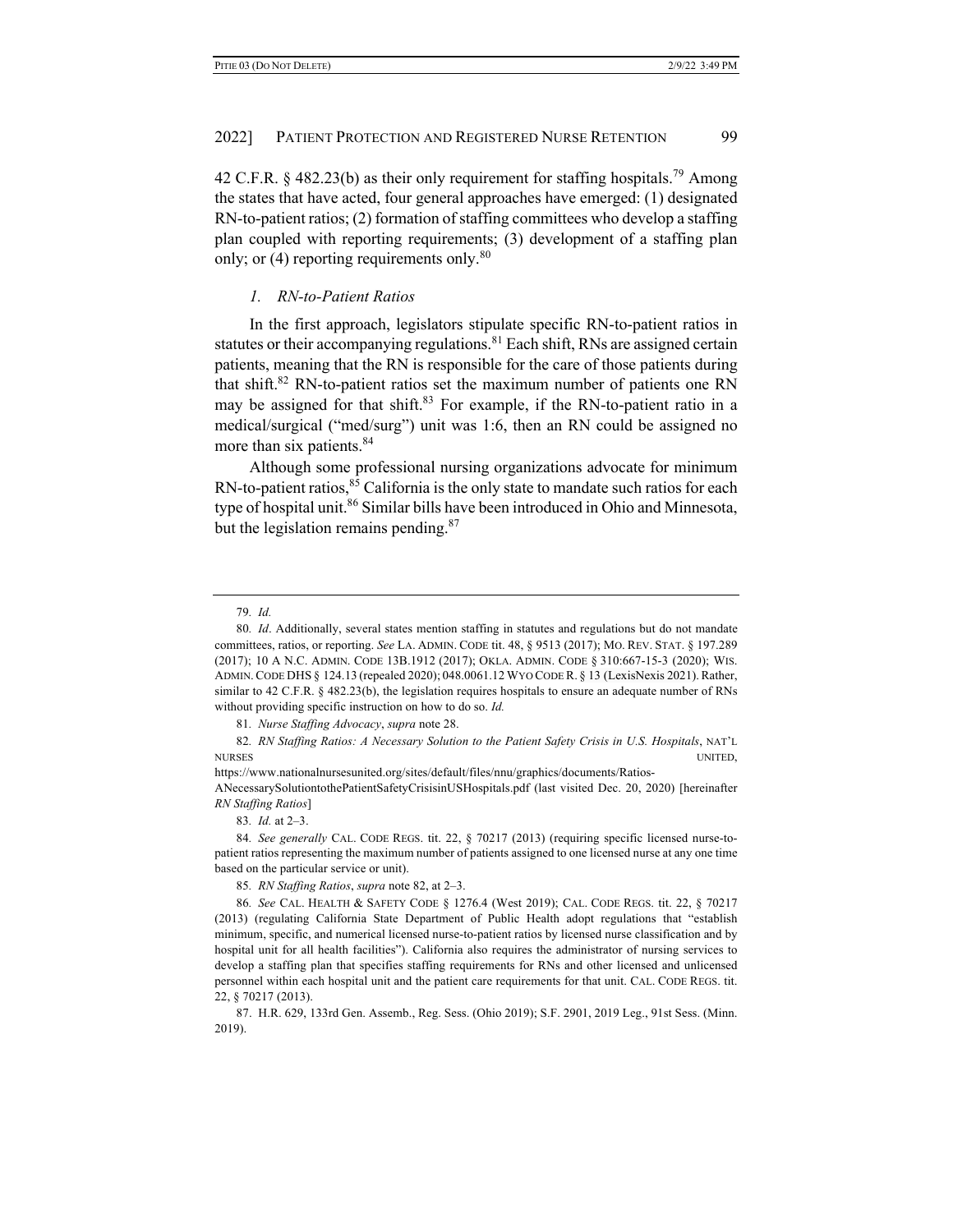Massachusetts sets an RN-to-patient ratio of 1:1 or 1:2, depending on patient stability, in its Intensive Care Units (ICUs).<sup>88</sup> Several other states also mandate ratios for certain types of hospital units in their state administrative or regulatory codes.89 For example, Virginia sets an RN-to-patient ratio of 1:4 for infants requiring close observation, and 1:8 for infants requiring only routine care.<sup>90</sup> Several states set RN-to-patient ratios in pediatric units, including Florida, New Jersey, Ohio, and Tennessee.<sup>91</sup> Finally, Arizona and New Jersey set ratios for RNs working with high acuity patients in ICUs and post-operative cardiac patients, respectively.<sup>92</sup>

# *2. Staffing Committees*

The second approach requires hospitals to form staffing committees, which is a group within the hospital comprised primarily of RNs that creates a flexible staffing plan for each unit within the hospital.<sup>93</sup> The staffing plan provides instructions for ensuring appropriate staffing based on the patient population served, the experience of the RNs, and other unit-specific measures.<sup>94</sup>

Seven states utilize the staffing committee approach to determine what constitutes an adequate number of RNs.<sup>95</sup> Two of these states mandate that the staffing plan set minimum RN-to-patient ratios,  $96$  while the other four states call for the staffing plan to establish the minimum number of RNs and other staff

<sup>88.</sup> MASS. GEN. LAWS ANN. ch. 111, § 231 (West 2019).

<sup>89</sup>*. See, e.g.*, ARIZ. ADMIN. CODE § R9-10-221(5)(A) (2019); FLA. ADMIN. CODE ANN. r. 59C-1.044 (2018); N.J. ADMIN. CODE § 8:33E-2.4 (2019); N.J. ADMIN. CODE § 8:43A-24.17 (2017); OHIO ADMIN. CODE 3701-84-62(H) (2020); TENN. COMP. R. & REGS. 1200-08-30-.03(2)(f) (2016); 12 VA. ADMIN. CODE § 5-410-444(F)(7)(a)-(c) (2019).

<sup>90.</sup> 12 VA. ADMIN. CODE § 5-410-444(F)(7)(a)–(c) (2019).

<sup>91.</sup> Florida sets an RN-to-patient ratio in pediatric dialysis units at 1:1. FLA. ADMIN. CODE ANN. r. 59C-1.044 (2018). New Jersey establishes RN-to-patient ratios in pediatric dialysis units based upon the weight of the pediatric patient. N.J. ADMIN. CODE § 8:43A-24.17 (2017). Ohio provides guidance on RNto-patient ratios in PICUs, stating that the ratio should "usually [range]" from 2:1 to 1:3. OHIO ADMIN. CODE 3701-84-62(H) (2020). Tennessee sets an RN-to-patient ratio in Pediatric Intensive Care Units ("PICUs") ranging from 4:1 to 1:3 depending on patient stability. TENN. COMP. R. & REGS. 1200-08-30- .03(2)(f) (2016).

<sup>92.</sup> Arizona sets an RN-to-patient ratio in ICUs at 1:2. ARIZ. ADMIN. CODE § R9-10-221(5)(A) (2019). New Jersey sets graduated RN-to-patient ratios for post-operative cardiac patients. N.J. ADMIN. CODE § 8:33E-2.4 (2019).

<sup>93</sup>*. Nurse Staffing Advocacy*, *supra* note 28.

<sup>94</sup>*. Id.*

<sup>95.</sup> CONN. GEN. STAT. § 19a-89e (2019); 210 ILL. COMP. STAT. 85/10.10 (2021); NEV. REV. STAT. § 449.242 (2020); OHIO REV. CODE ANN. § 3727.51–3727.52 (West 2017); OR. REV. STAT. § 441.154 (2019); TEX. HEALTH & SAFETY CODE ANN. § 257.004 (West 2009); WASH. REV. CODE § 70.41.410 (2008).

<sup>96.</sup> CONN. GEN. STAT. § 19a-89e(c)(A) (2019); 210 ILL. COMP. STAT. 85/10.10(c)(1) (2021).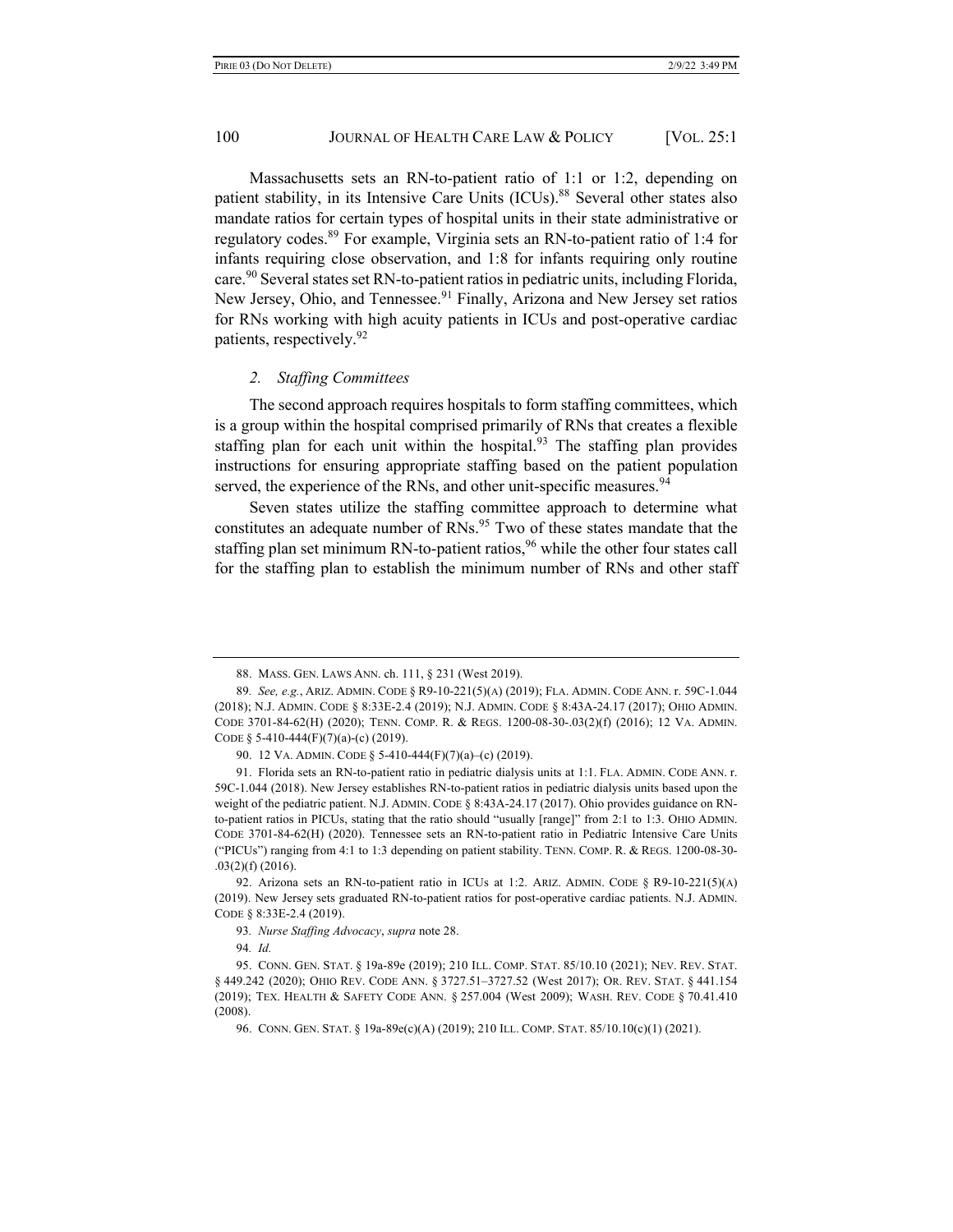necessary on each unit or shift.<sup>97</sup> The difference is that the former dictates how many patients each RN may be assigned, while the latter requires only a certain number of staff to be present on the unit or shift.<sup>98</sup> Conversely, Washington does not dictate whether the staffing plan should implement ratios or designate a minimum number of staff.<sup>99</sup> Additionally, all seven states require hospitals to report on the establishment of and compliance with their staffing plan to a designated state agency.<sup>100</sup>

#### *3. Staffing Plans*

Three states require hospitals to develop a staffing plan, but do not mandate the formation of staffing committees.<sup>101</sup> In Minnesota, the Chief Nursing Officer (CNO), or his or her designee, must develop a core staffing plan for each hospital unit.<sup>102</sup> Similarly, Rhode Island requires each hospital to submit an annual core staffing plan to the Rhode Island Department of Health, but the statute does not indicate who is responsible for developing the plan or what criteria to base it on.<sup>103</sup> Both Minnesota and Rhode Island require hospitals to submit their staffing plans to a state agency.104 Finally, Kentucky requires healthcare facilities to develop a care delivery model that includes a staffing plan.<sup>105</sup>

# *4. Mandatory Reporting*

In the final approach, states require hospitals to report certain staffing statistics without requiring them to comply with specific RN-to-patient ratios,

<sup>97.</sup> NEV.REV. STAT. § 449.2421(2.)(a)(1)–(2) (2017); OHIO REV.CODE ANN. § 3727.52(B)(1) (West 2017); OR. REV. STAT. § 441.155(2)(f) (2019); TEX. HEALTH & SAFETY CODE ANN. § 257.003(b)(2)(A) (West 2009).

<sup>98.</sup> NEV.REV. STAT. § 449.2421(2.)(a)(1)–(2) (2017); OHIO REV.CODE ANN. § 3727.52(B)(1) (West 2017); OR. REV. STAT. § 441.155(2)(f) (2019); TEX. HEALTH & SAFETY CODE ANN. § 257.003(b)(2)(A) (West 2009); CONN. GEN. STAT. § 19a-89e(c)(A) (2019); 210 ILL. COMP. STAT. ANN. 85/10.10(c)(1) (2021).

<sup>99.</sup> WASH. REV. CODE § 70.41.420(3)(a) (2017).

<sup>100.</sup> CONN. GEN STAT. § 19a-89e (2019); 210 ILL. COMP. STAT. 86/25 (2021); NEV. REV. STAT. § 449.242 (2017); OHIO REV. CODE ANN. § 3727.54 (West 2017); OR. REV. STAT. § 441.157 (2019); TEX. HEALTH & SAFETY CODE ANN. § 257.005 (West 2009); WASH. REV. CODE § 70.41.425 (2017).

<sup>101</sup>*. See generally* KY. REV. STAT. ANN. § 216B.160 (West 2020); MINN. STAT. § 144.7055 (2021); 23 R.I. GEN. LAWS § 23-17.17-8 (2021) (requiring hospitals to develop a staffing plan without mandating the formation of staffing committees).

<sup>102.</sup> MINN. STAT. § 144.7055 (2021); MINN. STAT. § 144.7055(2)(b) (2021) (dictating that, "[t]he core staffing plan shall specify the full-time equivalent for each patient care unit for each 24-hour period[.]").

<sup>103.</sup> 23 R.I. GEN. LAWS § 23-17.17-8 (2017).

<sup>104.</sup> MINN. STAT. § 144.7055 (2021) (requiring hospitals to submit their staffing plan to the Minnesota Hospital Association). 23 R.I. GEN. LAWS § 23-17.17-8 (2017) (requiring hospitals to submit their staffing pan to the Rhode Island Department of Health).

<sup>105.</sup> KY. REV. STAT. ANN. § 216B.160 (West 2020).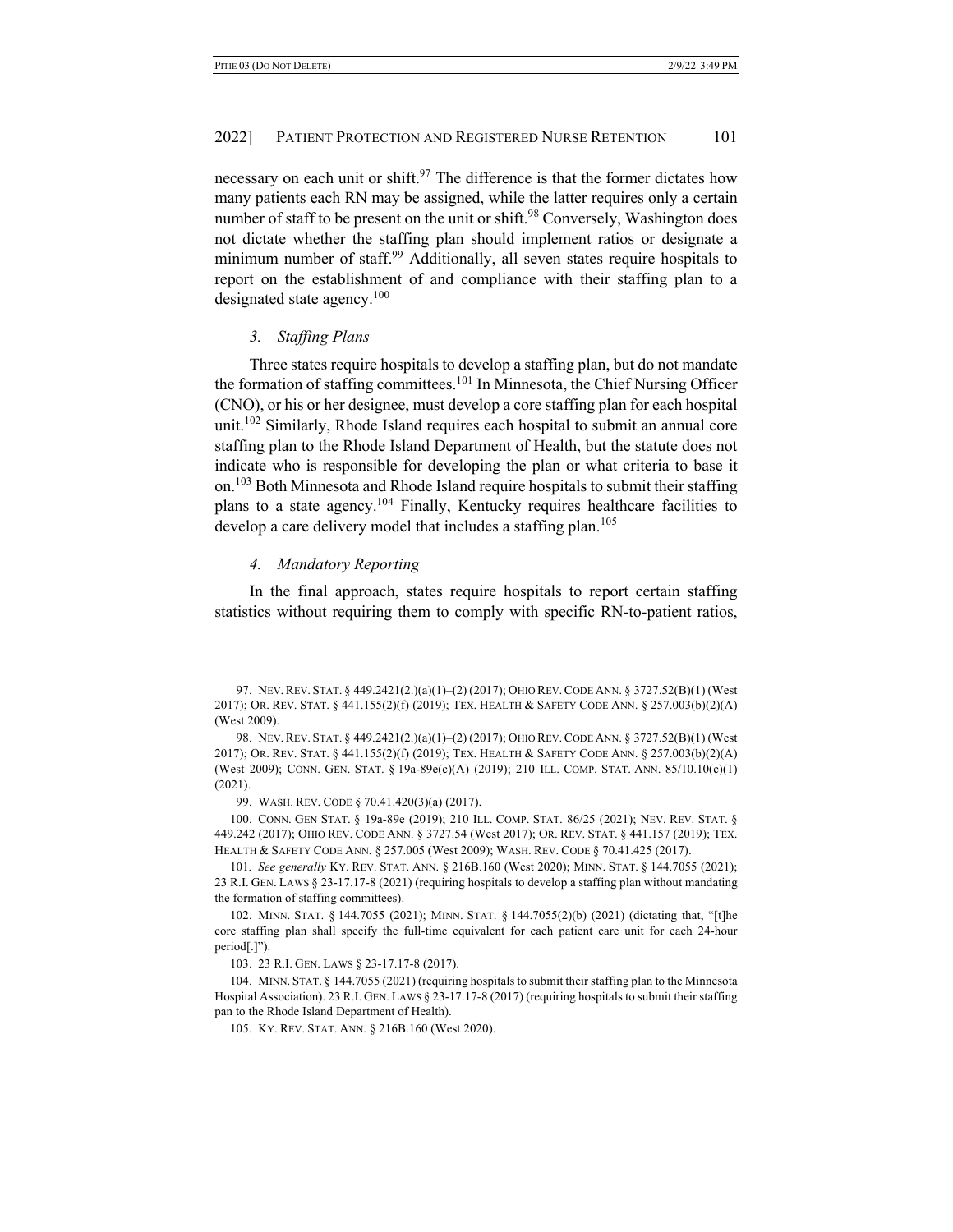form staffing committees, or submit staffing plans.<sup>106</sup> For example, in New Jersey, hospitals must post the number of RNs, LPNs/LVNs, CNAs, and other licensed or registered health care professionals on each shift, as well as the methods used for determining and adjusting staffing levels.<sup>107</sup> Additionally, New York hospitals must disclose "nursing quality indicators" to the public and state agencies upon request.<sup>108</sup> Finally, Vermont requires hospitals to "make public" the maximum patient census and numbers of RNs, LPNs/LVNs, and CNAs on each shift. $109$ 

# IV. THE ADVERSE EFFECTS OF INADEQUATE RN STAFFING AND THE INADEQUACIES OF MANDATED RN-TO-PATIENT RATIOS

The existing state of safe staffing legislation is problematic. The nebulous language of 42 C.F.R. § 482.23(b) leaves states with little guidance on what adequate staffing is and even less direction on how to achieve it.<sup>110</sup> Additionally, Congress has failed to pass any of the proposed legislation aiming to both further define adequate staffing and provide guidance on how to achieve it. $<sup>111</sup>$ </sup>

While many states have instituted their own safe staffing legislation, the majority of states have yet to pass any form of safe staffing legislation. Of those states that have passed some form of safe staffing legislation, many have not implemented the best approach. States that lack safe staffing legislation face two major risks: (1) adverse patient outcomes; and (2) RN burnout.<sup>112</sup> State statutes that set mandated RN-to-patient ratios are problematic because they set rigid standards that cannot work for all hospitals across a state.<sup>113</sup> Finally, states that

111*. See* Nurse Staffing Standards for Hospital Patient Safety and Quality Care Act of 2019, S. 1357, 116th Cong. (2019); Nurse Staffing Standards for Hospital Patient Safety and Quality Care Act of 2019, H.R. 2581, 116th Cong. (2019); Safe Staffing for Nurse and Patient Safety Act of 2018, S. 2446, 115th Cong. (2018); Safe Staffing for Nurse and Patient Safety Act of 2018, H.R. 5052, 115th Cong. (2018); Nurse Staffing Standards for Hospital Patient Safety and Quality Care Act of 2017, S. 1063, 115th Cong. (2017); Nurse Staffing Standards for Hospital Patient Safety and Quality Care Act of 2017, H.R. 2392, 115th Cong. (2017); Registered Nurse Safe Staffing Act of 2014, S. 2353, 113th Cong. (2014); Registered Nurse Safe Staffing Act of 2013, H.R. 1821, 113th Cong. (2013); Registered Nurse Safe Staffing Act of 2011, S. 58, 112th Cong. (2011); Registered Nurse Safe Staffing Act of 2011, H.R. 876, 112th Cong. (2011); Registered Nurse Safe Staffing Act of 2009, S. 54, 111th Cong. (2009); Registered Nurse Safe Staffing Act of 2007, S. 73, 110th Cong. (2007); Registered Nurse Safe Staffing Act of 2007, H.R. 4138, 110th Cong. (2007); Registered Nurse Safe Staffing Act of 2005, S. 71, 109th Cong. (2005); Registered Nurse Safe Staffing Act of 2003, S. 991, 108th Cong. (2003).

112*. See Aiken I*, *supra* note 16, at 1990–92. *See also* McHugh & Ma, *supra* note 16, at 77.

113. Heidi J. Keeler & Mary E. Cramer, *A Policy Analysis of Federal Registered Nurse Safe Staffing Legislation*, 37 J. NURSING ADMIN. 350, 352 (2007).

<sup>106.</sup> N.J. STAT. ANN. § 26:2H-5g (West 2020); N.Y. PUB. HEALTH LAW § 2805-t (McKinney 2009); VT. STAT. ANN. tit. 18, § 1854 (2015).

<sup>107.</sup> N.J. STAT. ANN. § 26:2H-5g (West 2020).

<sup>108.</sup> N.Y. PUB. HEALTH LAW § 2805-t (McKinney 2009).

<sup>109.</sup> VT. STAT. ANN. tit. 18, § 1854 (2015).

<sup>110</sup>*. See generally* 42 C.F.R. § 482.23(b) (2019) (describing staffing requirements).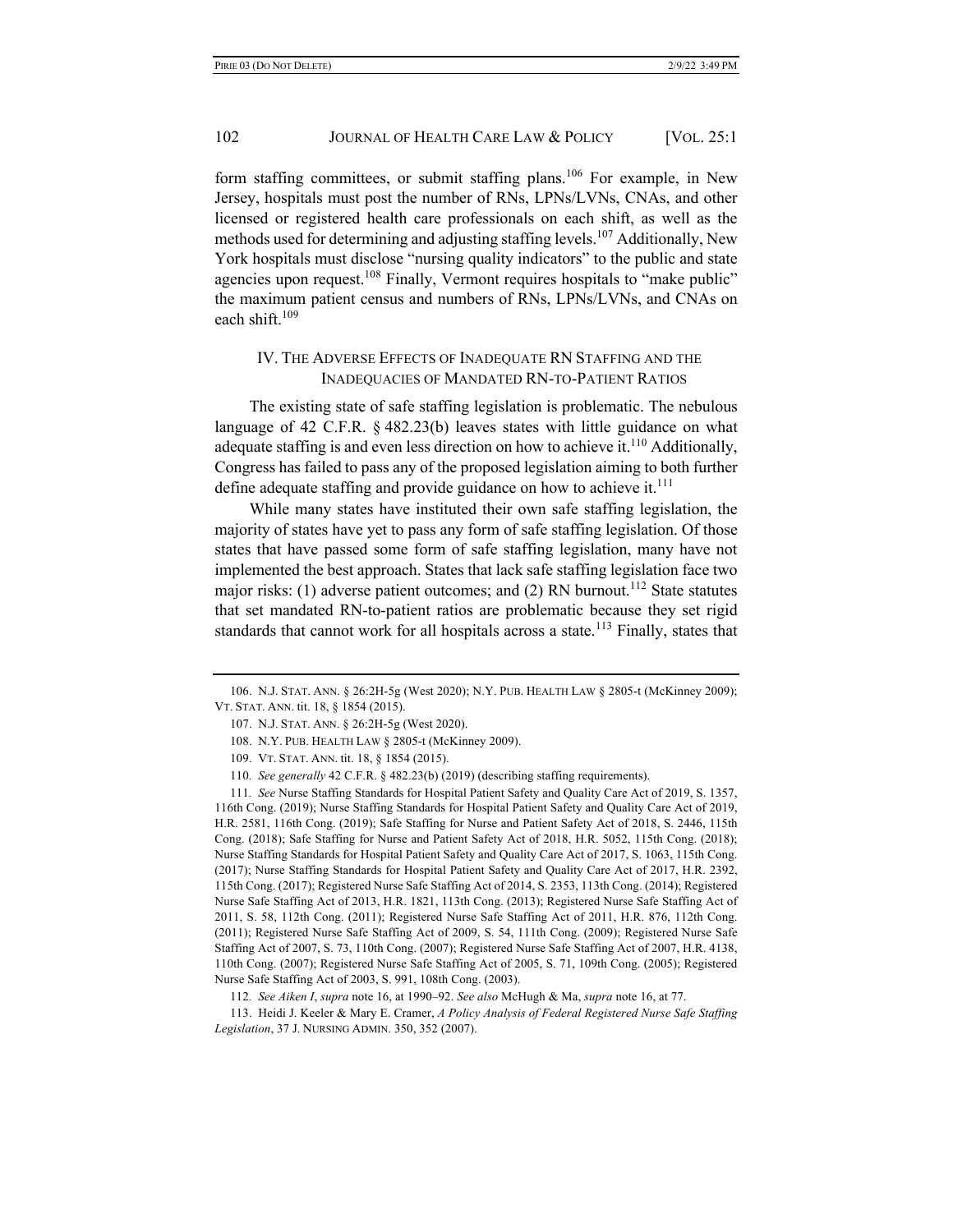require only mandatory reporting miss out on input from their frontline RN staff. $114$ 

# *A. Failure to Have an Adequate Number of RNs Leads to Adverse Patient Outcomes*

Inadequate staffing of RNs is linked to a variety of adverse patient outcomes ranging from diminished quality of patient experience to increased risk of patient mortality.<sup>115</sup>

In 1999, the Institute of Medicine (IOM) released a landmark report, *To Err is Human*, revealing medical error and safety concerns in the healthcare industry.<sup>116</sup> At that time, the IOM estimated that as many as  $98,000$  Americans died each year due to medical error.<sup>117</sup> While the report gave four key recommendations, it also called for additional research to discover the sources and causes of errors committed in healthcare.<sup>118</sup> In response to the report and the extensive media coverage it received, both the healthcare industry and federal government allocated funds to a range of patient safety efforts and research.<sup>119</sup>

Considering RNs provide more direct patient care than any other healthcare professional, nursing became an area of interest for patient safety research.<sup>120</sup> Many researchers focused their attention on RN hospital staffing. They asked whether the number of RNs staffed by a hospital affected the quality of patient care.<sup>121</sup> Twenty years ago, the answer was yes,<sup>122</sup> and today the answer remains  $ves.<sup>123</sup>$ 

Higher levels of staffing by RNs with reduced workloads, which can be accomplished through safe staffing legislation, is linked to a variety of positive

<sup>114</sup>*. See* AM. NURSES ASS'N, ANA'S PRINCIPLES FOR NURSE STAFFING, 4–5 (2019) (ebook) (stating that nurses are essential to the successful delivery of healthcare); *see also AACN Guiding Principles for Appropriate Staffing*, AM. ASS'N OF CRITICAL-CARE NURSES (Sept. 2018), https://www.aacn.org/policyand-advocacy/guiding-principles-for-staffing (stating that registered nurses within a healthcare system must have an active role in staffing decisions).

<sup>115</sup>*. See Aiken II*, *supra* note 25, at 914 (explaining that increased numbers of RNs increase patient satisfaction scores); *see also AACN Guiding Principles for Appropriate Staffing*, *supra* note 114 (explaining that increased numbers of RNs with decreased workloads is associated with a decrease in patient mortality).

<sup>116.</sup> COMM. ON QUALITY OF HEALTH CARE IN AM., INST. OF MED., TO ERR IS HUMAN 1 (Linda T. Kohn, Janet M. Corrigan & Molla S. Donaldson eds., National Academy Press, 2000).

<sup>117</sup>*. Id.*

<sup>118</sup>*. Id.* at 5–6.

<sup>119.</sup> H. T. Stelfox et al., *The "*To Err is Human*" Report and the Patient Safety Literature*, 15 QUALITY SAFETY HEALTH CARE 174, 174 (2006).

<sup>120</sup>*. AACN Guiding Principles for Appropriate Staffing*, *supra* note 114.

<sup>121</sup>*. See Aiken I*, *supra* note 16, at 1987.

<sup>122.</sup> Needleman et al., *supra* note 3, at 1720.

<sup>123.</sup> SAUDI PATIENT SAFETY CTR. & INT'L COUNCIL OF NURSES, WHITE PAPER ON NURSE STAFFING LEVELS FOR PATIENT SAFETY AND WORKFORCE SAFETY 4 (2019).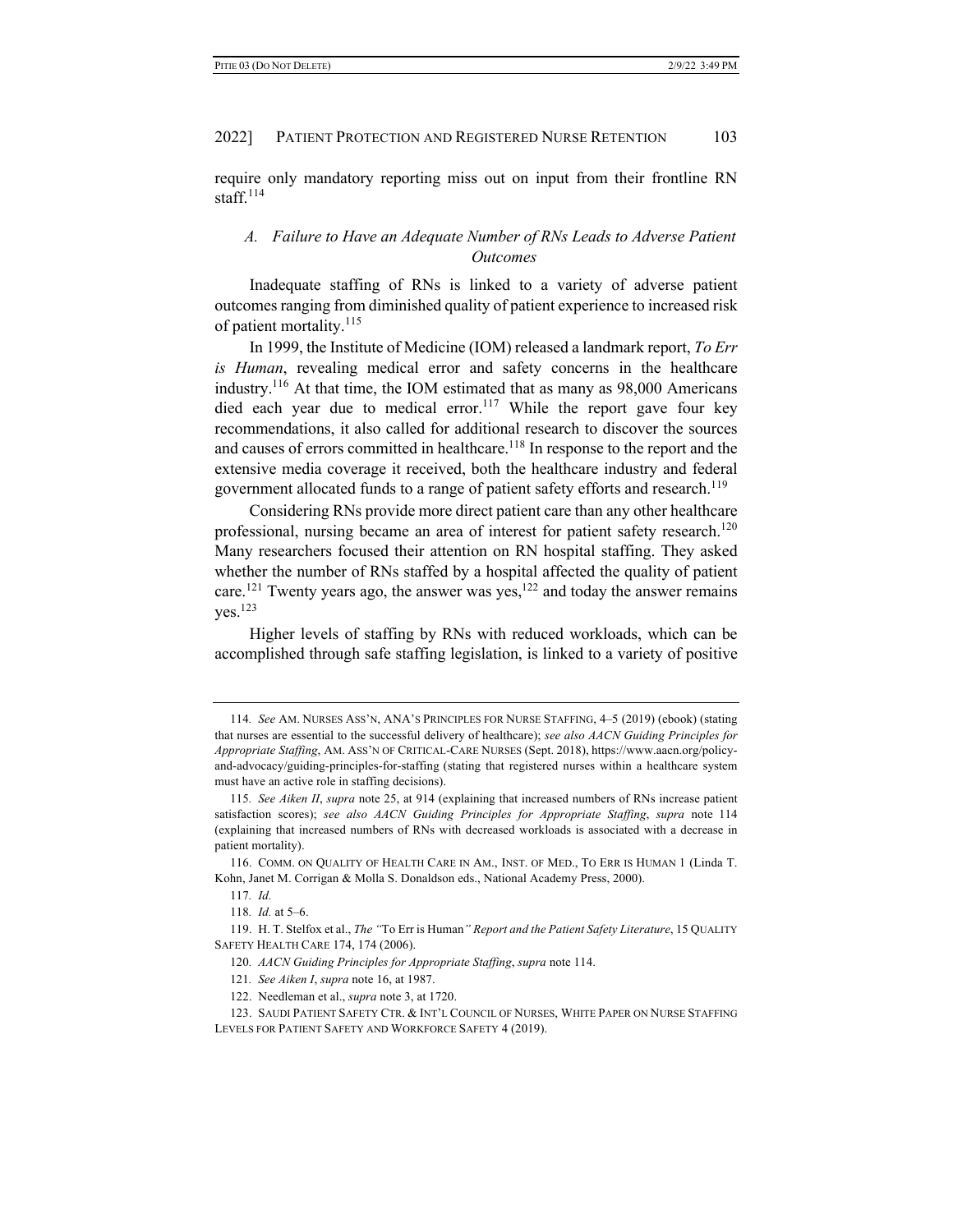patient outcomes, $124$  including increased patient satisfaction, $125$  increased patient safety, $126$  and reduced mortality rates. $127$ 

First, higher percentages of RNs in hospitals with lower RN-to-patient ratios increases patient satisfaction.<sup>128</sup> These hospitals report fewer complaints from patients and family members and fewer instances of verbal abuse by patients and staff.<sup>129</sup> Positive patient experience is important not only because every patient desires and deserves to be treated with respect and compassion, but also because a patient's experience can affect clinical outcomes for that patient.130 Positive patient experiences with hospital staff help foster a trusting relationship between a patient, the patient's family, and the patient's caregivers.<sup>131</sup> This trusting relationship encourages patients to become active participants in their treatment and to comply with recommended treatment plans.132 Organizations that focus on patient experience can decrease patients' length of stay, improve patients' pain control and emotional health, and decrease unnecessary errors, such as medication errors and falls.<sup>133</sup>

Next, increased RN staffing levels increase patient safety.<sup>134</sup> Increased RN staffing levels correlate with a decreased risk of acquiring an  $HA<sup>135</sup>$  and lower rates of urinary tract infections in surgical patients.<sup>136</sup> Additionally, increased RN staffing levels in critical care units are associated with a lower risk of falls in

125*. Aiken II*, *supra* note 25, at 914.

126*. See* Mitchell et al., *supra* note 23, at 619; Needleman et al., *supra* note 3, at 1719; West et al., *supra* note 23, at 25; *Aiken III*, *supra* note 26, at 324.

127*. Id.* at 324.

128*. Aiken II*, *supra* note 25, at 914.

129*. Id.*

130*. The Impact of Improved Patient Experiences*, NRC HEALTH (May 12, 2017), https://nrchealth.com/impact-improved-patient-experiences/.

135. Mitchell et al., *supra* note 23, at 619. Approximately one in every twenty-five patients in an acute care hospital has an HAI, and HAIs are associated with increased morbidity and mortality. *Id.* at 613.

<sup>124</sup>*. AACN Guiding Principles for Appropriate Staffing*, *supra* note 114 ("Evidence indicates that, in the presence of a healthy work environment, a reduction in RN workload is associated with reduced mortality and failure to rescue, reduced hospital readmission rates, and fewer other adverse events such as medication errors, hospital-associated pressure injuries, and patient falls with injury."). *See also* Kelly L. Wiltse Nicely et al., *Lower Mortality for Abdominal Aortic Aneurysm Repair in High-Volume Hospitals is Contingent upon Nurse Staffing*, 48 HEALTH SERVS. RES. 972, 974 (2013) (stating that RN staffing also plays a role in the outcomes of "patients undergoing general, vascular, and orthopedic operations, surgical oncology patients, and patients hospitalized with Acquired Immunodeficiency Syndrome (AIDS), acute myocardial infarction (MI), congestive heart failure, chronic obstructive pulmonary disease, pneumonia, stroke, and septicemia").

<sup>131</sup>*. Id.*

<sup>132</sup>*. Id.*

<sup>133</sup>*. Id.*

<sup>134</sup>*. See generally* Mitchell et al., *supra* note 23 (finding that increased nurse staffing relates to a decrease in patient acquisition of health care-associated infections (HAIs)); *see also* Needleman et al., *supra* note 3 (finding an association between nursing care provided by RNs and better care for hospitalized patients).

<sup>136.</sup> Needleman et al., *supra* note 3, at 1719.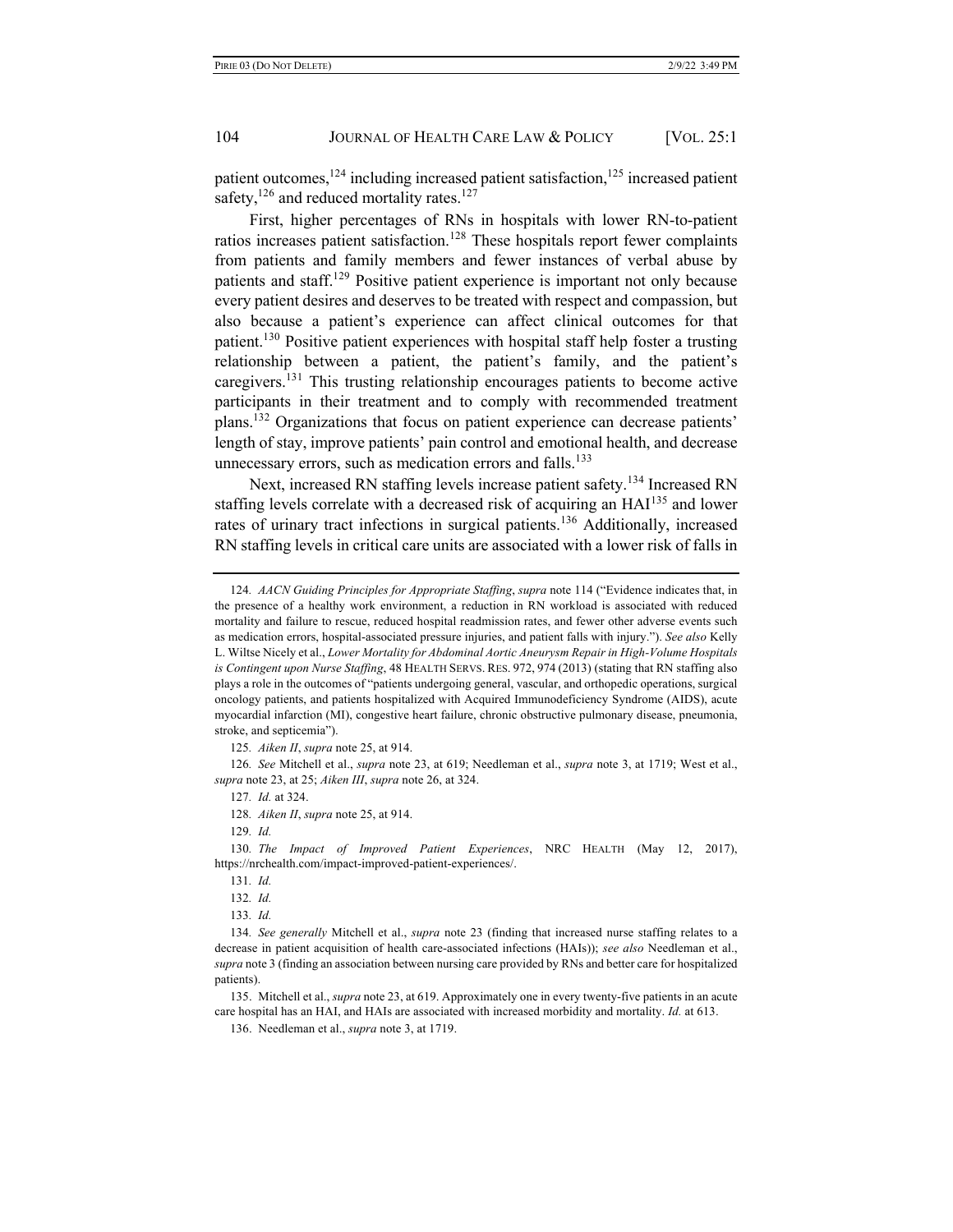those units.137 Finally, hospitals with more RNs with reduced workloads receive fewer reports of workload causing RNs to miss changes in a patient's condition.138

Improving these patient safety factors can reduce the length of patient stays and keep patients from becoming sicker while in the hospital.<sup>139</sup> HAIs are infections that patients acquire from the healthcare setting and include catheterrelated bloodstream infection (CLABSIs), Clostridium difficile (C.diff) infection, catheter-related urinary tract infections (CAUTIs), Methicillinresistant S. aureus (MRSA) infections, and surgical site infections  $(SSIs)$ .<sup>140</sup> Patients who acquire an HAI not only require extended hospital stays to treat the infection, but are also 60% more likely to require admission to a hospital's intensive or critical care units, five times more likely to be readmitted to the hospital after discharge,<sup>141</sup> and twice as likely to die compared to patients that do not acquire an HAI.142

Falls can also complicate a patient's recovery by necessitating additional treatment for injuries which can increase a patient's length of stay.<sup>143</sup> 30–50% of in-hospital falls result in injury,  $144$  including serious injuries such as fractures and head trauma.<sup>145</sup> Even falls that do not result in physical injury can undermine a patient's recovery by instilling anxiety and fear in the patient.<sup>146</sup> This fear of falling may make a patient reluctant to participate in physical activity resulting in further loss of strength and independence.<sup>147</sup>

Ultimately, improving RN staffing means saving lives by reducing riskadjusted patient mortality rates and decreasing deaths.<sup>148</sup> Increasing RN staffing

138*. Aiken II*, *supra* note 25, at 914.

<sup>137.</sup> West et al., *supra* note 23, at 25. In critical care units, the probability of a patient fall with injury increases by 51% for every one-hour decrease in nursing care hours on a shift. *Id.*

<sup>139</sup>*. See generally Healthcare-Acquired Infections*, PATIENT CARELINK, https://patientcarelink.org/improving-patient-care/healthcare-acquired-infections-hais/ (last visited Dec. 30, 2020) (noting that patients with infections spend an average of 6.5 additional days in the hospital); *see also* THE JOINT COMM'N, *Preventing Falls and Fall-Related Injuries in Health Care Facilities*, SENTINEL EVENT ALERT, Sept. 28, 2015, at 1 (discussing longer hospital stays and additional treatment after patient falls).

<sup>140</sup>*. Healthcare-Acquired Infections*, *supra* note 139.

<sup>141</sup>*. Id.*

<sup>142</sup>*. Id.*

<sup>143.</sup> THE JOINT COMM'N, *supra* note 139, at 1.

<sup>144</sup>*. Id.*

<sup>145</sup>*. Falls*, AGENCY FOR HEALTHCARE RSCH. AND QUALITY: PATIENT SAFETY NETWORK (Sept. 7, 2019), https://psnet.ahrq.gov/primer/falls#.

<sup>146</sup>*. Id.*

<sup>147</sup>*. Id.*

<sup>148</sup>*. Aiken III*, *supra* note 26, at 324. Researchers created 25,000 patient pairs (the patients within the pair underwent the same surgery and had the same co-morbid conditions and other surgical risk factors) "and compared the outcomes . . . for the matched patients in well nurse resourced hospitals versus poorly nurse resourced hospitals. *Id.* Patients in well nurse resourced hospitals were significantly less likely to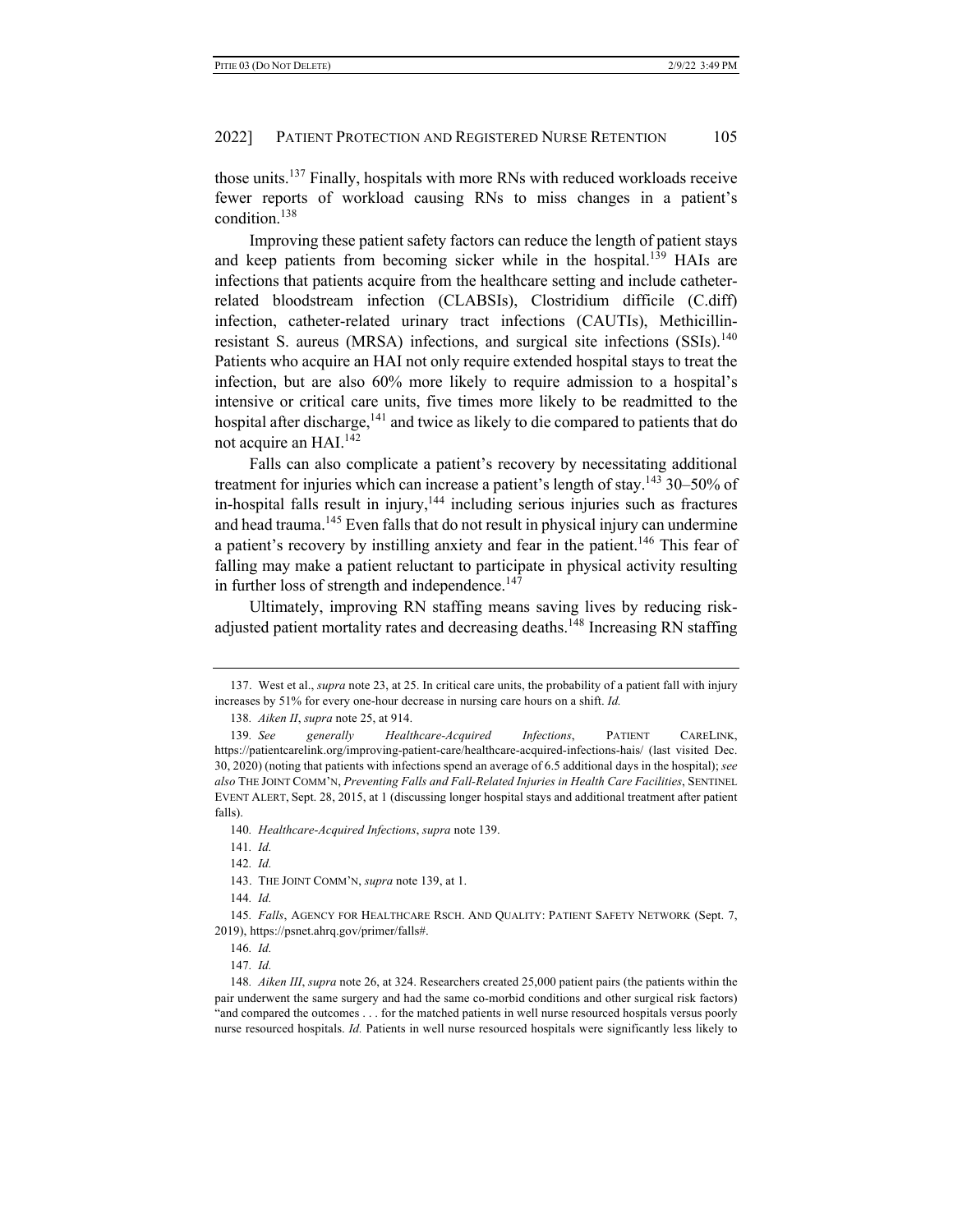can substantially decrease risk-adjusted mortality rates for surgical patients, especially those who develop post-operative complications.<sup>149</sup> More RNs with smaller workloads also mean fewer deaths for surgical patients.<sup>150</sup> A study compared the state of nursing in California several years after the state enacted mandatory RN-to-patient ratios to New Jersey and Pennsylvania, which had no safe staffing legislation.<sup>151</sup> The researchers predicted the probabilities of dying in a New Jersey or Pennsylvania hospital if the average RN-to-patient ratio matched the mandated ratios in California<sup>152</sup>: there could have been "13.9% fewer surgical deaths in New Jersey and 10.6% fewer surgical deaths in Pennsylvania."<sup>153</sup>

The life-saving benefits of having more RNs with smaller workloads extends beyond surgical patients.<sup>154</sup> One study "found that an increase in staffing equivalent to one full-time RN was associated with a [9%] decrease in deaths in ICU patients . . . and a [6%] decrease in death in medical patients."155 The main difference between med-surg units and ICUs is the level of care provided on the unit.<sup>156</sup> ICUs are equipped to care for patients with imminent, life-threatening health issues and for patients immediately post-operative from major

150*. Aiken II*, *supra* note 25, at 917.

151*. Id.* Researchers compared RN-to-patient ratios and related outcomes in California hospitals with hospitals in New Jersey and Pennsylvania. *Id.*

155*. Id.* at 3 (citing Kane et al., *The Association of Registered Nurse Staffing Levels and Patient Outcomes: Systematic Review and Meta-Analysis*, 45(12) MED. CARE 1195, 1195–1204 (2007)). 156*. Id.*

die at every patient risk level." *Id.* In separating hospitals into the well-resourced and poorly resourced groups, the researchers controlled for technological disparities and other hospital characteristics. *Id.* This helped ensure that the results reflected the impact of RN staffing on the patient outcomes, rather than other differences between the hospitals. *Id.*

<sup>149</sup>*. See Life Saving and Mortality*, EMORY HEALTHCARE, https://www.emoryhealthcare.org/about/quality-report/life-saving-and-mortality.html (last visited Dec. 16, 2020) (defining risk adjusted mortality rates as quality data that "compare patients' actual mortality rates to their expected mortality rates, based on patients' severity of illness"); *Aiken I*, *supra* note 16, at 1991 (finding that "the odds of patient mortality [for surgical patients] increased by 7% for every additional patient in the average nurse's workload in the hospital" and moving "from 4 to 6 and from 4 to 8 patients per nurse would be accompanied by 14% and 31% increases in mortality respectively"); *Aiken III*, *supra* note 26, at 323 (studying mortality rates in the United States, Canada, England, Belgium, South Korea and various other European countries and again finding "each one patient added to a nurse's workload is associated with a 7 percent increase in risk-adjusted mortality following general surgery").

<sup>152</sup>*. Id.* at 916–17. RN workloads in California two years after implementation of the mandated RNto-patient ratios was lower than that of New Jersey or Pennsylvania. *Id.* RNs in California cared for an average of one fewer patient each, and the disparity was greater in med-surg units. *Id.* On med-surg units, nurses "in California on average care[d] for over two fewer patients than nurses in New Jersey and 1.7 fewer patients than nurses in Pennsylvania." *Id.*

<sup>153</sup>*. Id.* at 917.

<sup>154</sup>*. See generally RN Staffing Ratios*, *supra* note 82 (summarizing research showing that safe nurse staffing levels improve patient outcomes in the areas of mortality, adverse events, complications, failure to rescue, quality of care, costs, and length of stay).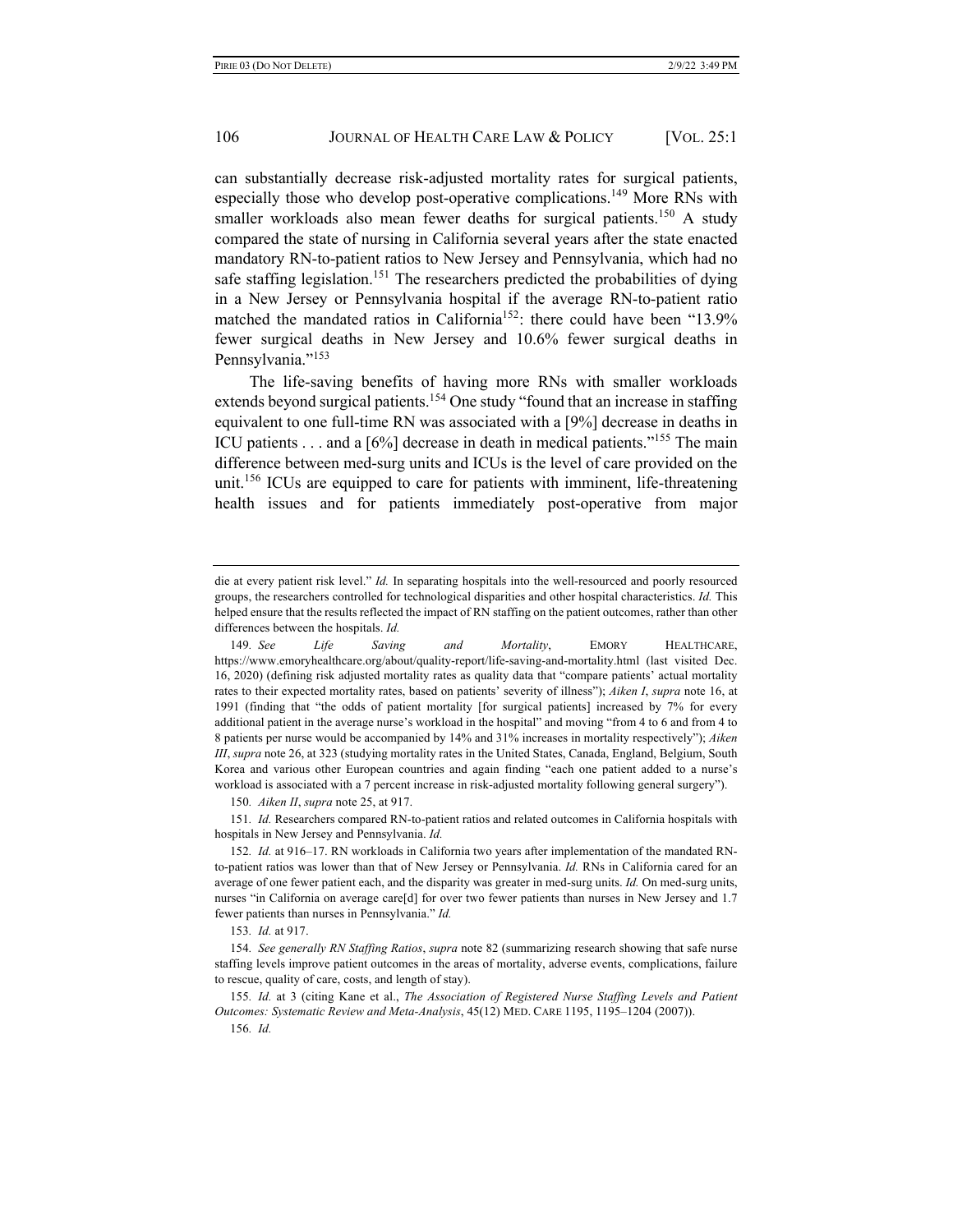surgeries.<sup>157</sup> Med-surg units are for lower acuity patients that do not require as intensive monitoring and treatment.<sup>158</sup> A variety of patients can be admitted to med-surg floors, such as patients recovering from minor surgeries, patients with infectious illnesses, and patients suffering from chronic health conditions.<sup>159</sup>

Why do patient outcomes improve with increased RN staffing? The answer is simple: RNs perform more direct patient care than any other medical professional on a patient's care team and thus have more opportunities to monitor and interact with patients.<sup>160</sup> This surveillance role is essential to early detection of patient illness and complications where timely intervention can save lives.<sup>161</sup>

Although "monitoring" and "surveillance" are synonyms, they have distinct meanings when used in the context of RN activities.<sup>162</sup> Monitoring is, "an assessment process in which clinicians observe, measure, and record patient data."<sup>163</sup> This includes fundamental nursing duties such as taking vital signs, measuring intake and output, and performing focused assessments of the heart, lungs, and other body systems.<sup>164</sup> Surveillance is the process by which an RN analyzes the data obtained through monitoring and interprets the relevant findings.165 Failure to adequately perform surveillance can result in a delayed diagnosis or treatment and inadequate or inappropriate management of a patient's condition.<sup>166</sup> These delays and mismanagement can result in adverse patient outcomes, such as admission to ICUs, cardiac arrest, increased length of stay, and even death. $167$ 

The more patients an RN has, the less time the RN has to spend with each individual patient, and thus, fewer opportunities to monitor them.<sup>168</sup> The decline in a patient's medical condition outside of the ICU is typically a progressive deterioration in condition, rather than a sudden event.<sup>169</sup> Patients frequently exhibit signs of deterioration in a patient's condition through alterations in baseline respiratory, cardiac, and neurological function and abnormal vital

<sup>157</sup>*. Id.*

<sup>158</sup>*. Id.*

<sup>159</sup>*. Id.*

<sup>160</sup>*. AACN Guiding Principles for Appropriate Staffing*, *supra* note 114.

<sup>161</sup>*. Aiken I*, *supra* note 16, at 1993.

<sup>162.</sup> Karen K. Giuliano, *Improving Patient Safety Through the Use of Nursing Surveillance*, HORIZONS 34, 35 (2017).

<sup>163</sup>*. Id.*

<sup>164</sup>*. Id.*

<sup>165</sup>*. Id.*

<sup>166</sup>*. Id.*

<sup>167</sup>*. Id.*

<sup>168</sup>*. See generally Aiken II*, *supra* note 25, at 918 (explaining that patients who visit hospitals that meet the benchmark set by the California nurse staffing mandates are likely to experience better outcomes).

<sup>169.</sup> Giuliano, *supra* note 162, at 37.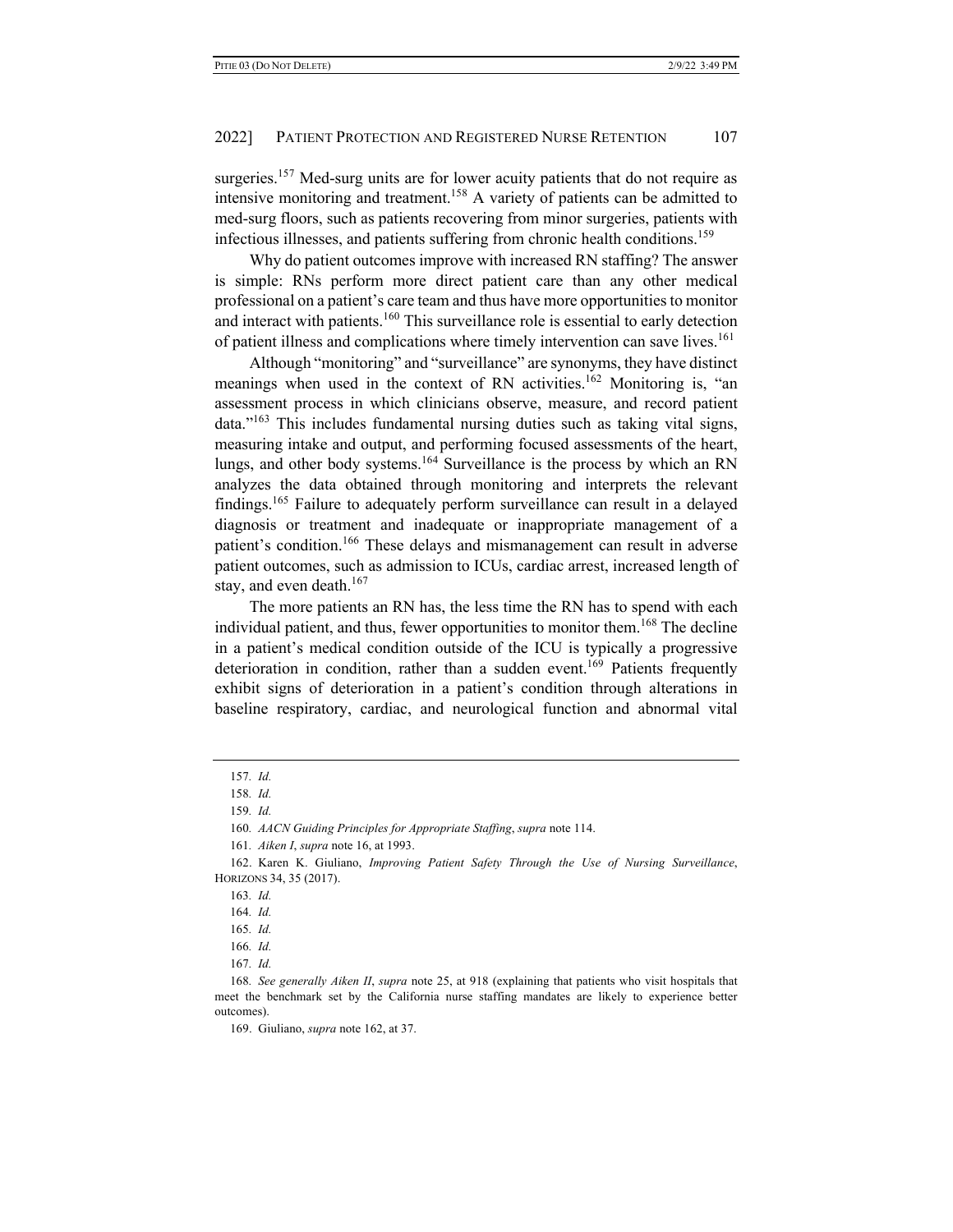signs.<sup>170</sup> Every opportunity an RN has to monitor his or her patient is an opportunity to detect one of these signs and implement the proper responses,  $171$ and the fewer patients an RN is assigned, the greater the amount of time the RN has to monitor each patient.<sup>172</sup>

## *B. Failure to Have an Adequate Number of RNs Leads to RN Burnout*

Recognizing that "patient safety and nurses' wellbeing are two sides of the same coin,"<sup>173</sup> researchers extended their studies to discover the effects of staffing on RNs.<sup>174</sup> Inadequate staffing can result in RN burnout which negatively impacts RNs' emotional and physical well-being.<sup>175</sup> This burnout often leads to job dissatisfaction and turnover.<sup>176</sup>

First, increased RN workloads contribute to RN burnout.<sup>177</sup> RNs "in hospitals with the highest [RN-to-patient] ratios are more than twice as likely to experience job-related burnout compared with RNs in hospitals with the lowest ratios."<sup>178</sup> For each additional patient an RN is assigned to care for, the amount of work that RN is responsible for increases exponentially.<sup>179</sup> Depending on the unit the RN works on, the RN must check the patient's vital signs anywhere from every four hours to every fifteen minutes.<sup>180</sup> The RN on a med-surg floor must

<sup>170</sup>*. Id.*

<sup>171</sup>*. See generally id.* at 34 (explaining the importance of monitoring and surveillance to improve patient safety and health outcomes).

<sup>172</sup>*. See Aiken II*, *supra* note 25, at 918 (finding that the higher proportion of nurses in a hospital, the "less likely nurses are to report that their workload causes them to miss changes in patients' conditions…").

<sup>173.</sup> SAUDI PATIENT SAFETY CTR. & INT'L COUNCIL OF NURSES, *supra* note 123, at 4.

<sup>174</sup>*. See Aiken I*, *supra* note 16, at 1988 (estimating the impact of nurse staffing proportions on RN burnout and satisfaction).

<sup>175</sup>*. AACN Guiding Principles for Appropriate Staffing*, *supra* note 114.

<sup>176</sup>*. Id. See also Aiken II*, *supra* note 25, at 913–18 (comparing the state of nursing in California several years after the state enacted mandatory RN-to-patient ratios with states that had no safe staffing legislation). The study found that lower workloads for RNs "translate[d] into better evaluations of their work environment." *Id.* at 911. California RNs reported less burnout and less job dissatisfaction than RNs in either New Jersey or Pennsylvania. *Id.* at 916. 29% of RNs in California reported experiencing burnout, whereas, 34% and 36% percent of RNs reported burnout in New Jersey and Pennsylvania respectively. *Id.* at 913*.* 20% of RNs in California reported job dissatisfaction, whereas, 26% and 29% percent of RNs reported job dissatisfaction in New Jersey and Pennsylvania respectively. *Id.* Ultimately, the study concluded that the higher the proportion of RNs with patient assignments in compliance with the California-mandated ratios (lower RN-to-patient ratios than in the other states), "the lower the nurse burnout and job dissatisfaction, the less likely nurses [were] to report the quality of their work environment as only fair to poor. . . and the less likely nurses [were] to intend to leave their jobs." *Id.* at 918.

<sup>177</sup>*. See Aiken I*, *supra* note 16, at 1992.

<sup>178</sup>*. Id.*

<sup>179</sup>*. See generally* Behring & Geiser, *supra* note 9 (explaining the responsibilities of an RN for each patient they are assigned).

<sup>180.</sup> Jordan C. Yoder et al., *A Prospective Study of Nighttime Vital Sign Monitoring Frequency and Risk of Clinical Deterioration*, 173 J. AM. MED. ASS'N 1554, 1554 (Sept. 2013); Kati Kleber, *What Do ICU Nurses Do?*, FRESHRN (Feb. 13, 2018), https://www.freshrn.com/what-does-an-icu-nurse-do/.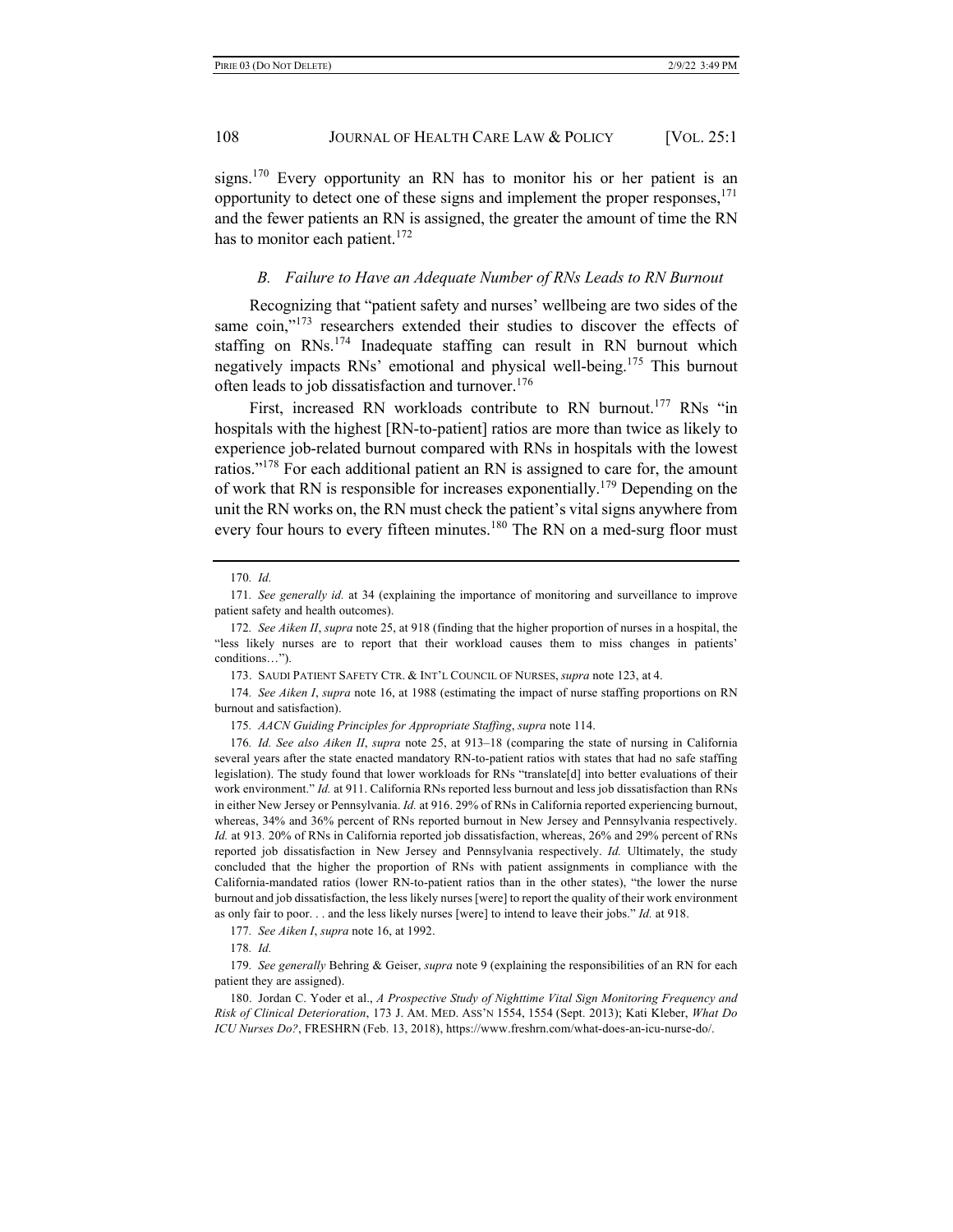perform a head-to-toe assessment on the patient once per shift, but in the ICU, RNs perform this assessment every four hours.<sup>181</sup> During a head-to-toe assessment the RN checks each major body system of the patient: neurological, cardiovascular, pulmonary, gastrointestinal, integumentary, and genitourinary.<sup>182</sup> The RN also must administer medications, monitor labs, implement new orders, ambulate the patient, monitor intake and output, document everything, and perform any other tasks the patient requires.<sup>183</sup> With all of the work that is necessary to adequately care for one patient, it is unsurprising that one study found that "an increase of one patient per nurse to a hospital's staffing level increased burnout by . . . 23%."<sup>184</sup>

Additionally, the unsustainable workloads caused by inadequate staffing negatively impact RNs' emotional and physical well-being.<sup>185</sup> Inadequate staffing is strongly associated with emotional exhaustion and RN burnout.<sup>186</sup> RNs experiencing burnout can suffer from a range of symptoms, including "irritability, insomnia, headaches, back pain, weight gain, depression, and high blood pressure."187 Also, lower staffing levels are associated with an increased risk of needlestick injuries for RNs.<sup>188</sup>

RN burnout and its side-effects contribute to job dissatisfaction.<sup>189</sup> RNs "in hospitals with the highest [RN-to-patient] ratios are almost twice as likely to be dissatisfied with their jobs compared with nurses in hospitals with the lowest ratios."<sup>190</sup> A 2019 Joint Commission survey asked more than two-thousand healthcare partners whether they experienced burnout in their position: 15.6% of

186. DEP'T FOR PRO. EMPS., SAFE STAFFING: CRITICAL FOR PATIENTS AND NURSES 2 (2019).

188. Sean P. Clarke et al., *Effects of Hospital Staffing and Organizational Climate on Needlestick Injuries to Nurses*, 92 AM. J. OF PUB. HEALTH 1115, 1117 (2002) ("Nurses working in hospital units with poorer work climates and lower staffing levels were substantially more likely to report the presence of risk factors associated with needlestick injuries.").

189*. See* Am. Ass'n of Critical-Care Nurses, *Collaborating on the Future of Nurse Staffing*, BOLD VOICES, Dec. 2019, at 10 [hereinafter *Collaborating on the Future*]. *See also* Am. Ass'n of Critical-Care Nurses, *Cultivating Resilience Against Nurse Burnout*, BOLD VOICES, Dec. 2019, at 11 [hereinafter *Cultivating Resilience*] (explaining that nurses are in need of better work enviornments and more autonomy in their role to combat nurse burnout).

190*. Aiken I*, *supra* note 16, at 1992. Finding "[a]n increase of one patient per nurse to a hospital's staffing level increased job dissatisfaction by. . . 15%." *Id.* at 1990.

<sup>181.</sup> Kleber, *supra* note 180.

<sup>182</sup>*. Id.*

<sup>183</sup>*. Id.*

<sup>184</sup>*. Aiken I*, *supra* note 16, at 1990.

<sup>185.</sup> SAUDI PATIENT SAFETY CTR. & INT'L COUNCIL OF NURSES, *supra* note 123, at 12.

<sup>187</sup>*. Id.*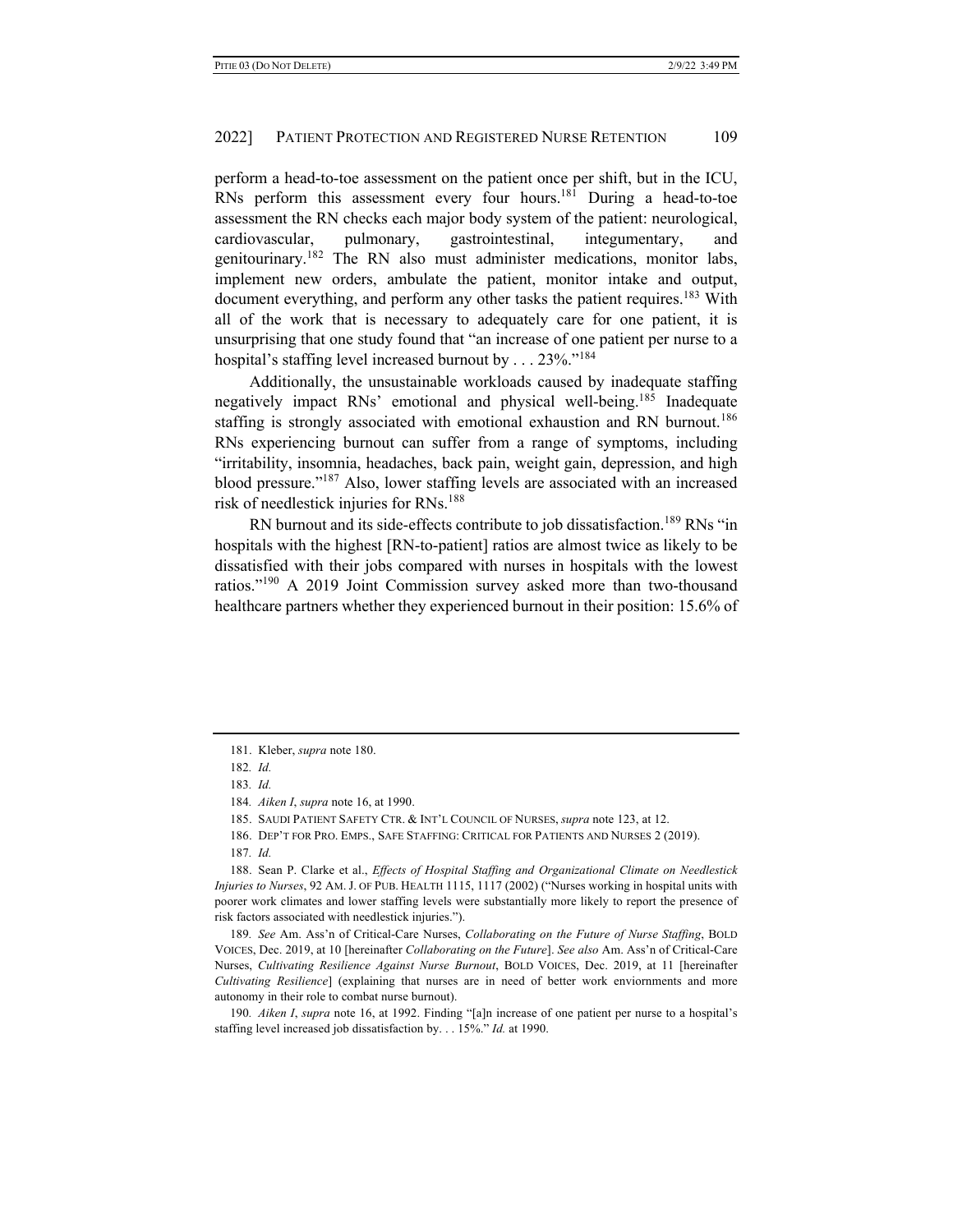all RNs in the survey answered in the affirmative.<sup>191</sup> These RNs cited staffing challenges as one of the leading causes of RN burnout and job dissatisfaction.<sup>192</sup>

Both burnout and job dissatisfaction are significant sources of job resignation.193 A survey conducted in 2018 by the American Association of Critical Care Nurses indicated that poor staffing is highly influential for RNs considering leaving the profession.<sup>194</sup> Of the RNs that responded they might leave the profession, 50% said that better staffing would make them reconsider.195 This association between higher RN-to-patient ratios and increased burnout persists regardless of average wage.<sup>196</sup>

RN burnout resulting in RN resignation is deeply problematic for hospitals because it is a major drain on hospitals' finances and may result in reduced quality of care.<sup>197</sup> Estimations of exactly how much RN turnover costs hospitals vary, but some estimate that RN turnover costs the average hospital as much as \$8.1 million annually.<sup>198</sup>

Burnout can also negatively impact the quality of patient care.<sup>199</sup> Because RNs suffering from burnout may experience impaired memory, fatigue, and lack of attention, their recall and attention to detail might consequently decrease.<sup>200</sup> This increases the risk of adverse patient safety events and medical errors.<sup>201</sup> Also, RNs experiencing burnout may exhibit agitated or aggressive attitudes toward their patients and colleagues.<sup>202</sup> This can harm both patient satisfaction and care team collaboration, which are key components of quality care.<sup>203</sup>

<sup>191</sup>*. Cultivating Resilience*, *supra* note 189, at 11 (citing The Joint Comm'n, *Developing Resilience to Combat Nurse Burnout*, QUICK SAFETY, July 2019).

<sup>192</sup>*. Id.* (citing The Joint Comm'n, *Developing Resilience to Combat Nurse Burnout*, QUICK SAFETY, July 2019).

<sup>193</sup>*. See Aiken I*, *supra* note 16, at 1993. Specifically, 43% of RNs who reported high burnout and job dissatisfaction also reported that they intended to leave their current job within the next year, but only 11% of RNs who reported no burnout and job satisfaction also reported that they intended to leave. *Id.* at 1990.

<sup>194</sup>*. Collaborating on the Future, supra* note 189.

<sup>195</sup>*. Id.*

<sup>196.</sup> McHugh & Ma, *supra* note 16, at 77 ("The significant association between more favorable nurse work environments and nurse outcomes, net of wage effects, implies that wages are important, but they do not account for the better outcomes associated with the work environment and nurse staffing.").

<sup>197.</sup> AVALERE HEALTH LLC, OPTIMAL NURSE STAFFING TO IMPROVE QUALITY OF CARE AND PATIENT OUTCOMES 9 (2015).

<sup>198.</sup> Ann Kutney-Lee et al., *Nurse Engagement in Shared Governance and Patient and Nurse Outcomes*, 46 J. NURSING ADMIN. 605, 610–11 (2016).

<sup>199</sup>*. See generally* Heath, *supra* note 17 (explaining how RN burnout is so problematic because it is a major contributing factor to RN resignation and can decrease the quality of care patients receive).

<sup>200</sup>*. Id.*

<sup>201</sup>*. Id.*

<sup>202</sup>*. Id.*

<sup>203</sup>*. Id.*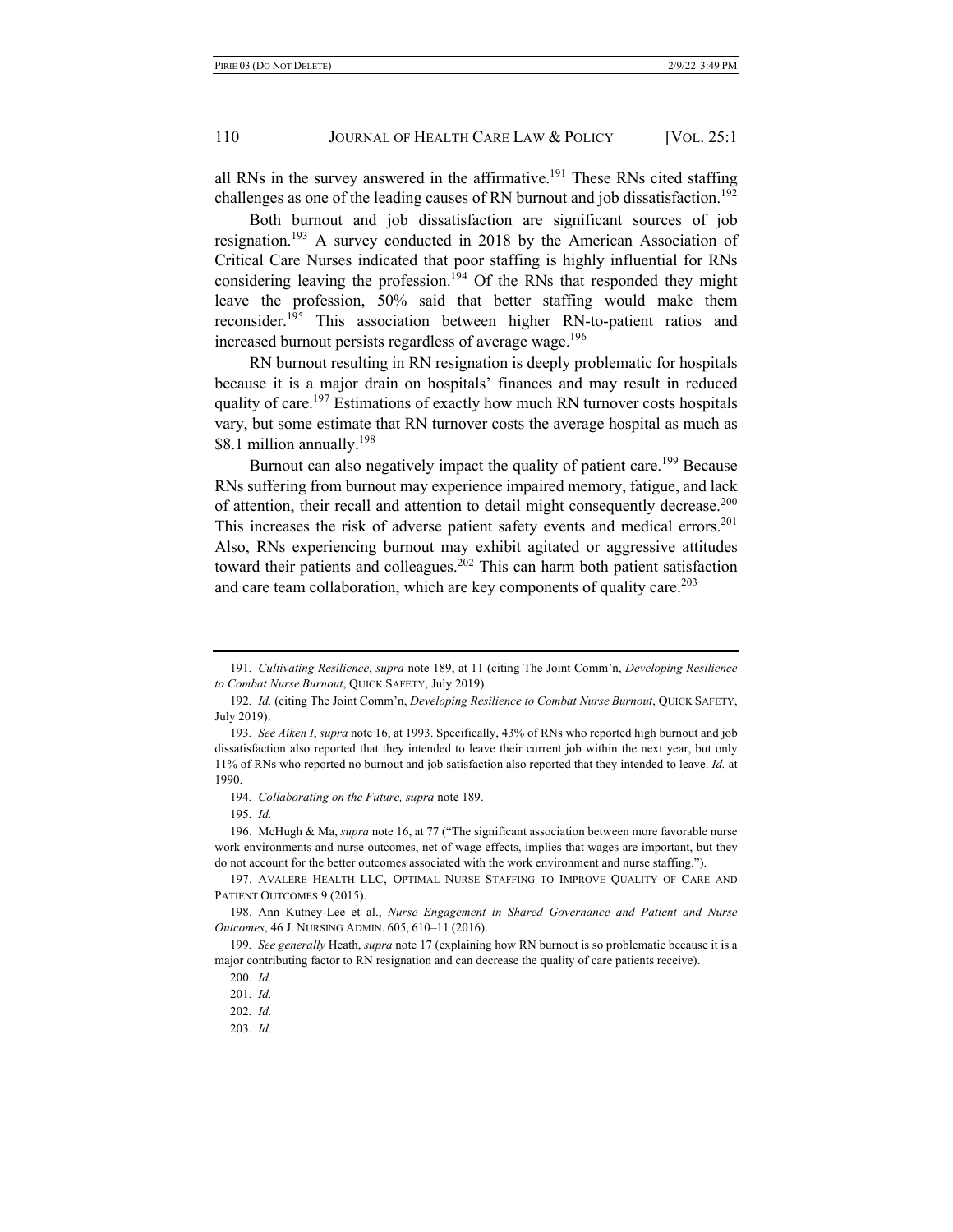Finally, when RNs leave the profession due to burnout, they leave behind hospital units who lose that RNs valuable experience and knowledge.<sup>204</sup> The maxim "practice makes perfect" is as applicable to the nursing profession as it is to a professional athlete.<sup>205</sup> As an RN spends more time in the hospital setting, he or she gains more exposure and has opportunities to perfect various nursing tasks.206 Also, each time an RN interacts with a patient, he or she gains valuable knowledge about the diagnosis and treatment of that condition or disease.<sup>207</sup> Thus, when an experienced RN leaves the profession, not only do patients lose the opportunity to be cared for by someone more likely to be familiar with their ailment, but the other RNs on the unit lose a useful source of information and guidance.<sup>208</sup>

# *C. State Mandated RN-to-Patient Ratios Do Not Account for the Diversity in the Healthcare Setting*

State mandated RN-to-patient ratios are problematic because they cannot account for the diversity amongst hospitals within a state.<sup>209</sup>

Some critics of federally mandated RN-to-patient ratios rightly argue they are problematic because they create a one-size-fits-all approach that fails to account for the unique geographic, financial, and labor considerations that exist from state to state.<sup>210</sup> However, this problem also extends to mandated RN-topatient ratios at the state level because these considerations for hospitals vary within a state.<sup>211</sup>

Hospitals today vary in functionality, size, location, ownership, and specialization.<sup>212</sup> Hospitals function differently within the respective communities they serve.<sup>213</sup> For instance, a level one trauma center is appropriate for treating life-threatening, trauma-induced injuries such as car accidents and

210. Keeler & Cramer, *supra* note 113, at 352.

211*. See generally What are the Different Types of Hospitals?*, GALLAGHER HEALTHCARE (Mar. 22, 2018), https://www.gallaghermalpractice.com/blog/post/what-are-the-different-types-of-hospitals (explaining that RN-to-patient ratios in state hospitals vary from state to state based upon the funding and resources they receive which is determined by factors such as the communities the hospitals serve, location, size, ownership, functionality, and purpose of the different hospitals).

<sup>204</sup>*. See* Hill, *supra* note 19 (finding that the loss of experience nurses results in the loss of that knowledge and has implications for patient care).

<sup>205</sup>*. See generally id.* (explaining that more knowledge gained by nursed from experiential practice in the field is essential for nurses to gain expertise and progress into safer levels of practice).

<sup>206</sup>*. Id.*

<sup>207</sup>*. Id.*

<sup>208</sup>*. Id.*

<sup>209</sup>*. See AACN Guiding Principles for Appropriate Staffing*, *supra* note 114 (stating there is "no onesize-fits-all answer"); *see generally* Keeler & Cramer, *supra* note 113, at 352 (discussing the different effect of mandated RN-to-patient ratios on rural versus urban hospitals).

<sup>212</sup>*. Id.*

<sup>213</sup>*. Id.*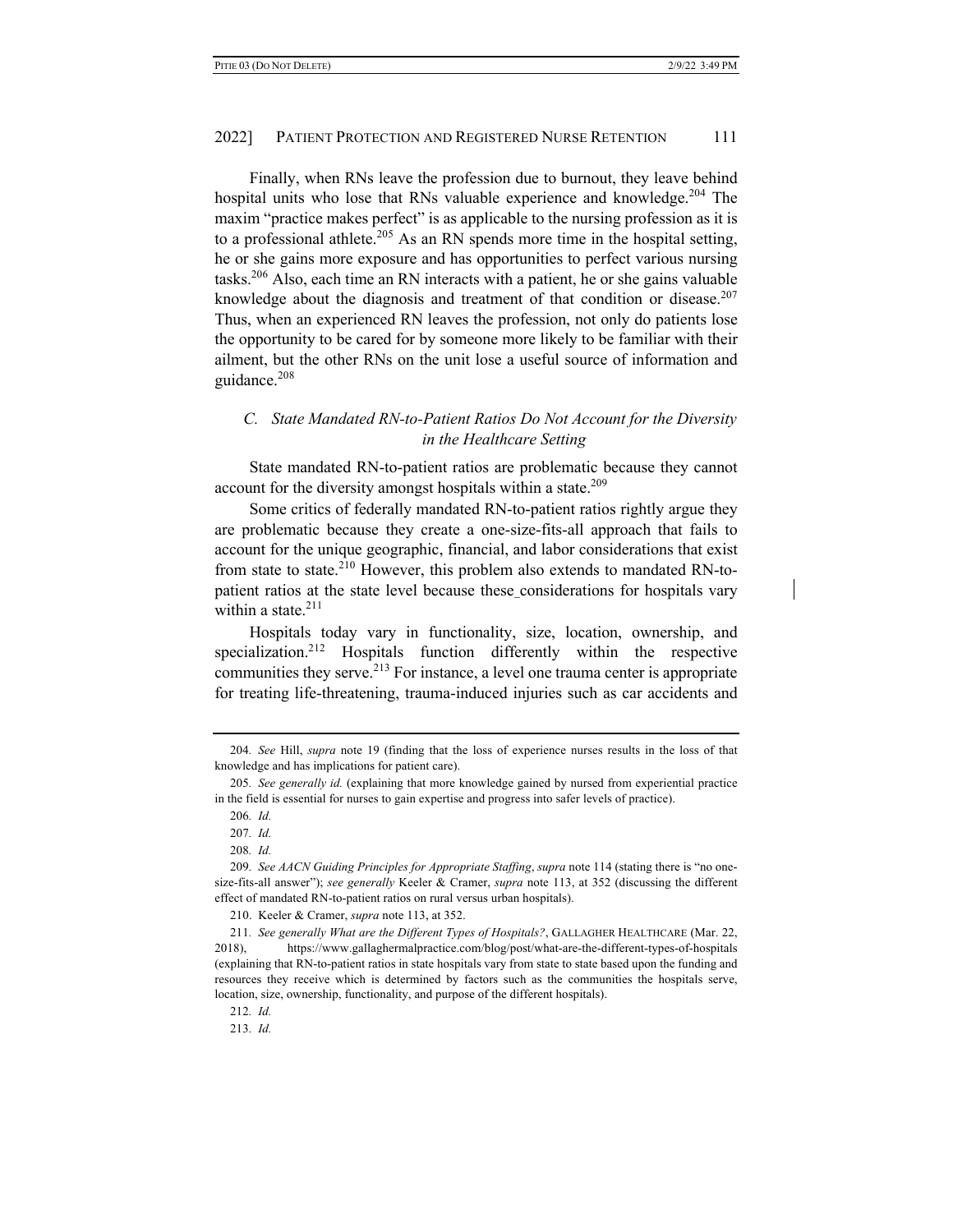gunshot wounds; while a hospital lacking a trauma certification is not equipped to treat these types of injuries. $2^{14}$  However, a hospital that lacks a trauma certification is still perfectly capable of treating other issues such as heart attacks, strokes, or infectious diseases.<sup>215</sup>

Hospitals also vary in their size and location.<sup>216</sup> Hospitals are either small (fewer than 100 beds), medium (100 to 499 beds), or large (500 or more beds).<sup>217</sup> If a hospital is located in a large metropolitan area, it is considered an urban hospital, while a hospital in a rural community is a rural hospital.<sup>218</sup> Urban hospitals tend to serve a high volume of patients and offer a multitude of services.<sup>219</sup> They typically have access to advanced equipment and can offer a variety of treatment options.<sup>220</sup> Rural hospitals, by contrast, serve smaller communities and have limited access to advanced technology, procedures, and techniques.221 They tend to provide more basic care and will transfer patients to urban hospitals if a patient's condition exceeds the rural hospital's capabilities.<sup>222</sup>

Hospitals also differ in their ownership structure.<sup>223</sup> A hospital may be owned by a large healthcare system, a few investors, or receive funding from the federal government.224 Within these various ownership structures, hospitals can be categorized as either for-profit or nonprofit.<sup>225</sup> Hospitals can also choose to be a teaching institution by opening its doors to train future doctors and RNs.<sup>226</sup>

To show the diversity of hospitals within a state, take Texas for example. For non-federal, acute care hospitals in 2020, the total number of hospital beds per hospital ranged from less than 10 to greater than  $1,600$ <sup>227</sup> In 2017, Texas had 565 acute care hospitals,  $75\%$  of which were located in metropolitan areas.<sup>228</sup> Due to the size of these hospitals, metropolitan hospitals, in 2017, retained 91% of the total hospital beds in Texas.<sup>229</sup> Of the 421 metropolitan area hospitals,  $66\%$ were for-profit,  $27\%$  were nonprofit, and  $7\%$  were public.<sup>230</sup>

<sup>214</sup>*. Id. .*

<sup>215</sup>*. Id..*

<sup>216</sup>*. Id.*

<sup>217</sup>*. What are the Different Types of Hospitals?*, *supra* note 211.

<sup>218</sup>*. Id.*

<sup>219</sup>*. Id.*

<sup>220</sup>*. Id.*

<sup>221</sup>*. Id.*

<sup>222</sup>*. Id.*

<sup>223</sup>*. What are the Different Types of Hospitals?*, *supra* note 211.

<sup>224</sup>*. Id.*

<sup>225</sup>*. Id.*

<sup>226</sup>*. Id.*

<sup>227</sup>*. Individual Hospital Statistics for Texas*, AM. HOSP. DIRECTORY, https://www.ahd.com/states/hospital\_TX.html (last updated July 26, 2021).

<sup>228.</sup> TEX. DEP'T OF STATE HEALTH SERVS., ACUTE CARE HOSPITALS 2017, at 1 (Jan. 2018).

<sup>229</sup>*. Id.*

<sup>230</sup>*. Id.*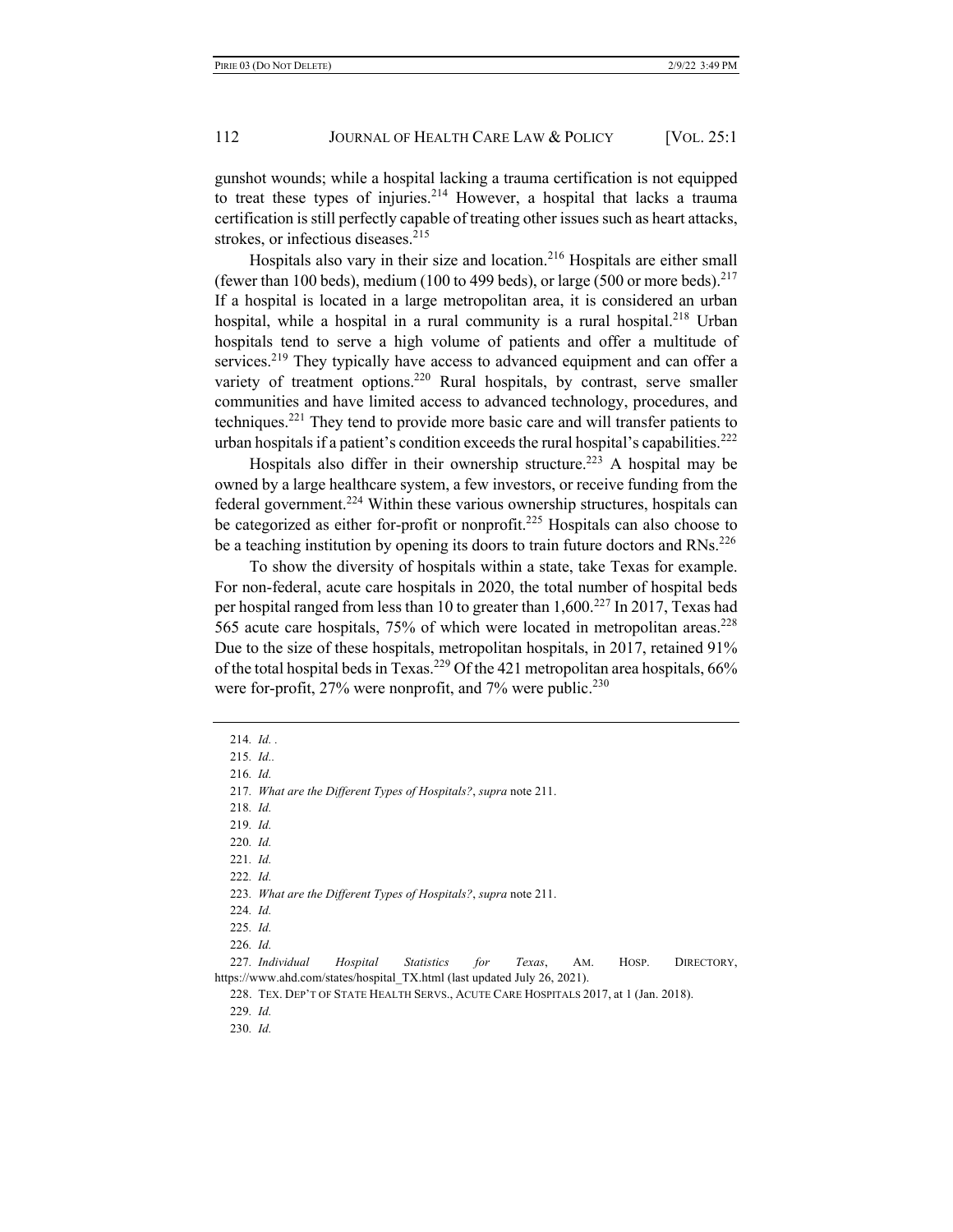These differences can affect how a hospital is staffed.<sup>231</sup> For instance, rural hospitals typically see fewer patients than metropolitan hospitals due to their smaller size and lower population density.<sup>232</sup> Because of this low volume, Emergency Departments in rural areas are less likely to have specialized staffing.<sup>233</sup> Additionally, rural hospitals may face more financial difficulties because they have higher rates of uninsured patients and patients on Medicare and Medicaid.<sup>234</sup> The finances of for-profit and nonprofit hospitals also look different.<sup>235</sup> Nonprofits do not have to pay the taxes that for-profit hospitals do, so for-profit hospitals must be more cost efficient.<sup>236</sup> Thus, for-profit hospitals may have to cut more costs during difficult times, which can include payroll spending.<sup>237</sup> Even if all of the hospitals within a state had identical numbers of beds and similar finances, the hospitals would still differ because a unit at one hospital is not run in the same way, staffed by the same RNs, or equipped with the same technology as a similar unit at another hospital.<sup>238</sup>

State-mandated RN-to-patient ratios cannot account for variations amongst hospitals.<sup>239</sup> For instance, hospital A might have an ICU where most RNs are new to the profession or the unit, while hospital B has an ICU where most RNs are experienced. Because experienced RNs tend to be able to move quicker while maintaining patient safety, the ICU at hospital B could safely staff fewer RNs than the ICU at hospital  $A^{240}$  Additionally, hospital A might offer a more advanced treatment, such as extracorporeal membrane oxygenation (ECMO) that requires intense observation, while hospital B does not offer ECMO.<sup>241</sup> Once again, this means that the ICU in hospital B could safely staff fewer RNs than

234. Samantha Scotti, *Tackling Rural Hospital Closures*, NAT'L CONF. STATE LEGISLATURES (June 2017), https://www.ncsl.org/research/health/tackling-rural-hospital-closures.aspx.

235. Christopher Cheney, *Top 5 Differences Between NFPS and For-Profit Hospitals*, HEALTHLEADERS (June 20, 2017), https://www.healthleadersmedia.com/finance/top-5-differencesbetween-nfps-and-profit-hospitals (discussing five differences between the finances of for-profit and nonprofit hospitals).

239*. See AACN Guiding Principles for Appropriate Staffing*, *supra* note 114 (stating there is "no onesize-fits-all answer"); *see generally* Keeler & Cramer, *supra* note 113, at 352 (discussing the different effect of mandated RN-to-patient ratios on rural versus urban hospitals).

240*. See generally* Hill, *supra* note 19 (citing evidence that patients treated by experienced RNs tend to have better health outcomes than those treated by novice RNs).

241*. See generally* Am. Thoracic Society, *What is ECMO?*, 193 AM. J. OF RESPIRATORY CRITICAL CARE MED., 2016, at 9–10 (explaining that ECMO is an intensive procedure that requires frequent interventions and close observation).

<sup>231</sup>*. See generally What are the Different Types of Hospitals?, supra* note 211 (discussing staffing variations across different types of hospitals).

<sup>232</sup>*. Id.*

<sup>233</sup>*. Rural Hospitals*, RURAL HEALTH INFO. HUB, https://www.ruralhealthinfo.org/topics/hospitals#emergency-department (last updated Mar. 31, 2020).

<sup>236</sup>*. Id.*

<sup>237</sup>*. Id.*

<sup>238</sup>*. See generally id.* (discussing differences in management between nonprofit and for-profit hospitals)*.*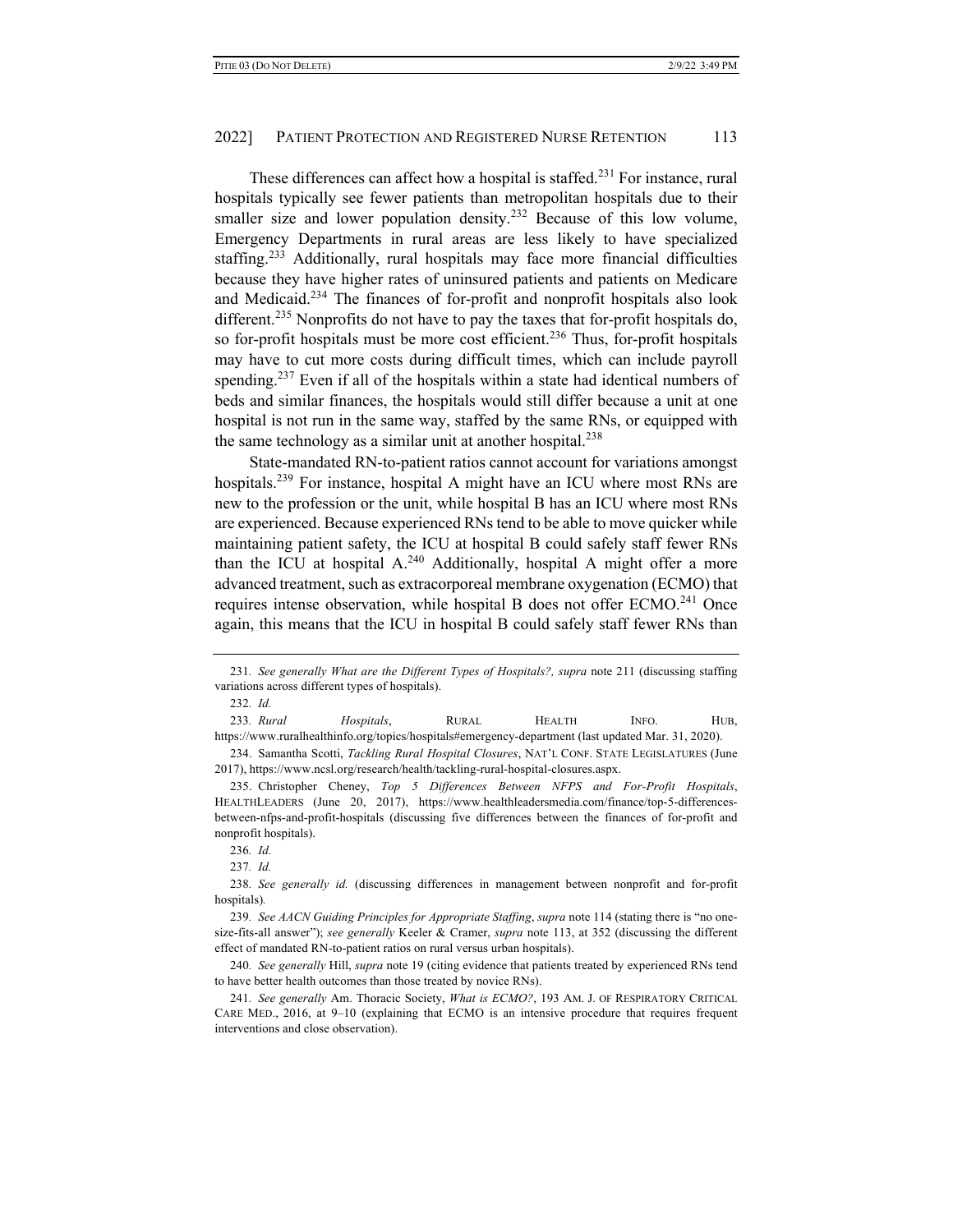the ICU at hospital A because the patients at hospital B require less intensive monitoring.

Variation across hospitals and their units supports the conclusion that statemandated RN-to-patient ratios are ineffective unless they account for unitspecific factors such as unit turnover, technology support, and interprofessional collaboration.<sup>242</sup> Data also suggest that state-mandated RN-to-patient ratios do not lead to better health outcomes. For instance, a study examining the effects of Massachusetts's mandated ICU ratios found that the ratios were not associated with lower patient mortality or fewer complications.<sup>243</sup>

State-mandated RN-to-patient ratios may also have a negative impact on RNs' perception of hospital leadership. In California, a state that pairs statemandated RN-to-patient ratios with a staffing plan, a study found that the ratios negatively affected some RNs' perceptions of managerial support.<sup>244</sup> These RNs felt that their unit managers' focus on complying with the mandated ratios shifted their managers' focus to ensuring the correct number of RNs were on the unit, rather than focusing on matching the experience and competence of the RN staff to the appropriate patient, based on acuity levels.<sup>245</sup>

In sum, state-mandated RN-to-patient ratios are not the solution to inadequate hospital staffing because hospitals and their units vary significantly and because ratios are not likely to lead to better health outcomes and may unintentionally harm workplace morale.<sup>246</sup>

# V. PROPOSED HOSPITAL RN SAFE STAFFING ACT

# *A. The Hospital RN Safe Staffing Act*

The following is a model statute that state legislatures should implement to aid in achieving adequate staffing of RNs in hospitals. The Hospital Registered Nurse Safe Staffing Act ("the Act") requires hospitals to form a committee tasked with developing a staffing plan that will guide the hospital in making its staffing decisions. By combining the input of RNs with hospital leadership, hospitals will be able to better determine the staffing needs within each unit of the hospital. The section regarding reporting and regulatory requirements will

<sup>242.</sup> Margo Halm, *The Influence of Appropriate Staffing and Healthy Work Environments on Patient and Nurse Outcomes*, 28 AM. J. OF CRITICAL CARE NURSING 152, 154–55 (2019).

<sup>243</sup>*. Id.* at 154.

<sup>244.</sup> CAL. CODE REGS. tit. 22, § 70217 (2003); Karen S. Cox et al., *Nurses' Work Environment Perceptions When Employed in States With and Without Mandatory Staffing Ratios and/or Mandatory Staffing Plans*, 6 POL'Y, POL.S, & NURSING PRAC. 191, 194–95 (2005).

<sup>245</sup>*. See generally* Cox et al., *supra* note 244, at 194 (noting that nurses in states with mandatory staffing ratios reported less positive perceptions of manager support).

<sup>246</sup>*. See AACN Guiding Principles for Appropriate Staffing*, *supra* note 114; *See generally* Keeler & Cramer, *supra* note 113, at 352 (arguing that one-size-fits-all federal mandate on RN staffing ratios would be ineffective because of variations among hospitals).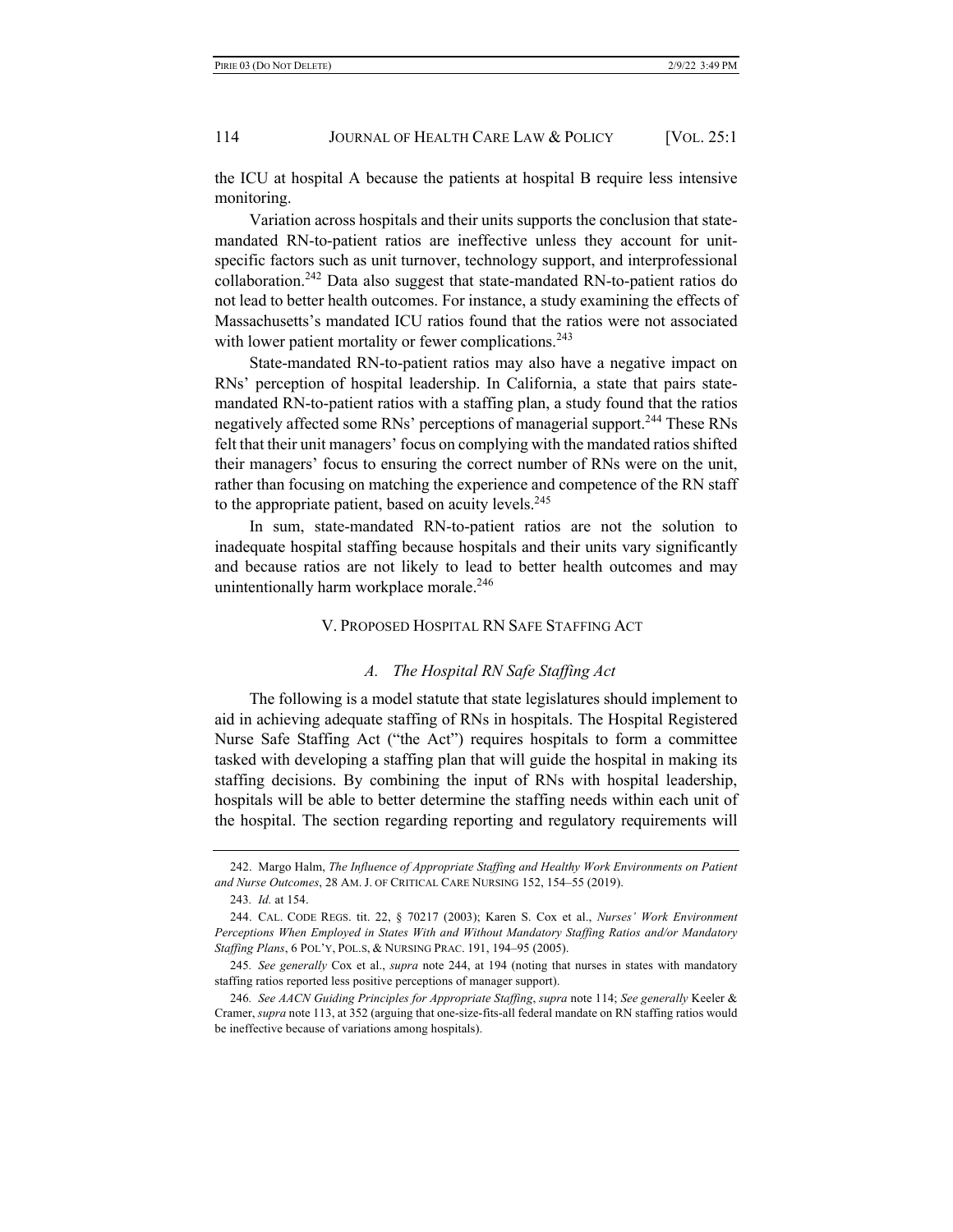require some modification to fit within the particular governmental structure of a state.

Section 1: The Hospital Registered Nurse Staffing Committee

(a) For each hospital, there shall be established a hospital Registered Nurse staffing committee.<sup>247</sup>

(1) Each committee shall consist of at least, but is not limited to, the following:

(A) A nurse manager or assistant nurse manager from each hospital nurse specialty or unit;  $248$ 

(B) A direct care Registered Nurse from each hospital nurse specialty or unit and for which the following provisions apply;<sup>249</sup>

(i) These direct care Registered Nurses shall be elected by the licensed and unlicensed staff who provide direct patient care on the unit that the member will represent;<sup>250</sup>

(ii) For purposes of this section, a float pool shall qualify as a hospital nurse specialty or unit;

(C) One certified nursing assistant, appointed by hospital administration;

(D) A member from the hospital's board, or a board member's designee, who is not also a nurse manager or direct care Registered Nurse.<sup>251</sup>

(2) A hospital Registered Nurse staffing committee shall meet at least quarterly.<sup>252</sup>

(3) A hospital Registered Nurse staffing committee meeting must allow the participation of: $253$ 

(A) The hospital nurse staff, including licensed and unlicensed care providers, as observers; and

(B) Upon invitation, other observers or presenters.

(b) Participation on the hospital Registered Nurse staffing committee by a hospital employee as a committee member is part of the employee's work time, and the hospital shall compensate that member for that time accordingly. The hospital shall relieve a committee

<sup>247.</sup> OR. REV. STAT. § 441.154 (2015).

<sup>248</sup>*. Id.*

<sup>249</sup>*. Id.*

<sup>250.</sup> NEV. REV. STAT. § 449.242 (2020).

<sup>251</sup>*. See generally* Ann M. Annis et al., *Factors Associated with the Implementation of a Nurse Staffing Directive*, 47 J. NURSING ADMIN. 636, 643 (2017) (finding that senior leadership participation in staffing plans was significantly associated with staffing plans' overall success).

<sup>252.</sup> TEX. HEALTH & SAFETY CODE ANN. § 257.004 (West 2009).

<sup>253.</sup> OR. REV. STAT. § 441.154 (2015).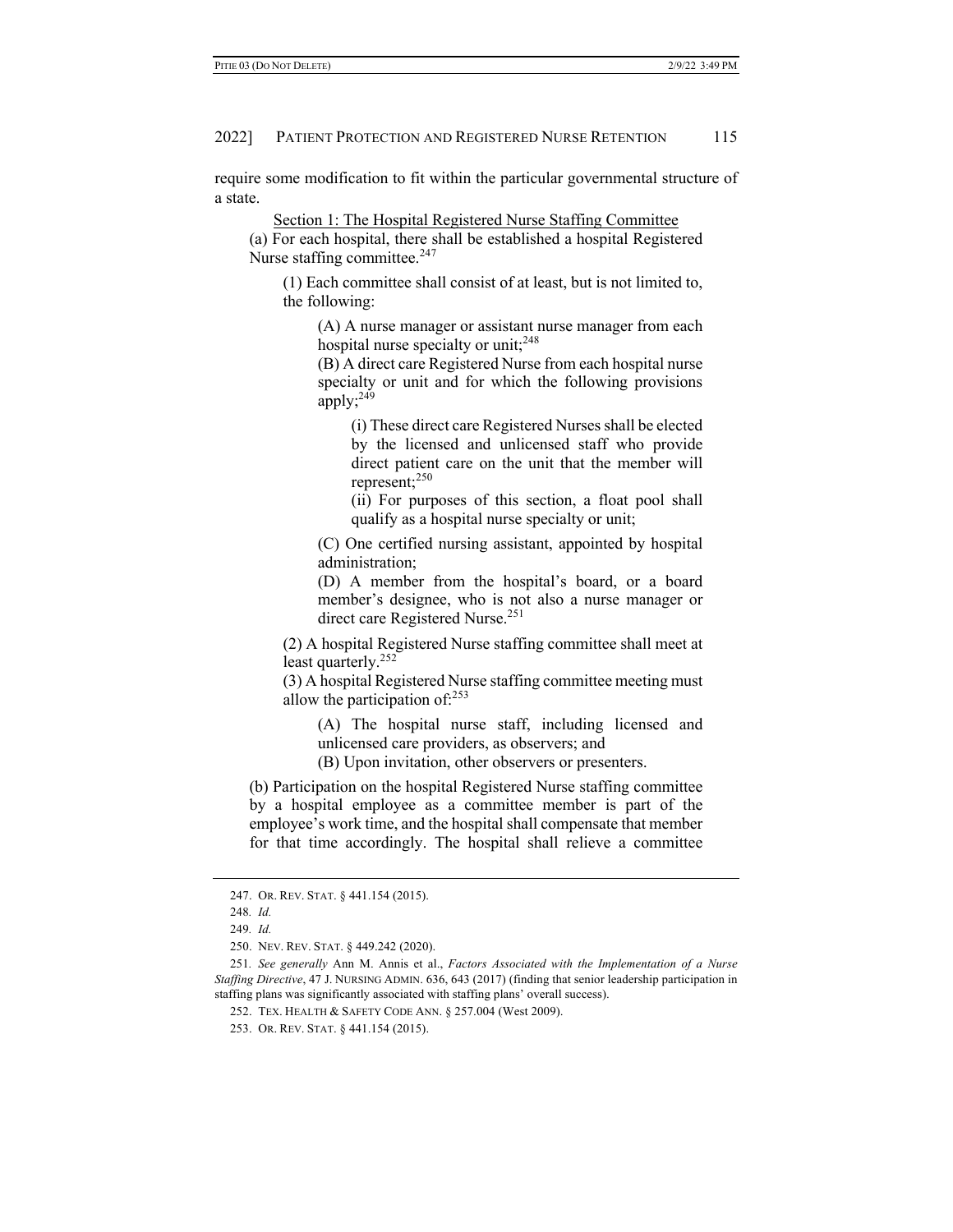member of other work duties during times in which committee meetings are being held.<sup>254</sup>

(c) A hospital Registered Nurse staffing committee shall develop a written hospital-wide staffing plan in accordance with Section 2. The committee's primary goal in developing the staffing plan shall be to ensure that the hospital is staffed to meet the health care needs of patients. The committee shall review and modify the staffing plan in accordance with Section 3.255

# Section 2: The Staffing Plan

(a) Each hospital shall implement the written hospital-wide staffing plan for nursing services that has been developed and approved by the hospital Registered Nurse staffing committee under Section 1.<sup>256</sup>

(b) Each hospital shall submit its staffing plan to [the department] on an annual basis and at any time in which the plan has been modified.<sup>257</sup> (c) The staffing plan must set the minimum number of Registered Nurses required on specified shifts for each hospital unit, provided that at least one Registered Nurse and one other licensed or unlicensed care provider is on duty in a unit when a patient is present.<sup>258</sup>

(d) Factors to be considered in the development of the staffing plan should include, but are not limited to: $259$ 

(1) The level of experience and specialty certifications or trainings of nursing personnel providing care;

(2) The census, including total numbers of patients on the unit during each shift and activity such as patient discharges, admissions, and transfers;

(3) The types of patients who are treated in each unit, including the nature and intensity of the care that those patients require;

(4) The skill mix of the available nursing personnel;

(5) The availability of specialized equipment and technology for each unit;

(6) The architecture and geography of each unit, including but not limited to: placement of patient rooms, treatment areas, nursing stations, medication preparation areas, and equipment;

(7) The staffing guidelines adopted or published by national nursing professional associations, specialty nursing organizations, and other health professional organizations;

(8) The availability of other personnel supporting nursing services on the unit;

<sup>254.</sup> HEALTH & SAFETY § 257.004.

<sup>255.</sup> § 441.154.

<sup>256.</sup> OR. REV. STAT. § 441.155 (2015).

<sup>257</sup>*. See* WASH. REV. CODE § 70.41.420 (2017). Which governmental body a state chooses to oversee implementation of and continued observance of the Act will vary from state to state.

<sup>258.</sup> § 441.155.

<sup>259.</sup> § 70.41.410.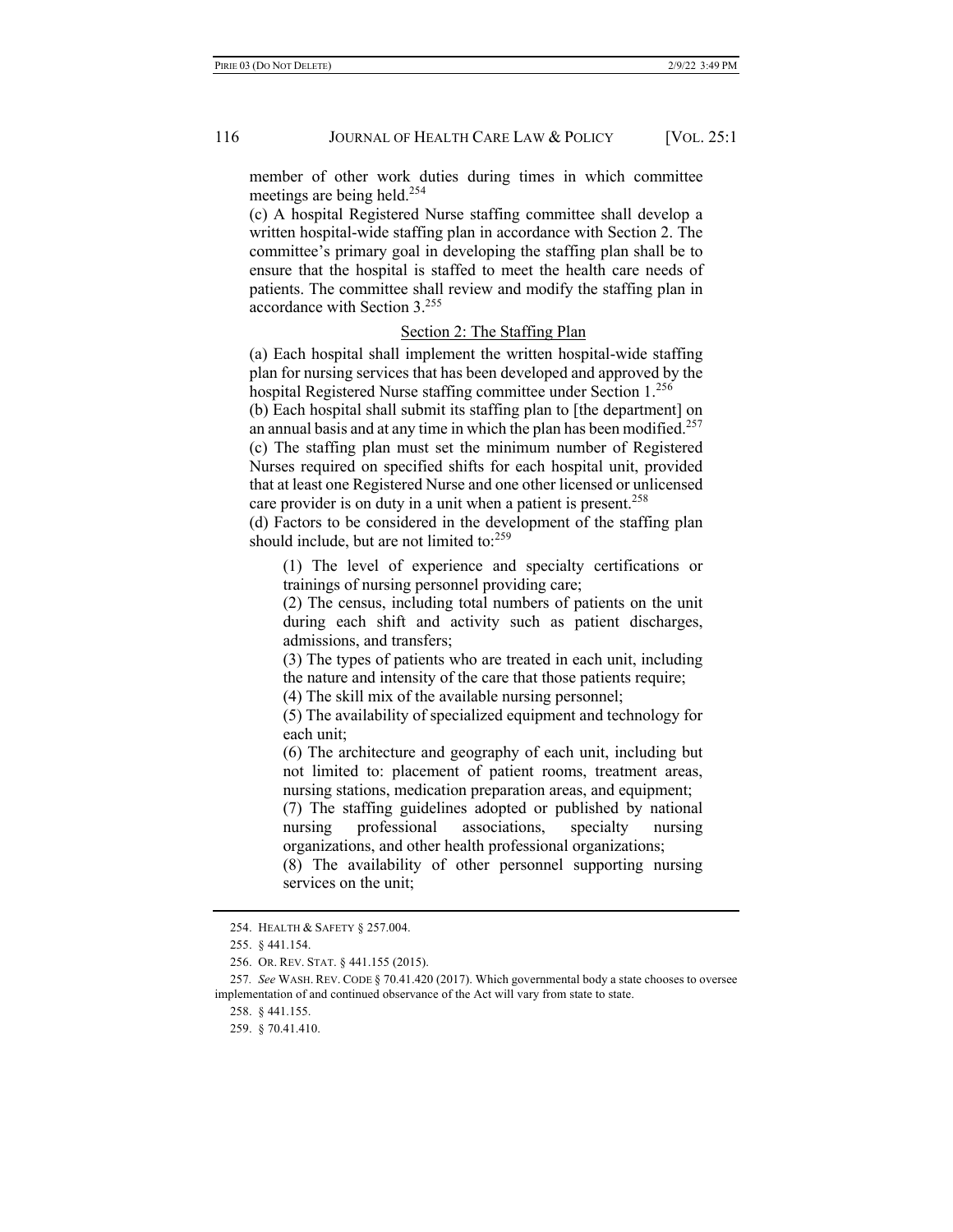(9) Strategies to enable Registered Nurses to take meal and rest breaks as required by law; and

(10) The hospital's finances and resources.

(e) The hospital shall use the staffing plan:260

(1) as a tool when developing the Registered Nurse staffing budget; and

(2) to guide the hospital in assigning Registered Nurses hospital wide.

# Section 3: Review of the Staffing Plan by the Hospital Registered Nurse Staffing Committee

(a) A hospital Registered Nurse staffing committee established pursuant to Section 1 shall review the staffing plan developed by the committee under Section 2 at least semi-annually.<sup>261</sup>

(b) In reviewing a staffing plan, a hospital Registered Nurse staffing committee shall consider:

(1) Patient outcomes;  $262$ 

(2) The percentage of shifts for each hospital unit during which staffing differed from what is required by the staffing plan; $^{263}$ 

(3) Complaints and concerns presented to the committee from the hospital staff;  $264$  and

(4) Any other matter determined by the committee to be necessary to ensure that the hospital is staffed to meet the health care needs of patients.<sup>265</sup>

(c) Upon reviewing a staffing plan, a hospital Registered Nurse staffing committee shall:<sup>266</sup>

(1) Report to the hospital board whether the staffing plan ensures that the hospital is staffed to meet the health care needs of patients; and

(2) Modify the staffing plan as necessary to ensure that the hospital is staffed to meet the health care needs of patients.

Section 4: Department Investigations<sup>267</sup>

(a) The department shall investigate a complaint submitted under this section for violation of one or more of Sections 1, 2, and 3 of this act

<sup>260.</sup> TEX. HEALTH & SAFETY CODE ANN. § 257.003 (West 2009).

<sup>261.</sup> OR. REV. STAT. § 441.156 (2015); § 70.41.420.

<sup>262.</sup> § 441.156.

<sup>263</sup>*. Id.*

<sup>264.</sup> WASH. REV. CODE § 70.41.420 3(c), (7)(a)–(c) (2017).

<sup>265.</sup> OR. REV. STAT. § 441.156 (2)(g) (2015).

<sup>266.</sup> § 441.156(2).

<sup>267</sup>*. See* WASH. REV. CODE § 70.41.425 (2021) (outlining department investigation procedures for complaints submitted for a hospital's failure to comply with the nurse staffing committee requirements).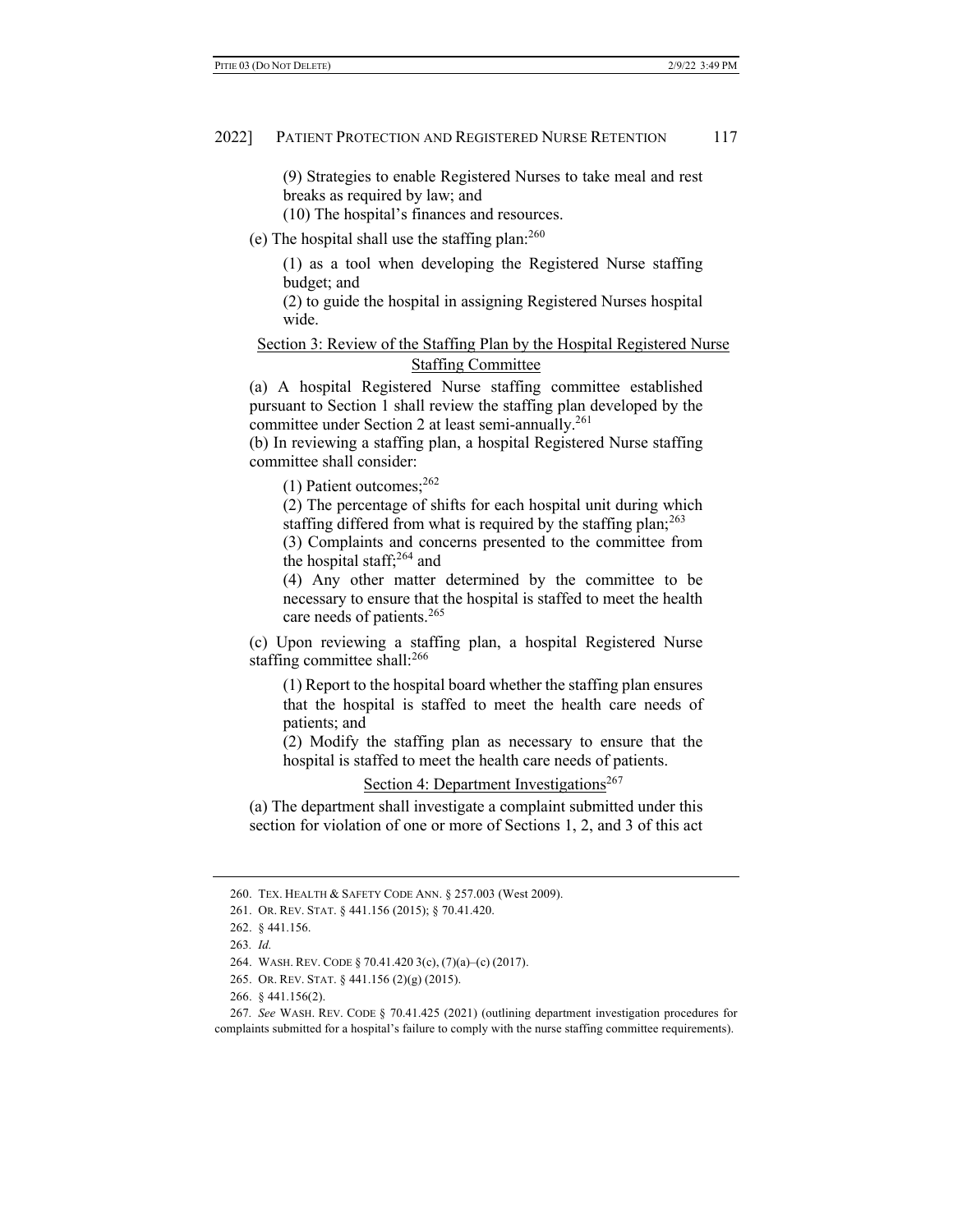following receipt of a complaint with documented evidence of failure to:

(1) Form or establish a hospital Registered Nurse staffing committee;<sup>268</sup>

(2) Conduct a semi-annual review of a Registered Nurse staffing plan;269

(3) Submit a Registered Nurse staffing plan on an annual basis and provide updates;  $or<sup>270</sup>$ 

(4) Staff the minimum number of Registered Nurses as required by Sections 2(c) and (d). $271$ 

(b) The department may not investigate a complaint under this subsection (a)(4) in the event of unforeseeable emergency circumstances, or if the hospital, after consultation with the Registered Nurse staffing committee, documents that it has made reasonable efforts to obtain staffing to meet required assignments but has been unable to do so.<sup>272</sup>

(1) For purposes of this section, "unforeseeable emergency circumstance" means:273

(A) Any unforeseen national, state, or municipal emergency;<sup>274</sup>

(B) When a hospital disaster plan is activated;  $275$ 

(C) Any unforeseen disaster or other catastrophic event that substantially affects or increases the need for health care services; or<sup>276</sup>

(D) When a hospital is diverting patients to another hospital or hospitals for treatment, or the hospital is receiving patients who are from another hospital or hospitals.<sup>277</sup>

(c) After an investigation conducted under (a) of this subsection, if the department determines that there has been a violation, the department shall require the hospital to submit a corrective plan of action within forty-five days of the presentation of findings from the department to the hospital.<sup>278</sup>

268*. Id.* 269*. Id.* 270*. Id.* 271*. Id.* 272*. Id.* 273. § 70.41.425. 274*. Id.* 275*. Id.* 276*. Id.* 277*. Id.* 278*. Id.*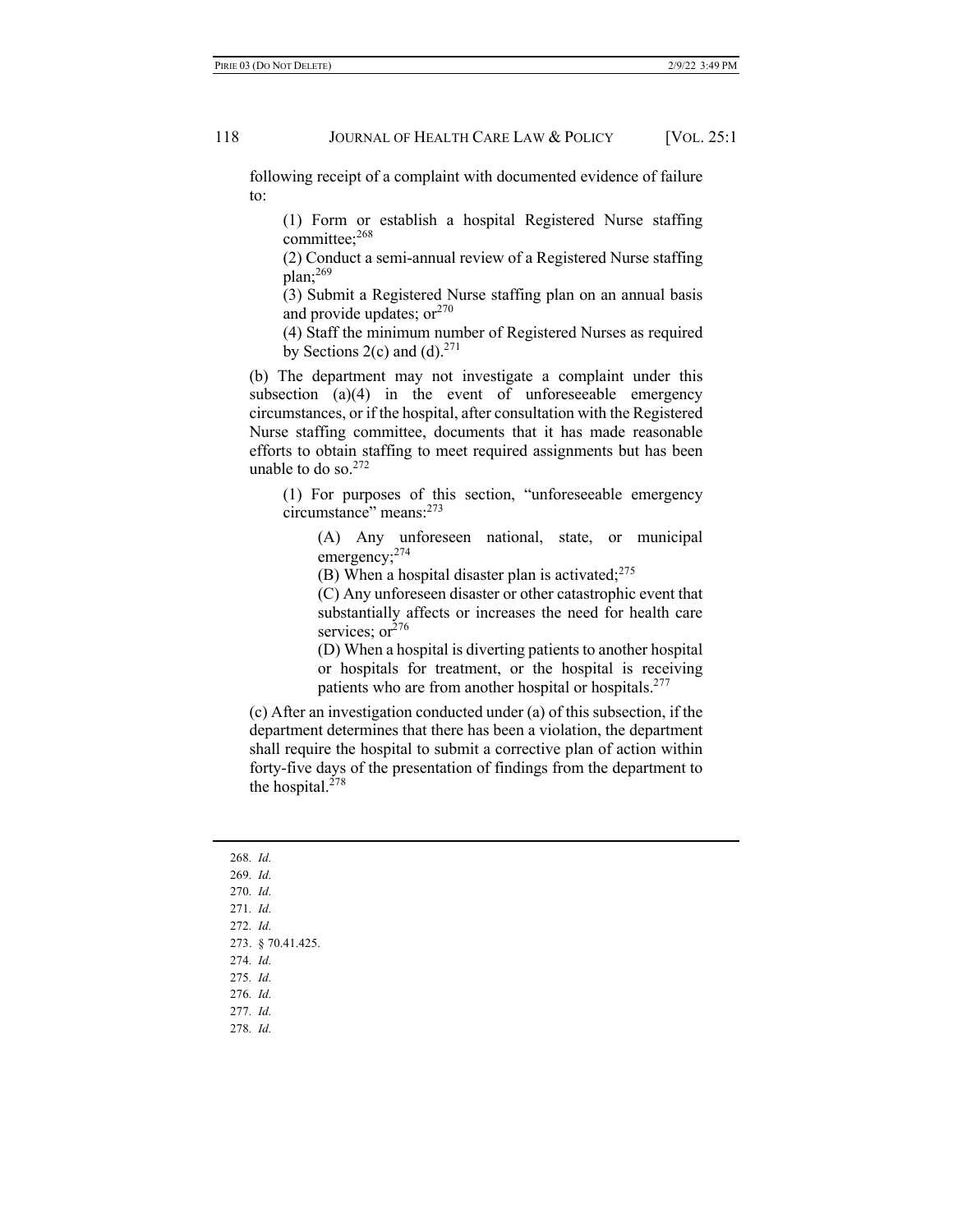(1) In the event that a hospital fails to submit or submits but fails to follow such a corrective plan of action in response to a violation or violations found by the department based on a complaint filed pursuant to subsection (1) of this section, the department may impose, for all violations asserted against a hospital at any time, a civil penalty of one hundred dollars per day until the hospital submits or begins to follow a corrective plan of action or takes other action agreed to by the department.<sup>279</sup>

#### *B. Implementing the Hospital RN Safe Staffing Act*

The legislation implementing RN staffing committees ("staffing committees") tasked with developing RN staffing plans ("staffing plans") is not uniform from state to state.<sup>280</sup> A few points of divergence amongst the states are: (1) the composition of the staffing committee; (2) the types of providers the staffing plan must designate a minimum for; and (3) the reporting requirements and government enforcement of the legislation. $^{281}$  Thus, the proposed Act combines portions of the safe staffing legislation of various states to form the best approach. Because the governmental structure of every state is different, there are aspects of the proposed Act that will vary from one state to another.

281*. Id.*

<sup>279.</sup> § 70.41.425.

<sup>280</sup>*. See, e.g.,* CONN. GEN. STAT. § 19a-89e ("Registered nurses employed by the hospital whose primary responsibility is to provide direct patient care shall account for not less than fifty per cent of the membership of each hospital's staffing committee."); ILL. COMP. STAT. § 85/10.10 (2021) ("'Nursing care committee' means an existing or newly created hospital-wide committee or committees of nurses whose functions, in part or in whole, contribute to the development, recommendation, and review of the hospital's nurse staffing plan established pursuant to subsection."); NEV. REV. STAT. §§ 449.242, 449.2421 (2020) ("The documented staffing plan must include, without limitation: (a) A detailed written plan setting forth: (1) The number, skill mix and classification of licensed nurses required in each unit in the health care facility, which must take into account the experience of the clinical and nonclinical support staff with whom the licensed nurses collaborate, supervise or otherwise delegate assignments."); OHIO REV. CODE ANN. §§ 3727.51-3727.55 (West 2008) ("Each hospital shall convene a hospital-wide nursing care committee not later than ninety days after the effective date of this section or, if the hospital is not treating patients on the effective date of this section, ninety days after the hospital begins to treat patients."); OR. REV. STAT. §§ 441.152, 441.154-441.156, 441.164-441.165 (2021) ("The Nurse Staffing Advisory Board is established within the Oregon Health Authority, consisting of 12 members appointed by the Governor."); TEX. HEALTH & SAFETY CODE ANN. §§ 257.003-257.005 (West 2009) ("The governing body of a hospital shall adopt, implement, and enforce a written nurse staffing policy to ensure that an adequate number and skill mix of nurses are available to meet the level of patient care needed."); WASH. REV. CODE § 70.41.410-70.41.420 (2021) ("By September 1, 2008, each hospital shall establish a nurse staffing committee, either by creating a new committee or assigning the functions of a nurse staffing committee to an existing committee. At least one-half of the members of the nurse staffing committee shall be registered nurses currently providing direct patient care and up to one-half of the members shall be determined by the hospital administration.").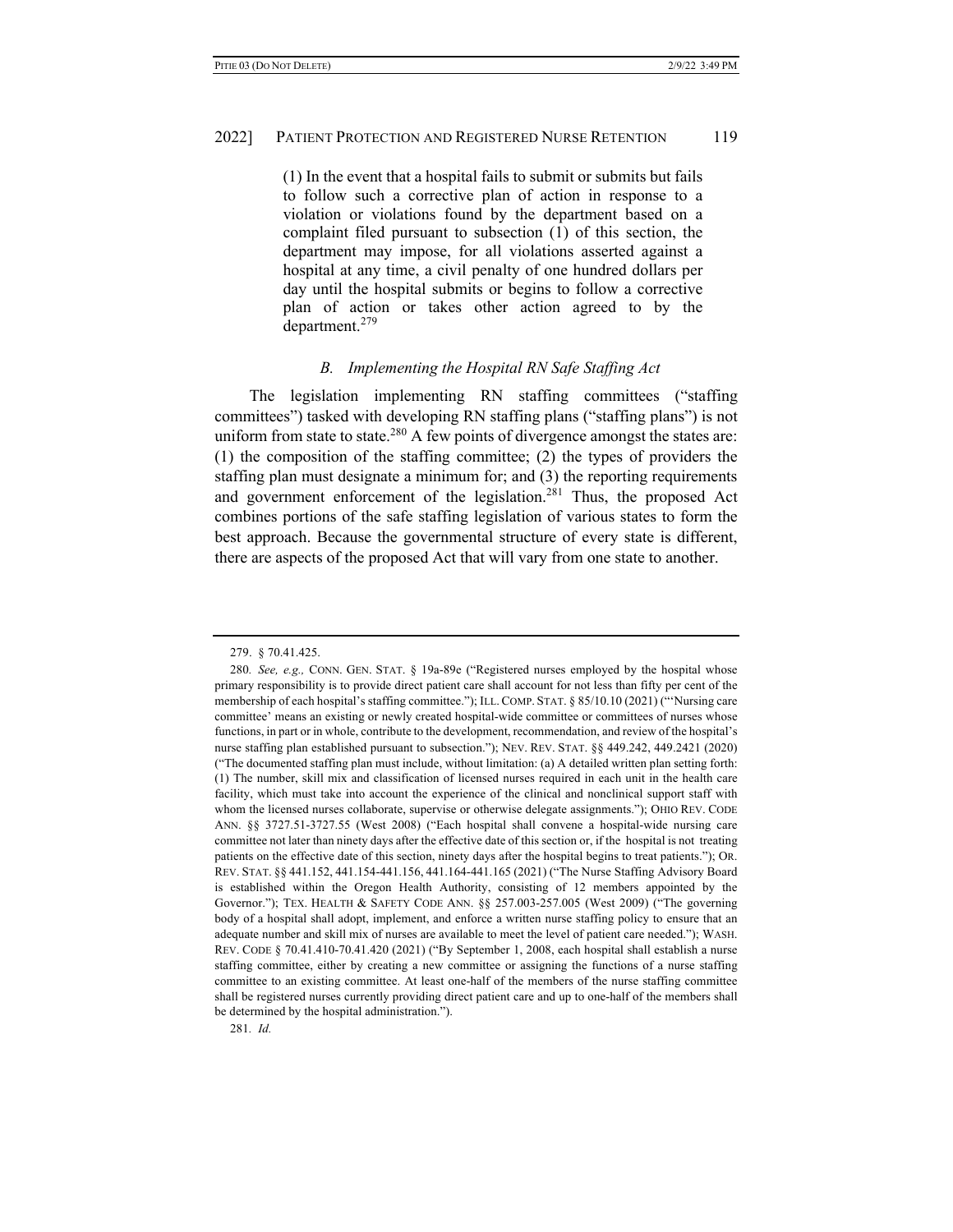# *1. The Staffing Committee Excludes LPNs/LVNs and Includes a Member of the Float Pool and a Board Member*

The Act does not require hospitals to include LPNs/ LVNs on the staffing committee. LPNs/LVNs are being shifted out of the hospital setting;<sup>282</sup> only 15% of LPNs/ LVNs working in the United States are employed by hospitals.<sup>283</sup> If a hospital does employ LPNs/LVNs, the Act requires that units include LPNs/LVNs in voting for the unit's RN representative, so LPNs'/LVNs' interests will still be considered by the staffing committee. Additionally, the Act sets a floor and not a ceiling for composition of members of the staffing committee. Therefore, if a hospital employs LPNs/LVNs, that hospital could provide for LPN/LVN membership on the committee.

The Act requires two members not included in every state's staffing committee: a float pool representative and a member of the board. RNs working as a member of the float pool do not belong to any one particular unit.<sup>284</sup> Rather, a hospital's house supervisor assigns RNs from the float pool to units most in need of additional staffing on a daily basis.<sup>285</sup> These RNs also deserve representation on the staffing committee, not only because they are RNs, but because they can offer the staffing committee a unique perspective. Float pool RNs tend to prefer certain hospital units over others because some units function more smoothly than others.<sup>286</sup> Thus, these RNs can more readily identify the differences that make one unit function more efficiently than another.<sup>287</sup>

The Act also requires a member of the hospital's board to be on the staffing committee. For the staffing committee to be as successful as possible, the RNs on the committee need to feel that the hospital's leadership support and fully intend to implement the committee's staffing plan.<sup>288</sup> Studies show that "executive-level championship and commitment" are "critical to ensuring program success" when implementing a new program.289 Additionally, it is

<sup>282</sup>*. LPN Jobs Increasing but not in Hospitals,* EVERY NURSE (Oct. 20. 2018), https://everynurse.org/lpn-jobs-increasing-but-not-in-hospitals/.

<sup>283</sup>*. Licensed Practical and Licensed Vocational Nurses*, U.S. BUREAU OF LAB. STATS., https://www.bls.gov/ooh/healthcare/licensed-practical-and-licensed-vocational-nurses.htm#tab-3 (last modified Sept. 8, 2021).

<sup>284</sup>*. See Pros and Cons to Being a Float Nurse*, HOST HEALTHCARE: BLOG (Oct. 8, 2020), https://www.hosthealthcare.com/blog/pros-and-cons-to-being-a-float-nurse/ (describing how float nurses switch between departments depending on department need).

<sup>285</sup>*. Id.*

<sup>286</sup>*. See generally id.* (describing how float nurses often encounter unpredictable new protocols and practices).

<sup>287</sup>*. See generally id.* (explaining that since float nurses are always "starting over" with each new assignment and location, they encounter unpredictable protocols and different approaches to patient care).

<sup>288</sup>*. See generally* Annis et al., *supra* note 251, at 638, 643 (describing results from a web-based survey to chief nurse executives that showed "lack of support from leadership,' including engagement and buy-in, was a barrier to implementing [staffing methodology] in their facilities").

<sup>289</sup>*. Id.* at 643.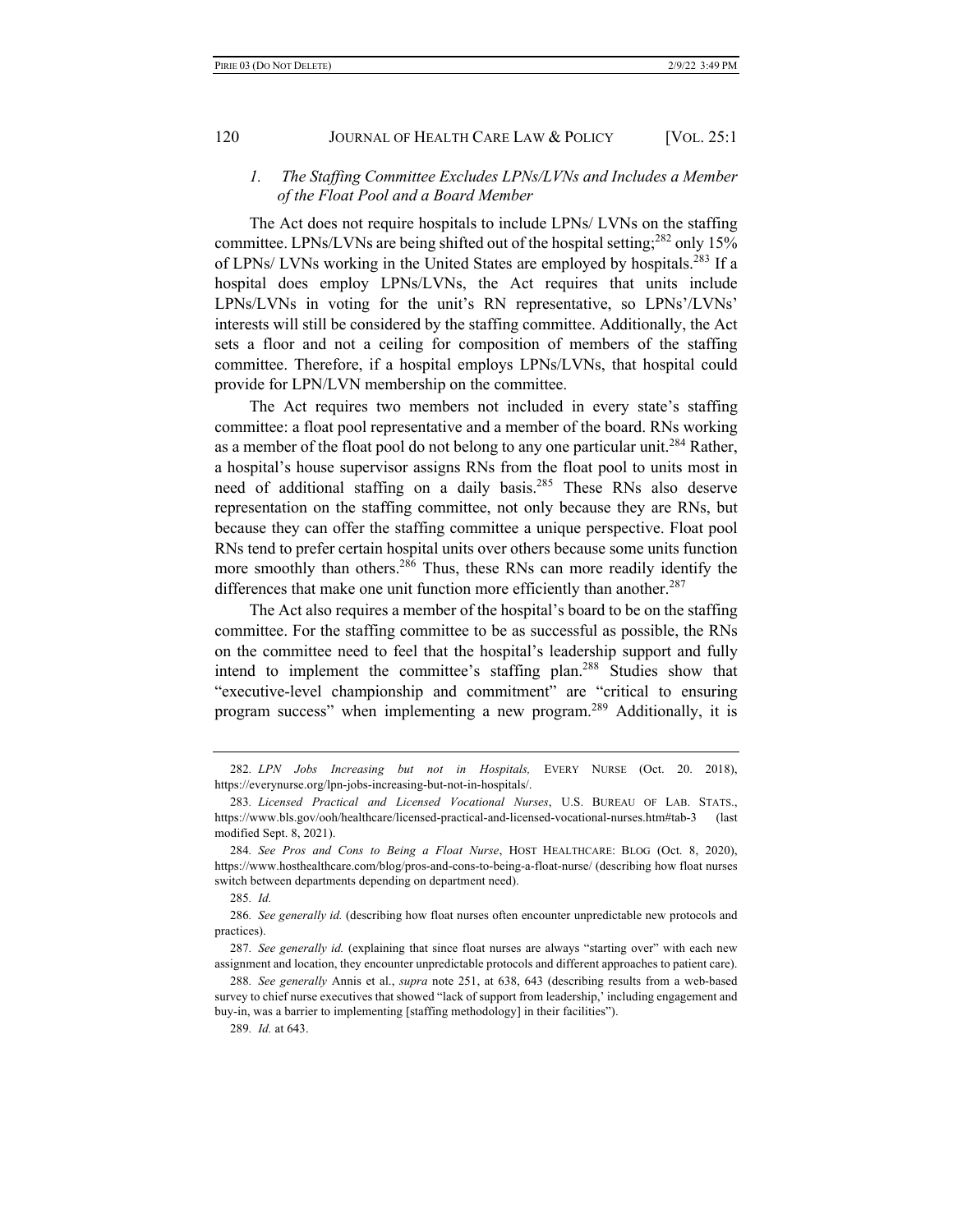crucial that at least one committee member be a person who understands the hospital's financial status.  $290$  In a study examining the success of the Illinois Nurse Staffing by Acuity Law, CNOs reported on the success of their hospital's staffing committee.<sup>291</sup> A common theme amongst the Illinois CNOs was that the majority of their staff lacked knowledge regarding the budget and hospital finances."292 A hospital board member will be able to supply the staffing committee with this crucial financial knowledge.

# *2. The Act Does Not Require That the Staffing Plan Provide a Minimum Number of LPNs/ LVNs or CNAs*

The Act requires that the staffing plan provide for the minimum number of RNs necessary on a unit for a given shift but does not require that the staffing plan provide minimums for other staff members.<sup>293</sup> Not all hospitals employ  $LPNs/LVNs^{294}$  While the majority of hospitals employ CNAs, not every hospital hires CNAs to a particular unit.<sup>295</sup> Some hospitals assign CNAs to units on a daily basis depending on staffing needs for that day, similar to the way an RN float pool functions.<sup>296</sup> Thus, requiring the staffing plan to specify the minimum number of LPNs/LVNs or CNAs per unit per shift may conflict with the employment structure of some of the hospitals within a state.

Additionally, LPNs/LVNs and CNAs cannot perform all the tasks that an RN can because LPNs/LVNs and CNAs have a more limited scope of practice than RNs.<sup>297</sup> To ensure that patients receive all of the care that they require, the

<sup>290</sup>*. See generally* Therese Fitzpatrick et al., *Nurse Staffing: The Illinois Experience*, 31 NURSING ECON. 221, 226–27 (2013) (describing results from a survey administered to chief nursing officers (CNOs) showing that most staff lacked knowledge regarding the budget and budget process, and consequently, staff stepping into committee roles spent time learning about unit-based and hospital-wide financial plans).

<sup>291</sup>*. See id.* at 224–25 (documenting that at least 24.3% of surveyed CNOs reported their committees were effective or highly effective).

<sup>292</sup>*. Id.* at 226.

<sup>293</sup>*. See generally* 210 ILL. COMP. STAT., § 85/10.10 (c)(1) (2021) ("Every hospital shall implement a written hospital-wide staffing plan…that provides for minimum direct care professional registered nurse-to-patient staffing needs for inpatient care unit.").

<sup>294</sup>*. LPN Jobs Increasing but not in Hospitals, supra* note 282 ("[T]he number of LPNs working in hospitals fell 47 percent between 1984 and 2005.").

<sup>295</sup>*. See generally What is a CNA? Job Description and Career Guide.*, W. GOVERNORS UNIV. (Aug. 17, 2020), https://www.wgu.edu/blog/what-cna-job-description-career-guide2008.html ("Nursing homes and adult care facilities are often the most common places where nursing assistants are needed. Rarely nursing assistants. . . . nursing care facilities employ[y] the largest number of certified nursing assistants at 38%.").

<sup>296</sup>*. See id.* (describing how certified nursing assistants perform many duties and perform a variety of physical and complex tasks for patient care in a variety of settings); *Pros and Cons to Being a Float Nurse*, *supra* note 284 (describing how float nurses switch between departments).

<sup>297</sup>*. See Registered Nurse vs. Licensed Practical Nurse, supra* note 36 (describing how LPNs provide basic nursing care related to patient comfort, and alternatively, RNs primarily administer medication, treatments, and offer educational advice to patients); *What is a CNA? Job Description and Career Guide*,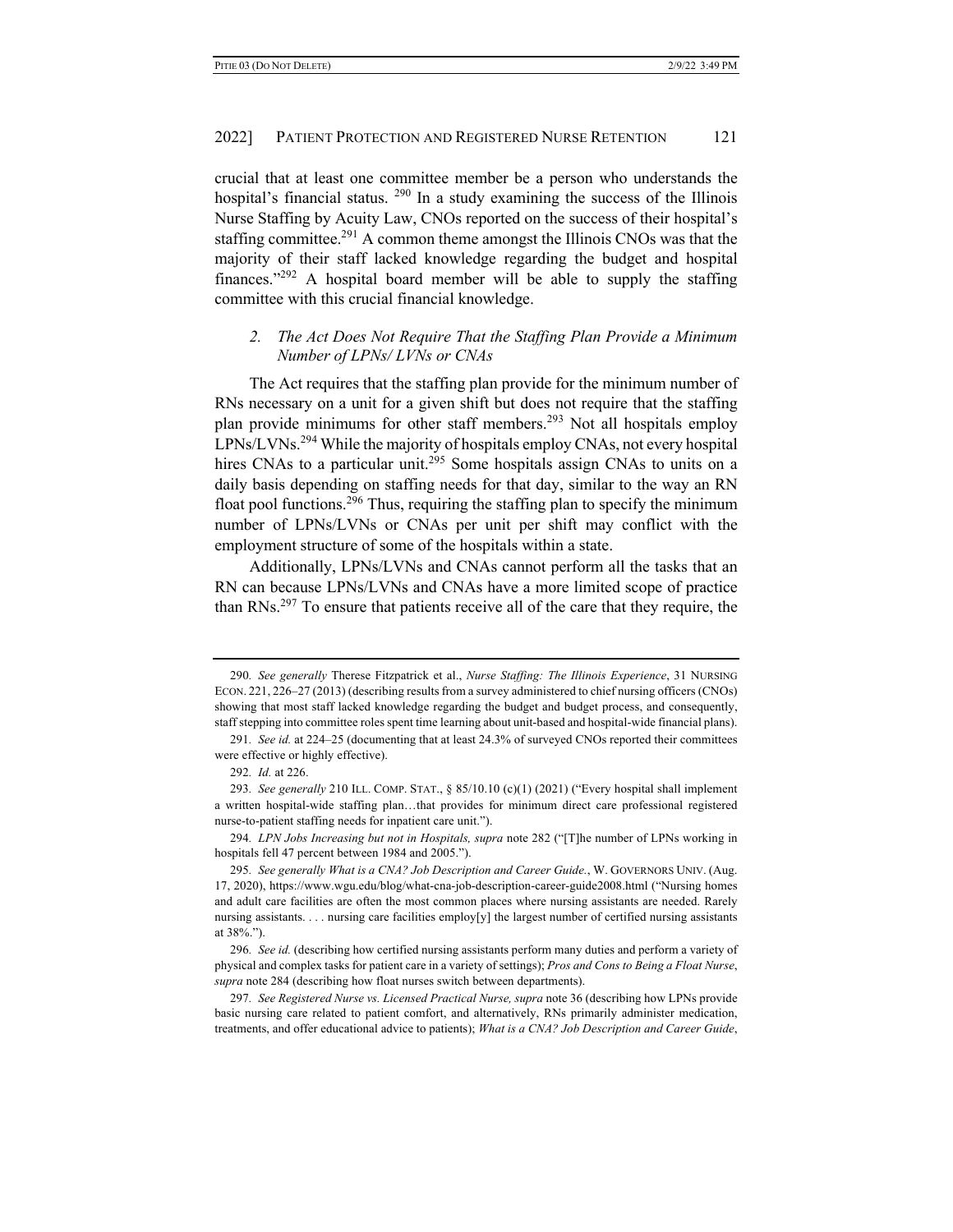Act only tasks the staffing committee with setting the minimum number of RNs because only RNs can perform every nursing-related intervention that a patient may need.<sup>298</sup>

# *3. Reporting Requirements and Government Enforcement Will Vary from State to State*

Section 2 of the Act requires hospitals to submit their staffing plan to "the department";299 Section 4 provides for investigation and penalization of hospitals that violate the Act. Because every state has their own, unique administrative bodies that handle healthcare, "the department" in charge of accepting staffing plans and investigating complaints will vary by state.

A state adopting the Act might also adjust when the department will investigate a hospital and the resulting penalties for failing to comply with the Act. States could set specific criteria for the types of complaints that will result in an investigation. For instance, Washington will only investigate complaints of "a continuing pattern of unresolved violations for a minimum sixty-day continuous period."<sup>300</sup> Also, a state may want to consider hospital compliance outside of investigating complaints, such as by requiring hospitals to conduct audits every few years.301

Another area of divergence is the penalty states impose for violations. The \$100 per day penalty that is suggested by the Act is a relatively inconsequential penalty, so states should not go below this fine, but could certainly impose a harsher penalty. For instance, Oregon imposes civil penalties of up to \$5,000 per violation.302 Another tactic is rating hospitals on their compliance and publishing this information for the public to see.<sup>303</sup>

Ultimately, it is important that some state agency is tasked with ensuring that hospitals comply with the Act, but states can use discretion in how best to implement this oversight.

*supra* note 295 ("A certified nursing assistant helps patients with direct health care needs, often under the supervision of a nurse.").

<sup>298</sup>*. See Registered Nurse vs. Licensed Practical Nurse, supra* note 36 (describing that RN job duties include: administering medication and treatment to patients, coordinating plans for patient care, performing diagnostic tests and analyzing the results, instructing patients on how to manage illness after treatment, and overseeing LPNs and nursing aids (who provide basic care such as checking vitals and ensuring patient comfort)).

<sup>299</sup>*. See supra* text accompanying notes 256–266.

<sup>300.</sup> WASH. REV. CODE § 70.41.425 (2017).

<sup>301.</sup> OR. REV. STAT. § 441.157 (2015). The Oregon Health Authority audits its hospitals for compliance with their staffing plans every three years. *Id.*

<sup>302.</sup> OR. REV. STAT. § 441.175 (2019).

<sup>303.</sup> NEV. REV. STAT. § 449.2425 (2020).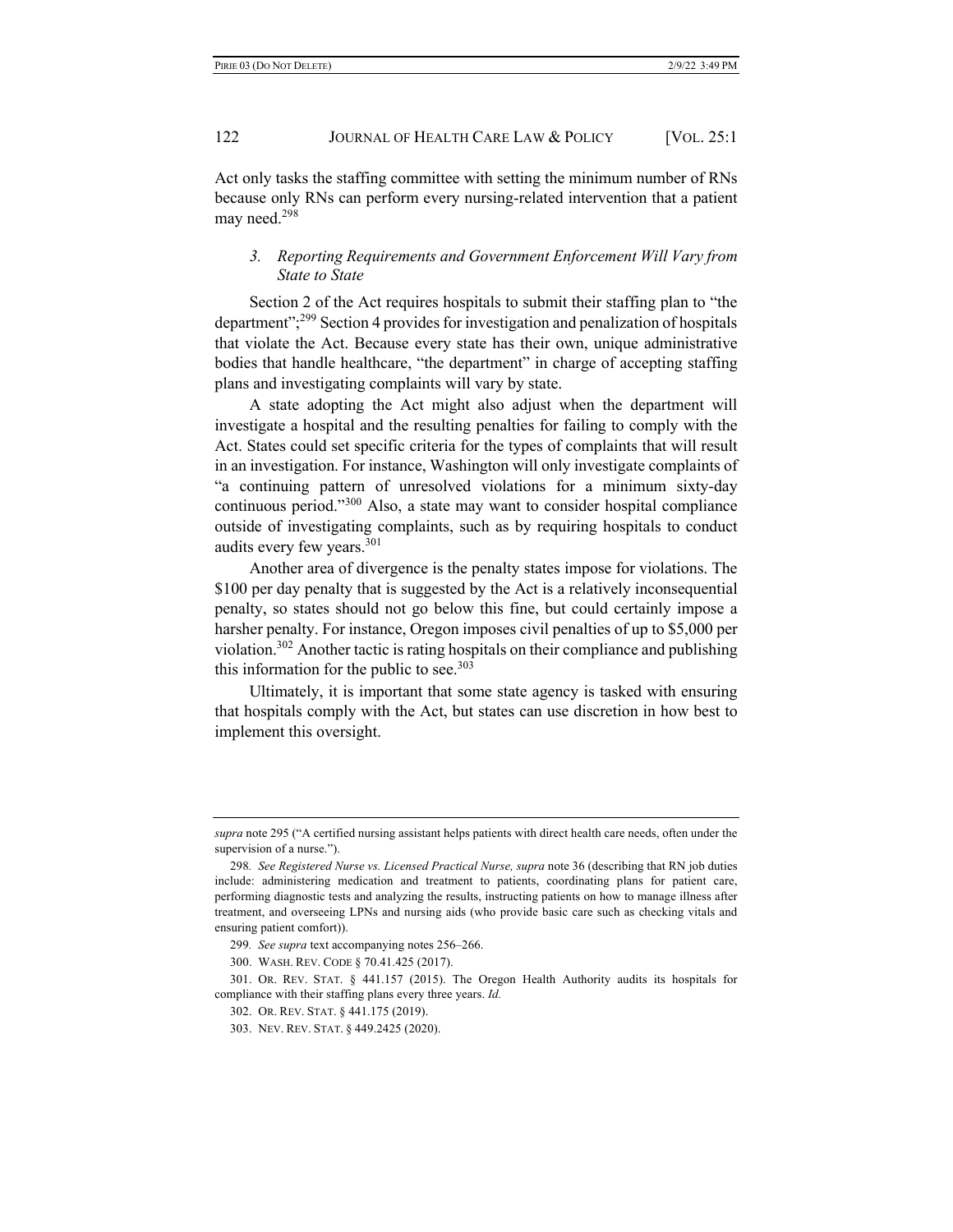# VI. THE ACT IS A FINANCIALLY FEASIBLE SOLUTION FOR IMPROVING PATIENT OUTCOMES AND RN BURNOUT

A state statute that requires hospitals to form staffing committees tasked with developing a staffing plan is the best option for safe staffing legislation. Since the staffing plan would require each hospital unit to set the minimum number of RNs necessary on the unit while accounting for the unique practice environment of the individual units, the Act promotes positive patient outcomes and contributes to decreasing RN burnout without imposing a great financial burden on hospitals.<sup>304</sup> Additionally, unlike state-mandated RN-to-patient ratios, the committee format creates a forum for interorganizational communication which allows RNs to contribute to the development, implementation, and evaluation of the staffing plan that will dictate how their units operate.

Finally, the Act recognizes that extenuating circumstances may make it impossible for a hospital to comply with the staffing plan. Section 4 excuses a hospital from investigation for failure to comply with the staffing plan in the event of an "unforeseeable emergency circumstance."<sup>305</sup> The current Covid-19 pandemic is an example of an unforeseeable emergency circumstance that could prevent a hospital from complying with its staffing plan but would not result in an investigation or fine.

#### *A. The Act Promotes Positive Patient Outcomes and Reduces RN Burnout*

The Act can benefit patients and RNs by ensuring that there are an adequate number of RNs staffed on a unit and by opening communication channels amongst RNs and between RNs and hospital leadership.

#### *1. The Act Ensures There Will Be an Adequate Number of RNs on a Unit*

Inadequate staffing of RNs is linked to a variety of adverse patient outcomes, including decreased patient experience, decreased patient safety, and increased risk of patient mortality.<sup>306</sup> When staffing is inadequate, the amount of time RNs have available to monitor and surveil patients decreases, which increases the likelihood of adverse patient outcomes.<sup>307</sup> The Act addresses this

<sup>304</sup>*. AACN Guiding Principles for Appropriate Staffing*, *supra* note 114; Damian Everhart et al., *The Effects of Nurse Staffing on Hospital Financial Performance: Competitive Versus Less Competitive Markets*, 38 HEALTH CARE MGMT. REV. 146, 147 (2013).

<sup>305</sup>*. See supra* text accompanying note 272.

<sup>306</sup>*. See Aiken II*, *supra* note 25, at 914 (explaining that increased numbers of RNs increase patient satisfaction scores). *See also AACN Guiding Principles for Appropriate Staffing*, *supra* note 114 (explaining that increased numbers of RNs with decreased workloads are associated with a decrease in patient mortality).

<sup>307</sup>*. See generally* Giuliano, *supra* note 162, at 34–35, 39 (finding that patient monitoring and surveillance "improve the quality of care, prevent or reduce adverse events, and ensure equitable access to quality of care").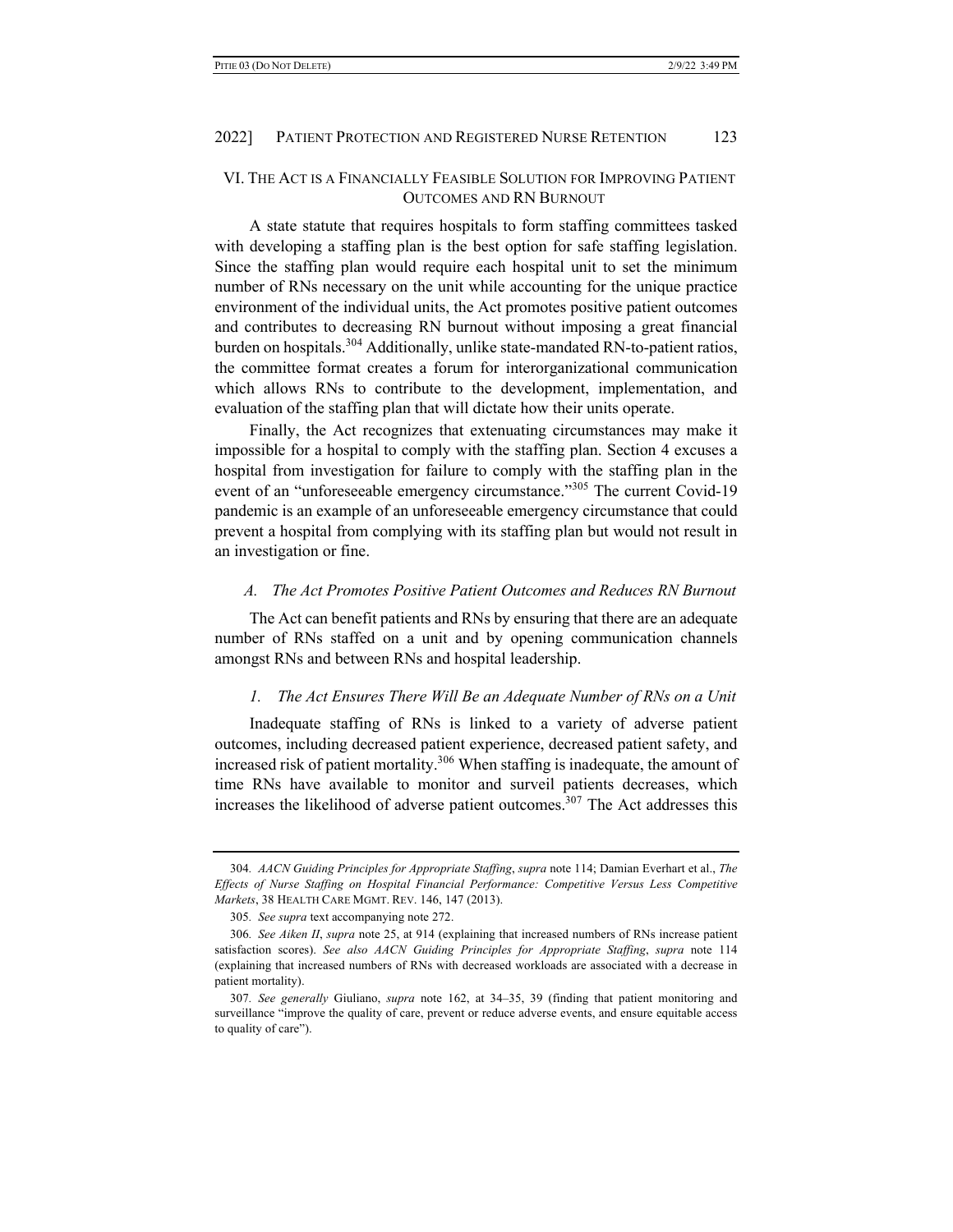by requiring staffing committees to set a minimum number of RNs necessary on a unit during each shift.

The Act provides factors that the staffing committee should consider in setting the minimum number of RNs and acknowledges that no one knows what it takes to care for patients on a unit better than the RNs that work on that unit.<sup>308</sup> RNs know approximately how much time it takes to deliver quality care to their patients, which will help determine the number of RNs that need to be on the unit to enable RNs to spend that time with their patients.<sup>309</sup> Thus, it is imperative that RNs have a voice in determining this minimum number.<sup>310</sup> Because the staffing committee's members include RNs from every unit of the hospital, the Act ensures that the RNs will be the primary decision-makers in setting these minimum numbers. Therefore, the Act promotes positive patient outcomes by implementing a system that helps identify what an adequate number of RNs is and incentivizes hospitals to staff RNs at that level.

Inadequate staffing also plays a role in RN burnout.<sup>311</sup> Inadequate staffing leads to unsustainable workloads that negatively impact RNs' emotional and physical wellbeing. <sup>312</sup> RNs working in hospitals with the worst RN-to-patient ratios are more likely to be dissatisfied with their jobs. 313 The Act addresses this by requiring staffing committees to set the minimum number of RNs necessary on a unit each shift.<sup>314</sup> RNs know how many nurses they need on the unit to adequately care for their patients versus the staffing level at which they feel overwhelmed and unsupported.<sup>315</sup> By giving RNs the power to set the minimum number, RNs will have more reasonable workloads.<sup>316</sup> This, in turn, will help RNs feel that they can complete their work competently and compassionately, which is the goal of any RN. Therefore, the Act decreases RN burnout by

<sup>308</sup>*. See generally AACN Guiding Principles for Appropriate Staffing*, *supra* note 114 (explaining appropriate nurse staffing ensures an effective match between patient and family needs and a nurse's knowledge, skills, and abilities).

<sup>309</sup>*. See generally id.* (stating that "[n]urses assess, develop, deliver, and optimize plans of care," making them the "linchpin" of the hospital healthcare team).

<sup>310</sup>*. See id.* (arguing that collaboration between nurses and other health care executives and leaders "can produce optimal patient outcomes, lower nurse turnover, higher patient and family satisfaction, and improved financial viability for hospitals").

<sup>311</sup>*. Id.*

<sup>312.</sup> SAUDI PATIENT SAFETY CTR. & INT'L COUNCIL OF NURSES, *supra* note 123, at 12.

<sup>313</sup>*. Aiken I*, *supra* note 16, at 1990, 1992 (finding "[a]n increase of one patient per nurse to a hospital's staffing level increased job dissatisfaction by. . . 15%").

<sup>314</sup>*. See supra* text accompanying note 258.

<sup>315</sup>*. See generally AACN Guiding Principles for Appropriate Staffing*, *supra* note 114 (describing how nurses experience stress when staffing resources do not meet patient care demands); *see also* Kutney-Lee et al., *supra* note 198, at 610 (describing how nurse involvement in institutional decision-making "are more likely to provide better patient experiences, superior quality of care, and have more favorable nurse job outcomes").

<sup>316</sup>*. Id.*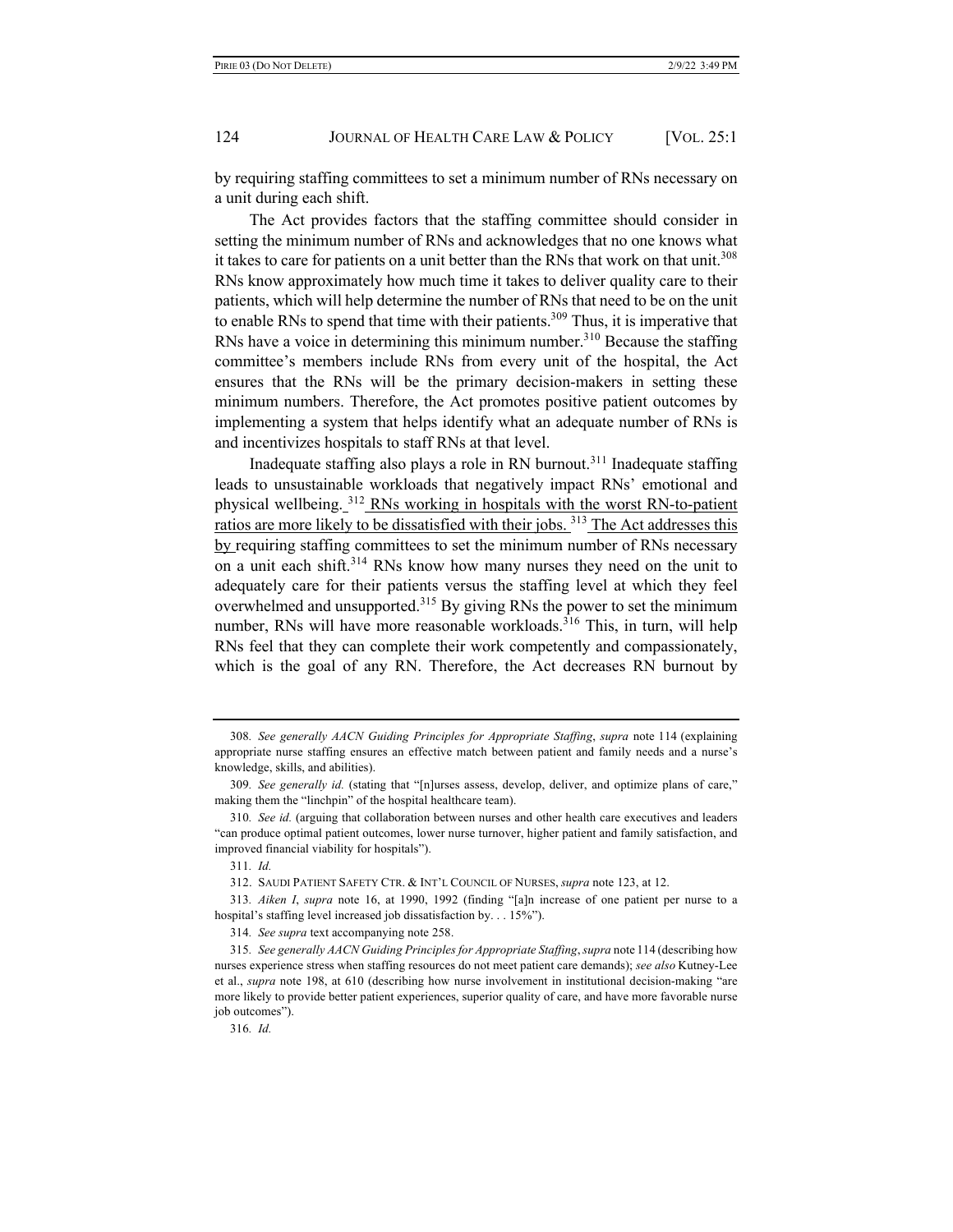ensuring that there are an adequate number of RNs to perform the work on the unit.

# *2. The Committee Format Increases Communication Amongst RNs and Between RNs and Hospital Management*

The Act promotes positive patient outcomes and decreases RN burnout through increased communication amongst RNs and hospital management.<sup>317</sup> Hospitals that have strong employee engagement are more likely to provide a higher quality of patient care and have higher levels of RN satisfaction.<sup>318</sup> The Act's staffing committee brings together RNs from different units and unit managers to collaboratively discuss staffing and other challenges to patient care; this structure offers RNs the opportunity to participate in institutional decisionmaking.319

Although the patient population varies from unit to unit in a hospital, many patient safety issues are common throughout the hospital.<sup>320</sup> Because RNs from one unit rarely interact with RNs from another unit, there can be a lack of interunit communication within a hospital.<sup>321</sup> The staffing committee provides a forum for RNs and managers to come together to discuss patient safety issues and share interventions that have been beneficial for their unit.<sup>322</sup>

The mandatory members of the staffing committee required by the Act also bring together hospital employees from many levels of the hierarchical structure. Without the staffing committee, many of these employees would never be in a room together to share their ideas and collaborate on solutions.<sup>323</sup> Getting RNs from a variety of units in a room to collaborate with hospital leaders can decrease

<sup>317</sup>*. See generally* Kutney-Lee et al., *supra* note 198, 610–11 (finding that when nurses are involved in institutional decision-making, nurses are less likely to report poor quality of care and patient safety and less likely to report job dissatisfaction and burnout).

<sup>318</sup>*. Id.* at 608.

<sup>319</sup>*. See generally id.* (discussing the importance of nurses engaged in institutional decision making).

<sup>320</sup>*. See generally Patient Safety*, WORLD HEALTH ORG. (Sept. 13, 2019), https://www.who.int/newsroom/fact-sheets/detail/patient-safety (explaining what patient safety is and why it is important in hospitals across the world).

<sup>321</sup>*. See generally Working as a Registered Nurse (RN)*, REGISTEREDNURSING.ORG, https://www.registerednursing.org/guide/working-rn/ (Oct. 30, 2020) (describing various workplace units RNs can choose to work). While RNs are hired by a hospital, they spend the vast majority of their time working on one unit or in one specialty. Therefore, an RN working on a telemetry floor will rarely cross paths with an RN working on a Labor and Delivery floor. *Id.*

<sup>322</sup>*. See generally* Fitzpatrick et al., *supra* note 290, at 225, 228 (discussing the benefits of staffing committees for facilitating communications).

<sup>323</sup>*. See* SAUDI PATIENT SAFETY CTR. & INT'L COUNCIL OF NURSES,*supra* note 123, at 9 (citing AM. HOSP. ASS'N CTR. for HEALTH CARE GOVERNANCE, 2014 NATIONAL HEALTHCARE GOVERNANCE SURVEY REPORT (2014)) (discussing the underrepresentation of RNs in the hospital board). Nurse administrators are underrepresented on hospital boards and only 5% of RNs are represented on the hospital board. *Id.* Thus, including a board member on the staffing committee provides an avenue for communication that likely would not otherwise exist. *Id.* at 10.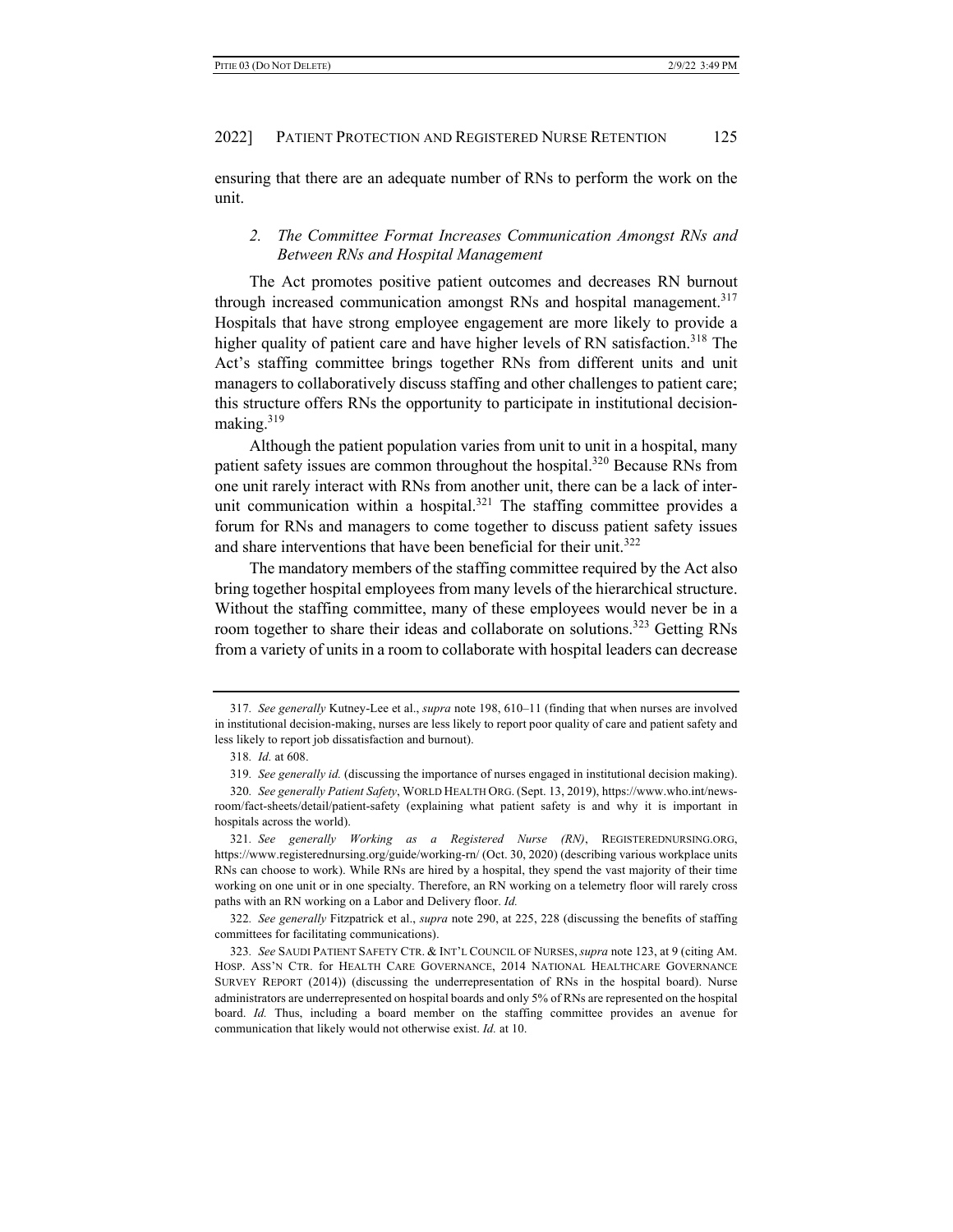RNs' reports of poor quality of care and patient safety, increase RNs' confidence in patients' ability to care for themselves after discharge, and improve RNs' perception of managements' response to patient problems.<sup>324</sup>

Additionally, if a hospital is unable to hire enough RNs to comply with the staffing plan, despite reasonable efforts to do so, this increased intraorganizational communication facilitates creative problem-solving.<sup>325</sup> A staffing committee can explore solutions beyond hiring more RNs, such as purchasing new equipment or sharing equipment between units, reassigning assistive personnel (LPNs/LVNs and CNAs) to the most in-need units, increasing training for assistive personnel, and cross-training staff for floating to other units.<sup>326</sup>

While there is substantial evidence supporting a relationship between RN staffing levels and the quality of patient care,  $327$  studies have also found that the positive relationship between improving RN staffing and improving patient outcomes is influenced by the quality of the RN's work environment.<sup>328</sup> Thus, addressing an issue with staffing numbers will be less effective in improving patient outcomes in the absence of a positive practice environment.<sup>329</sup>

A positive practice environment is also associated with less RN burnout.<sup>330</sup> Factors that affect the quality of a practice environment extend beyond workload and include issues such as communication, shared decision-making, interprofessional collaboration, and meaningful recognition.<sup>331</sup> RNs view their practice environment more favorably when they have greater opportunity for dialogue with other members of the nursing staff and hospital leadership.<sup>332</sup> This communication gives RNs a voice in deciding what nursing care on their unit should be like, as well as addressing potential problems on the unit.<sup>333</sup>

The required formation of the staffing committee by the Act brings RNs in regular contact with nurse managers and hospital leadership. This increases intraorganizational communication and shared governance that promotes a positive practice environment and job satisfaction, and ultimately leads to less RN burnout and turnover and better patient outcomes.<sup>334</sup>

333*. Id.*

<sup>324.</sup> Kutney-Lee et al., *supra* note 198, at 610.

<sup>325.</sup> Cox et al., *supra* note 244, at 194.

<sup>326.</sup> Fitzpatrick et al., *supra* note 290, at 225.

<sup>327.</sup> SAUDI PATIENT SAFETY CTR. & INT'L COUNCIL OF NURSES, *supra* note 123, at 4.

<sup>328.</sup> E.g., Halm, *supra* note 242, at 154.

<sup>329</sup>*. Id.*

<sup>330</sup>*. Id*.

<sup>331</sup>*. Id.*

<sup>332</sup>*. See* Cox et al., *supra* note 244, at 194 (finding that dialogue between staff nurses and nursing leadership increases positive nurse perceptions of work environment).

<sup>334</sup>*. Id.* at 195; Halm, *supra* note 242, at 152, 154.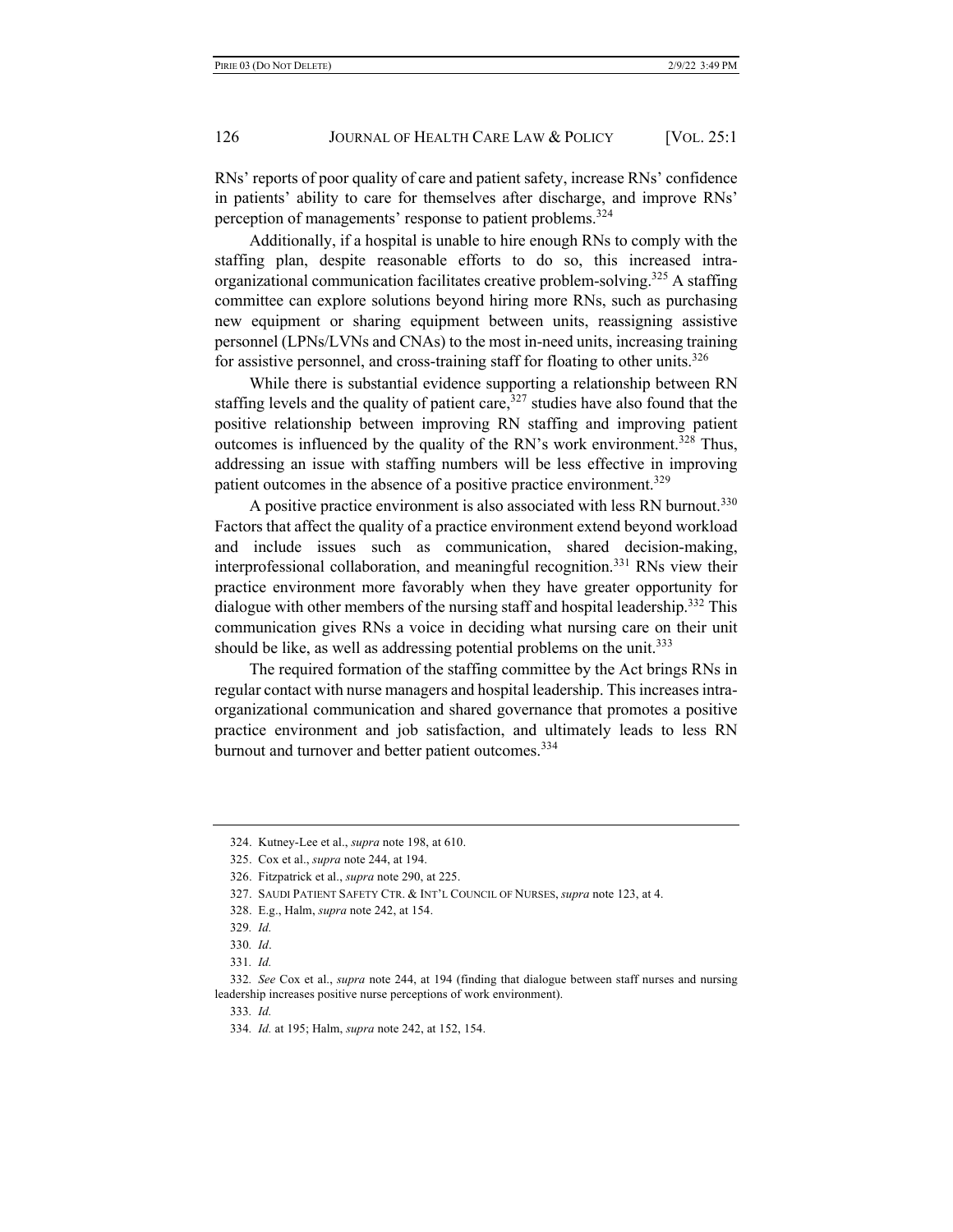#### *3. The Act Provides a Flexible Approach to Staffing*

The Act requires a staffing committee to develop a staffing plan at the hospital unit level. By focusing down to the unit level, the staffing plan is tailored to meet the needs of each particular unit within the framework of that particular hospital.335

Although a hospital unit may be classified as a med-surg unit or an ICU, units within those classifications are very different.<sup>336</sup> Units vary in patient acuity, unit activity (such as number of admissions, discharges, and transfers), the amount of experience and certifications of RNs and support staff, geography of the unit, and technology and equipment available.<sup>337</sup> An RN who works on a unit is intimately familiar with the inner-workings of that unit: the types of patients admitted; the amount of time it takes to admit, discharge, and transfer patients; the names of the most experienced and least experienced RNs; the places where supplies are kept; the rooms unruly patients are assigned to; and the location of vein finders, bladder scanners, and other technology.<sup>338</sup> Therefore, the Act requires the staffing committee to include members from every hospital unit and instructs the staffing committee to consider a variety of unit-specific factors in developing the staffing plan.

#### *B. The Act Does Not Impose a Great Financial Burden on Hospitals*

The biggest push-back against implementing safe staffing legislation is cost.<sup>339</sup> Hospitals fear that compliance with safe staffing mandates will require them to expand their RN workforce and/or prevent the hospital from reducing the number of its RNs to reduce costs.<sup>340</sup> This concern is aggrandized; decreasing adverse patient outcomes and RN burnout can save hospitals money.<sup>341</sup>

<sup>335.</sup> AM. NURSES ASS'N, *supra* note 114, at 13–14.

<sup>336</sup>*. See generally* Lisette Hilton, *Med-surg Nursing Carries a Unique Appeal*, NURSE.COM, https://resources.nurse.com/med-surg-nursing-carries-unique-appeal (last visited Jan. 11, 2020) (explaining that RNs in a med-surg unit may have sub-specialty and may work with a variety of doctors, patients, and diagnosis). A med-surg unit might be predominately patients from one type of specialty: gastroenterology, pulmonology, or neurology. *What is Med Surg Nursing?,* HOST HEALTHCARE (Nov. 13, 2020) https://www.hosthealthcare.com/blog/what-is-med-surg-nursing/. An ICU may focus on med-surg, cardiac, or neurology patients. *Id.*

<sup>337</sup>*. Nurse Staffing Advocacy*, *supra* note 28.

<sup>338</sup>*. See* Kutney-Lee et al., *supra* note 198, at 608 (stating the knowledge and insights of staff nurses are invaluable to improve efficiency and optimize resources for hospitals.).

<sup>339</sup>*. See generally* Daniel Eaton, *The Importance of Safe Patient Staffing for Nurses and the Benefit for Grads,* WOLTERS KLUWER (Sept. 18, 2020) https://www.wolterskluwer.com/en/expertinsights/importance-of-safe-patient-staffing-for-nurses-and-benefit-for-grads (noting the misconception of hospital management that safe staffing legislation increases cost).

<sup>340.</sup> AVALERE HEALTH LLC, *supra* note 197, at 8 (rejecting the notion that reducing nurse labor cuts can resolve cost issues). As of 2015, RNs accounted for 40% of hospitals' operating costs. *Id.* This makes staff reduction an appealing target for cutting costs in the short term. *Id.*

<sup>341</sup>*. Id.* at 9.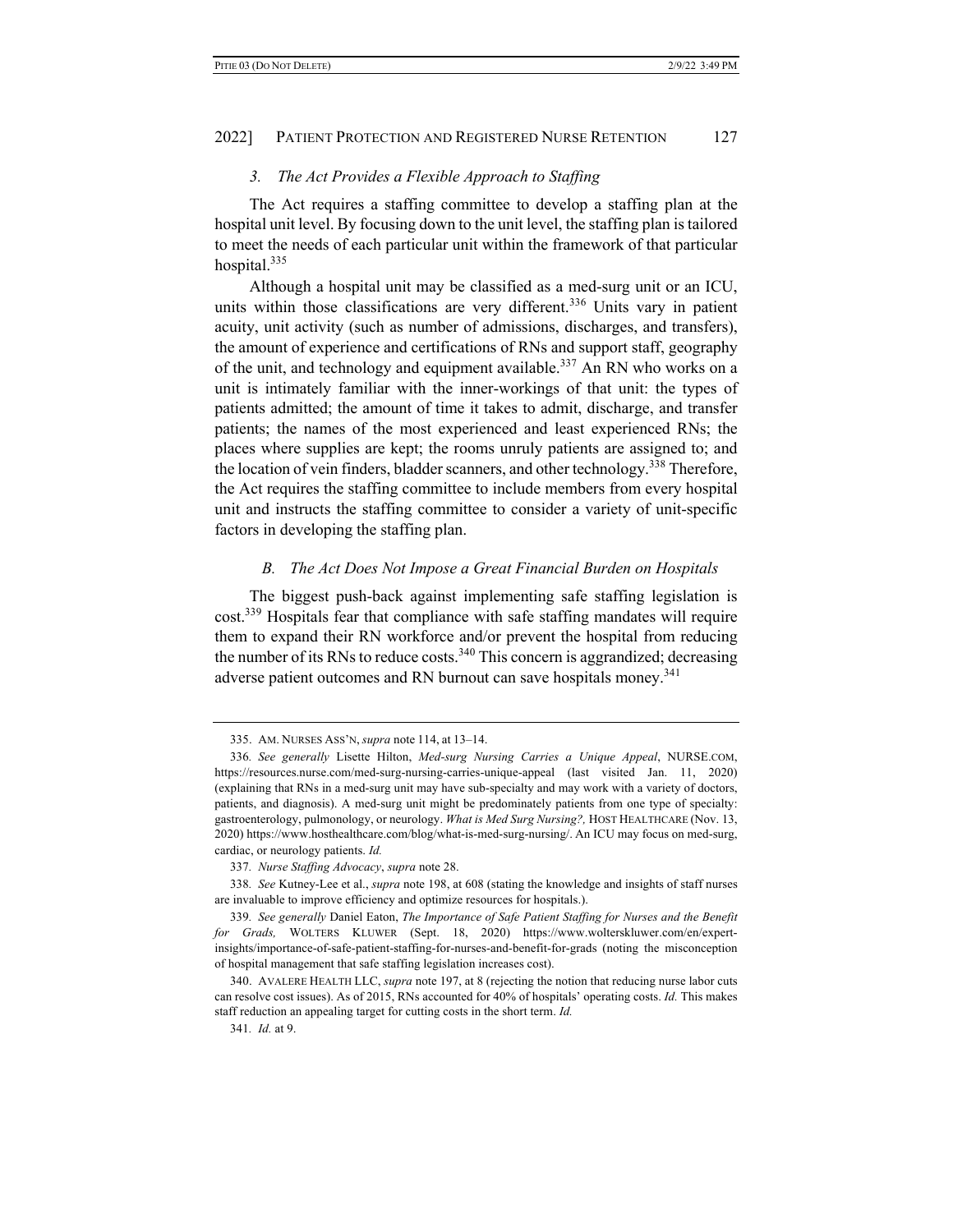As discussed previously, reducing the number of RNs can negatively impact the quality of patient care and increase RN burnout and turnover.<sup>342</sup> Both reduced quality of care and RN turnover are expensive for hospitals, so the cost of additional RNs can be offset by reducing adverse patient outcomes and reducing RN turnover.<sup>343</sup>

Safe staffing is cost-effective since improved patient outcomes reduces Hospital-Acquired Conditions (HACs) and readmissions.<sup>344</sup> Safe staffing reduces costly HACs while patients are admitted to the hospital.<sup>345</sup> HACs include falls, pressure ulcers, and HAIs, which contribute to increased intensive care admissions and length of stay.<sup>346</sup>

In 2016, there were over 48,000 HACs nationwide which cost more than \$2 billion to treat.<sup>347</sup> HACs are expensive for hospitals because CMS does not reimburse hospitals to treat injuries and illnesses associated with HACs.<sup>348</sup> So, if a patient on Medicare comes to the hospital with pneumonia and falls and breaks his leg during his stay, CMS will reimburse the hospital for treatments related to pneumonia, but not for any interventions related to treating the broken leg.<sup>349</sup> With the high cost necessary to treat HACs and the lack of CMS reimbursement, hospitals spent an average of \$41,917 per HAC patient in 2016.<sup>350</sup> HACs increased patient length of stay by an average of 8.71 days and increased the mortality risk per patient by 72.32%.<sup>351</sup>

RNs' involvement in surveillance, discharge planning, post-op care, infection prevention, and analgesic administration helps prevent HACs, complications, and medical errors. At the very least, RNs can detect and initiate

346. AVALERE HEALTH LLC, *supra* note 197, at 13. The average hospitalization cost for an older adult who fell in the hospital was \$17,500 in 2013. *Id.* The average charge per hospital stay of a patient who developed a pressure ulcer was \$37,800. *Id.* On a national scale, the numbers are staggering: falls cost the U.S. healthcare system \$34 billion in 2013; pressure ulcers cost the U.S. healthcare system \$9.1–\$11.6 billion annually; HAIs cost U.S. acute care hospitals \$28.4- \$45 billion in 2011. *Id.*

<sup>342</sup>*. AACN Guiding Principles for Appropriate Staffing*, *supra* note 114.

<sup>343.</sup> AVALERE HEALTH LLC, *supra* note 197, at 9.

<sup>344</sup>*. See generally id.* at 10–13 (finding that safe staffing reduces readmissions and prevents HACs).

<sup>345</sup>*. Id.* at 12–13. *See Hospital Acquired Condition Reduction Program (HACRP)*, CTRS. FOR MEDICARE & MEDICAID SERVS. (CMS), https://www.cms.gov/Medicare/Medicare-Fee-for-Service-Payment/AcuteInpatientPPS/HAC-Reduction-Program (Feb. 11, 2020). HACs can be especially expensive for hospitals with a high number of HACs due to the Hospital-Acquired Condition Reduction Program, which requires the Secretary of Health and Human Services (HHS) to reduce payments by 1% to hospitals that rank in the worst-performing 25% of hospitals. *Id.*

<sup>347.</sup> IBM WATSON HEALTH, HOSPITAL-ACQUIRED CONDITIONS LEAD TO AVOIDABLE COST AND EXCESS DEATHS 2 (2018).

<sup>348</sup>*. Hospital-Acquired Conditions (Present on Admission Indicator)*, CTRS. FOR MEDICARE & MEDICAID SERVS. (CMS), https://www.cms.gov/Medicare/Medicare-Fee-for-Service-Payment/HospitalAcqCond/ (Oct. 3, 2019).

<sup>349</sup>*. Id.*

<sup>350.</sup> IBM WATSON HEALTH, *supra* note 347, at 3.

<sup>351</sup>*. Id.* at 3–4.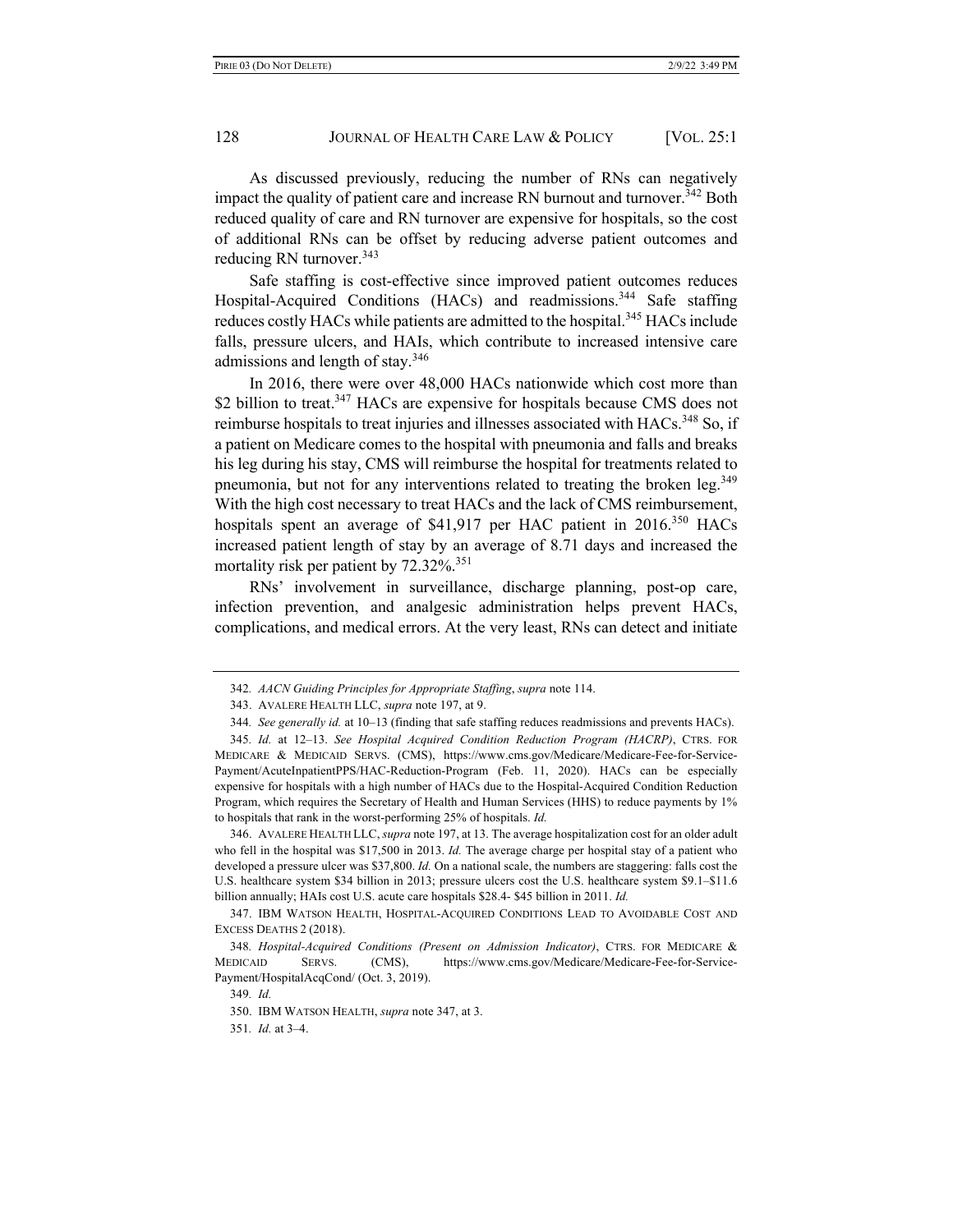treatment for HACs and complications quickly.<sup>352</sup> Thus, if RNs are inadequately staffed, they cannot involve themselves deeply in patient care and prevent these costly adverse outcomes.<sup>353</sup> One study examining the cost of care for geriatric patients hospitalized with hip fractures found that the hospital cost per patient increased \$1505.75 for every 20% reduction in staff below the unit's average. 354 This means that staffing a unit above that unit's average can decrease costs, while staffing a unit below its average can increase costs.<sup>355</sup>

Inadequate staffing is also linked to increased readmission rates.<sup>356</sup> When RNs are understaffed, they may not have time to properly educate their patients on the patient's condition and necessary home care.<sup>357</sup> For example, each additional Medicare beneficiary with heart failure, myocardial infarction, or pneumonia added to an RN's average caseload increases the patient's odds of readmission within thirty days by  $6-9\%$ <sup>358</sup>

Readmissions are expensive for hospitals because CMS does not fully reimburse hospitals for excess readmissions.<sup>359</sup> The Hospital Readmissions Reduction Program (HRRP) established by the Affordable Care Act (ACA) seeks to improve health care by linking the payment for services to the quality of those services.<sup>360</sup> Section 3025 of the ACA required the Secretary of HHS to establish the HRRP and reduce payment to hospitals for excess readmissions.<sup>361</sup>

Safe staffing is also cost effective in the context of reducing RN burnout and turnover.<sup>362</sup> In 2019, the average cost of turnover for a bedside RN working in a hospital was \$44,400, with a range from \$33,300 to \$56,000.<sup>363</sup> On a larger scale, this means that the average hospital lost somewhere between \$3.6–\$6.1 million in turnover costs;  $364$  other sources estimate that turnover costs the average hospital as much as \$8.1 million annually.<sup>365</sup> Turnover costs include the costs of

<sup>352</sup>*. See* Marita Titler et al., *Cost of Care for Seniors Hospitalized for Hip Fracture and Related Procedures*, 55 NURSING OUTLOOK 5, 11–12 (2007) (noting that nurse staffing below the average is associated with increased cost and more RN hours per patient is associated with decreased cost).

<sup>353</sup>*. Id.*

<sup>354</sup>*. Id.* at 10.

<sup>355</sup>*. See id.* (finding the relationship between RN-to-patient dip in proportion and hospital costs). Also, for heart failure patients a 20% decrease in available RN care increased cost by \$1589.30. *Id.*

<sup>356.</sup> AVALERE HEALTH LLC, *supra* note 197, at 11.

<sup>357</sup>*. Id.*

<sup>358</sup>*. Id.*

<sup>359</sup>*. Hospital Readmissions Reduction Program (HRRP)*, CTRS. FOR MEDICARE & MEDICAID SERVS. (CMS), https://www.cms.gov/Medicare/Medicare-Fee-for-Service-Payment/AcuteInpatientPPS/Readmissions-Reduction-Program (Aug. 24, 2020).

<sup>360</sup>*. Id.*

<sup>361</sup>*. Id.*

<sup>362.</sup> AVALERE HEALTH LLC, *supra* note 197, at 9.

<sup>363.</sup> NSI NURSING SOLUTIONS, 2020 NSI NATIONAL HEALTH CARE RETENTION & RN STAFFING REPORT 1 (2020).

<sup>364</sup>*. Id.*

<sup>365.</sup> Kutney-Lee et al., *supra* note 198, at 610–11.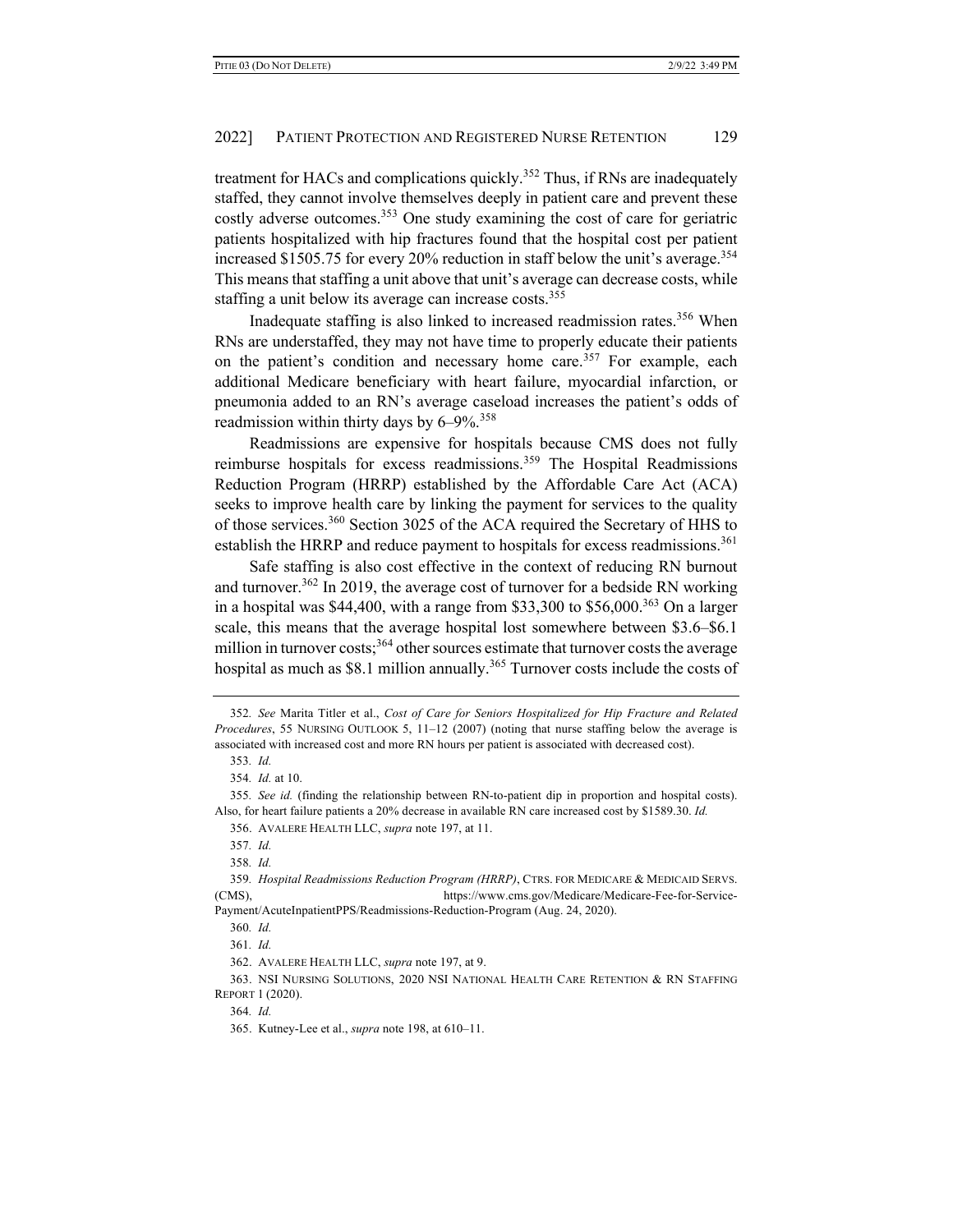termination, unfilled positions, advertising and recruiting, new staff hiring, and new staff training and orientation.<sup>366</sup> Advertising and recruiting costs vary from hospital to hospital, but can include expenses for hiring an RN recruiter, placing ads in a newspaper or a professional journal, or offering sign-on bonuses.<sup>367</sup>

It takes an average of eighty-five days to fill an RN vacancy.<sup>368</sup> Once the vacancy is filled, hospitals must pay to onboard and train the new RN.<sup>369</sup> When an RN starts a new job, the RN will receive an official orientation.<sup>370</sup> The length of orientation depends on the RN's experience level and the unit the RN will be working on.<sup>371</sup> For a specialized unit such as the Emergency Department, orientation can last up to three months.372 Orientation, especially for RNs new to the profession, typically involves both classroom and on-the-unit training.<sup>373</sup> Classroom training includes refreshing knowledge the RN should have learned during his or her Associate or Bachelor program, as well as hospital-specific information, such as employee benefits and hospital policies.<sup>374</sup> Once the RN finishes the classroom segment, he or she is partnered with an experienced RN Preceptor who teaches the RN the skills necessary to care for patients on that unit.<sup>375</sup> Typically, the Orientee works with the Preceptor to care for the Preceptor's assigned patients.<sup>376</sup>

Costs associated with the RN's orientation include paying the employees who conduct the classroom education component and any materials associated with that classroom orientation.<sup>377</sup> For the on-the-unit training, hospitals often compensate RN Preceptors for performing orientation duties.  $378$  Also, the hospital must pay both the Preceptor and the Orientee during this training period,

<sup>366.</sup> AVALERE HEALTH LLC, *supra* note 197, at 9.

<sup>367.</sup> Beth Greenwood, *The Average Recruitment Cost*, CHRON, https://work.chron.com/averagerecruitment-cost-3664.html (last visited Dec. 31, 2020).

<sup>368</sup>*. The High Cost of Nurse Turnover*, U. OF N.M. (Nov. 30, 2016), https://rnbsnonline.unm.edu/articles/high-cost-of-nurse-turnover.aspx.

<sup>369</sup>*. Id.*

<sup>370.</sup> JEAN MCGRATH-BROWN, NOW THAT NURSING ORIENTATION IS OVER 4 (2013).

<sup>371</sup>*. Id.*

<sup>372</sup>*. Id.*

<sup>373</sup>*. Id.* at 4–5.

<sup>374</sup>*. See generally id.* (explaining that typically, Associates and Bachelors programs include courses on basic RN skills that are further discussed and re-emphasized during specific RN classroom training for individual hospitals upon hiring RNs).

<sup>375</sup>*. Id.* at 5.

<sup>376</sup>*. See* MCGRATH-BROWN*, supra* note 370, at 4–5.

<sup>377</sup>*. See generally id.* (indicating that existing staff and faculty facilitate new RNs' orientation programs, and therefore are compensated by the hospital for their added workloads).

<sup>378.</sup> Lisette Hilton, *Precepting is Crucial in Retaining New Nurses and Helping Them Succeed*, NURSE..COM (Feb. 12, 2020), https://www.nurse.com/blog/2020/02/12/precepting-crucial-retainingnew-nurses-helping-them-succeed/.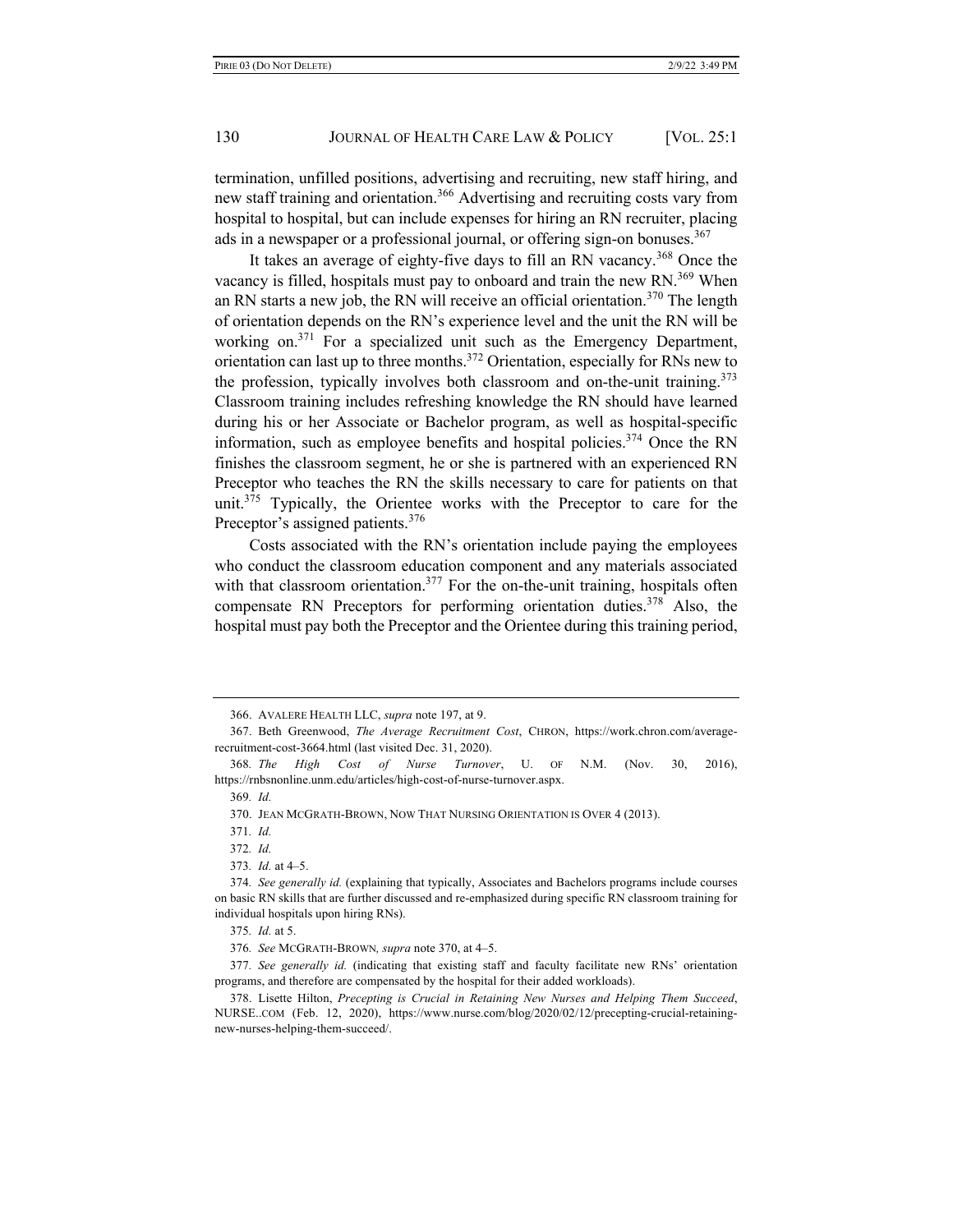even though the Orientee is not caring for any patients on his or her own.<sup>379</sup> Additionally, early in the Orientee's training, the hospital may have to schedule extra staff because a new Preceptor-Orientee pair can rarely handle a full patient load, due to the time it takes for the Preceptor to pause and explain nursing interventions to the Orientee.<sup>380</sup>

Additionally, the committee format facilitates moderation in staffing decisions. A staffing committee approach brings frontline RNs into the room with someone who understands the hospital's budget.<sup>381</sup> This assists the staffing committee in expanding the RN staff only where necessary, and allows the staffing committee to explore solutions beyond hiring more RNs, such as alterations to practices or processes.<sup>382</sup>

A 2013 study surveyed the CNOs of Illinois hospitals after the state legislature passed safe staffing legislation mandating the formation of staffing committees, who are tasked with developing a staffing plan.<sup>383</sup> At the time of the survey, most of the staffing committees had been in place for a year or less.<sup>384</sup> Despite their short tenure, several of the staffing committees had already made or proposed changes that went well beyond hiring additional staff.<sup>385</sup> Many organizations implemented practice and process changes that would cost the hospital little, if any, money: changes in break time, introduction of walking rounds for shift change, revisions to the charge nurse role, and revised staffing for patient admissions and discharges.<sup>386</sup>

Thus, fears that legislation like the Act will bankrupt hospitals is hyperbolic.<sup>387</sup> Hospitals can offset the cost of additional staff by reducing

<sup>379</sup>*. See generally* MCGRATH-BROWN, *supra* note 370, at 4–5 (clarifying that Orientees are still under employment by hospitals during training period, and therefore are paid for hours spent training).

<sup>380</sup>*. See generally* Hilton, *supra* note 378 (suggesting that since Preceptors need to provide constant feedback to Orientees and employ multiple teaching styles, they likely will take longer to provide routine care).

<sup>381</sup>*. See* Fitzpatrick et al., *supra* note 290, at 227 (maintaining that requiring a board member to serve on the staffing committee is ideal because that person serves a dual role: channeling communication between the staffing committee and the other board members and providing the other staffing committee members with a financially focused perspective). Adding someone from a hospital's financial department whose sole employment purpose is to understand the hospitals' financials could also be helpful. *Id.*

<sup>382</sup>*. Id.* at 225.

<sup>383</sup>*. Id.* at 223.

<sup>384</sup>*. Id.*

<sup>385</sup>*. Id.* Unsurprisingly, the majority (71.4%) of the CNOs surveyed reported that his or her hospital's staffing committee was still evolving, but 24.3% reported that the committee was effective or highly effect, and only 4.3% reported that the committee was somewhat or not effective. *Id.*

<sup>386</sup>*. Id.* The authors note that RNs also got involved in educating productivity consultants on how care was delivered at the hospital, the budget process, reviewing policies related to sick coverage, and developing an acuity system. *Id.*

<sup>387.</sup> AVALERE HEALTH LLC, *supra* note 197, at 8.